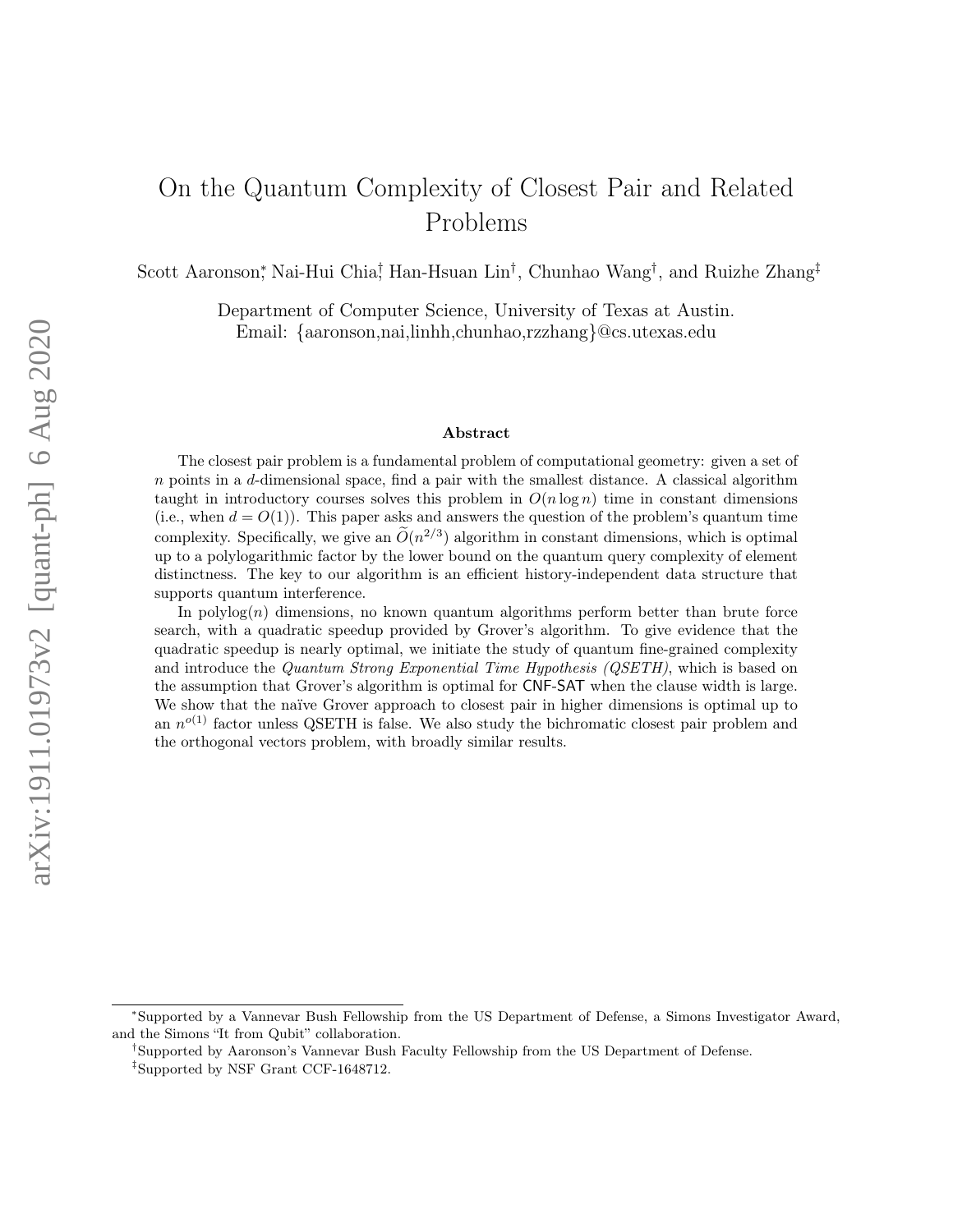# 1 Introduction

In the closest pair problem (CP), we are given a list of points in  $\mathbb{R}^d$ , and asked to find two that are closest. (See Fig. [1](#page-1-0) for an illustration of this problem.) This is a fundamental problem in computational geometry and has been extensively studied. Indeed, CP is one of the standard examples in textbooks (such as [\[CLRS09\]](#page-43-0) and [\[KT06\]](#page-44-0)) to introduce the divide-and-conquer technique. Moreover, CP relates to problems that have critical applications in spatial data analysis and machine learning, such as empirical risk minimization [\[BIS17\]](#page-42-0), point location [\[SH75,](#page-45-0) [Bes98\]](#page-42-1), time series motif mining  $[MKZ^+09]$  $[MKZ^+09]$ , spatial matching problems  $[WTFX07]$ , and clustering  $[NTM01]$ . Therefore, any improvement on CP may imply new efficient algorithms for related applications.



<span id="page-1-0"></span>Figure 1: An instance of the CP, where the the closest pair is labeled in the circle.

Like with many other geometric problems, the hardness of CP rises as the dimension d increases. Shamos and Hoey gave the first  $O(n \log n)$  deterministic algorithm in  $\mathbb{R}^2$  by using Voronoi dia-grams [\[SH75\]](#page-45-0), improving on the trivial  $O(n^2d)$  upper bound. Then, Bentley and Shamos gave an algorithm with  $2^{O(d)}n \log n$  running time via a divide-and-conquer approach [\[BS76\]](#page-43-1). A randomized algorithm by Khuller and Matias [\[KM95,](#page-44-3) [Rab76\]](#page-44-4) takes  $2^{O(d)}n$  expected running time. A trivial lower bound for  $\mathsf{CP}$  is  $\Omega(n)$ , since one must read all points to find the closest pair in the worst case. Yao showed an  $\Omega(n \log n)$  lower bound for CP on the algebraic decision tree model [\[CC89\]](#page-43-2).

When we consider CP in polylog $(n)$  dimensions, the running time of all existing algorithms blows up to  $\Omega(n^2)$ , and thus it is unknown if there exists an algorithm matching the unconditional lower bounds. Nevertheless, under the *Strong Exponential Time Hypothesis (SETH)*, Karthik and Manurangsi [\[KM20\]](#page-44-5), and David et al. [\[DSL19\]](#page-43-3), recently proved a conditional lower bound of  $n^{2-o(1)}$ for  $\mathsf{CP}$  in polylog(n) dimensions. This implies that the brute force approach is nearly optimal in  $\text{polylog}(n)$  dimensions unless SETH is false. SETH was introduced by Impagliazzo and Paturi [\[IP01\]](#page-44-6), and is the assumption that for all  $\epsilon > 0$ , there exists an integer  $k > 2$  such that no algorithm can solve k-SAT in time  $O(2^{(1-\epsilon)n})$ .

The main idea behind the results of [\[KM20,](#page-44-5) [DSL19\]](#page-43-3) is to prove a "fine-grained" reduction from CNF-SAT to CP in  $polylog(n)$  dimensions. Fine-grained reductions are reductions between computational problems that keep track of the exact polynomial exponents. For instance, [\[KM20\]](#page-44-5) showed that CNF-SAT with  $2^{n(1-o(1))}$  time is reducible to CP in polylog *n* dimensions with  $n^{2-o(1)}$  time, and thus the lower bound for  $\mathsf{CP}$  in polylog n dimensions is  $n^{2-o(1)}$  unless SETH is false.

Surprisingly, to our knowledge, the quantum time complexity of CP was hardly investigated before. The trivial quantum algorithm for  $\mathsf{CP}$  is to use Grover's search algorithm on all  $n^2$  pairs,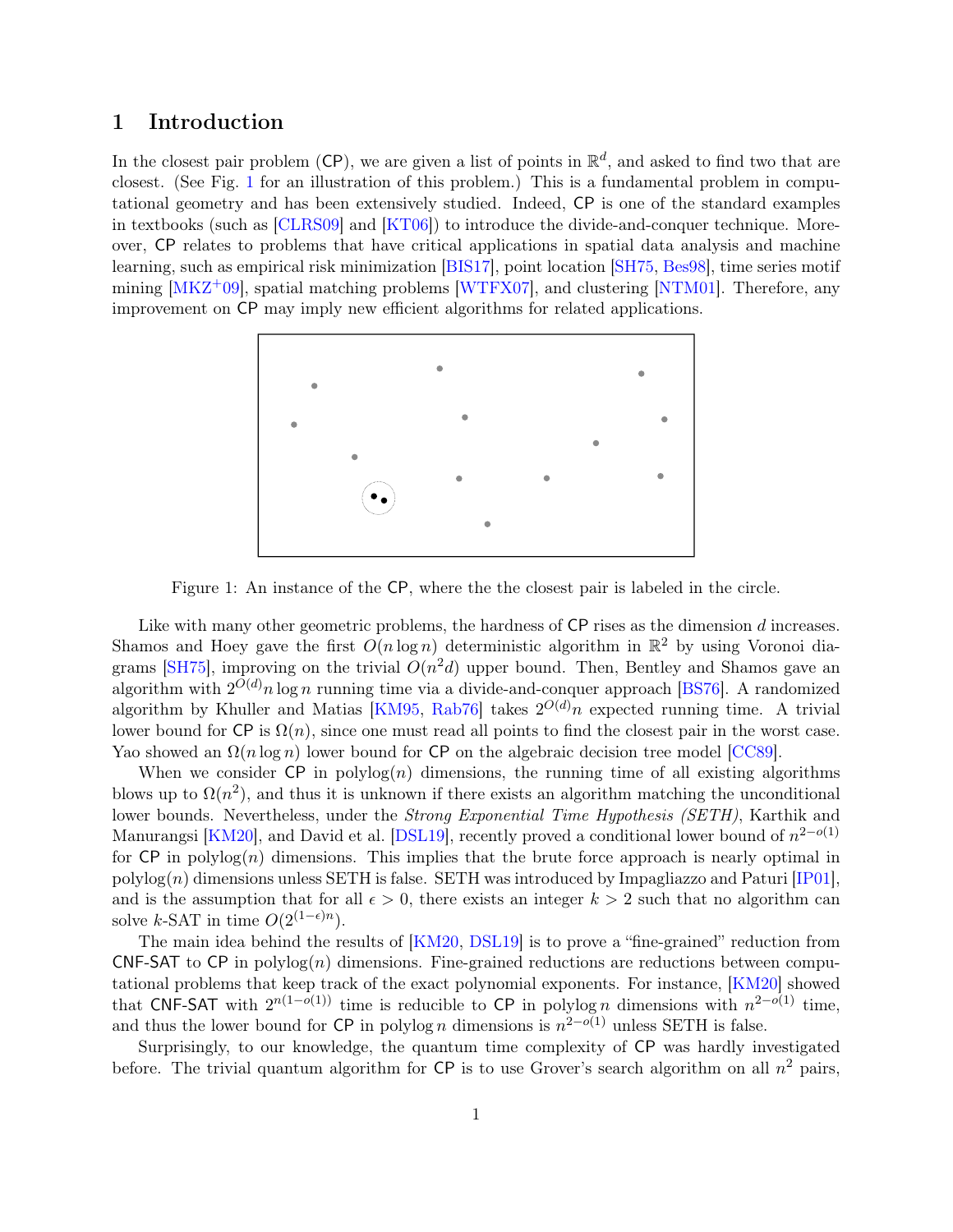which takes  $O(nd)$  time. Sadakane et al. [\[SST01\]](#page-45-2) sketched a quantum algorithm that runs in  $O(n^{1-1/(4\lceil d/2 \rceil)})$  time. Volpato and Moura [\[VM10\]](#page-45-3) claimed a quantum algorithm that uses  $O(n^{2/3})$ queries, but no analysis was given of the *running time*, and as we will see, the conversion from the query-efficient algorithm to a time-efficient algorithm is nontrivial. As for the lower bound, any quantum algorithm for CP needs  $\Omega(n^{2/3})$  time, since Aaronson and Shi [\[AS04\]](#page-42-2) proved such a lower bound for element distinctness, and CP contains element distinctness as a special case, where a closest pair has distance 0.

In this work, we resolve the quantum time complexity of CP. In constant dimensions, we observe that by using a quantum walk for element distinctness [\[Amb07,](#page-42-3) [MNRS11\]](#page-44-7), we can achieve  $O(n^{2/3})$  queries for CP. However, to obtain the same time complexity, the algorithm needs some geometric data structure that supports fast updates and checking, and that—crucially—is "historyindependent", i.e., the data structure is uniquely represented, disregarding the order of insertion and deletion. History-independence is essential since different representations of the same data would destroy quantum interference between basis states.

We propose a geometric data structure that is history-independent and that supports fast checkwe propose a geometric data structure that is mistory-independent and that supports rast check-<br>ing and updates. Our data structure works by discretizing  $\mathbb{R}^d$  into hypercubes with length  $\epsilon/\sqrt{d}$ . Then, we use a hash table, skip lists, and a radix tree to maintain the locations of the points and hypercubes. This data structure is history-independent, and we can easily find pairs with distance at most  $\epsilon$  with it. We then find the closest pair by a binary search. By using our data structure and a quantum walk [\[Amb07,](#page-42-3) [MNRS11\]](#page-44-7), we achieve quantum time complexity  $\widetilde{O}(n^{2/3})$ .

For  $\mathsf{CP}$  in polylog $(n)$  dimensions, one may expect a conditional lower bound under SETH. However, SETH fails when quantum algorithms are considered since a simple application of Grover's search algorithm on all assignments solves CNF-SAT in time  $\widetilde{O}(2^{n/2})$ . Furthermore, existing finegrained reductions may require time greater than  $O(2^{n/2})$ .

In this paper, we introduce the Quantum Strong Exponential Time Hypothesis (QSETH) and quantum fine-grained reductions. We define QSETH as follows.

**Definition 1.1** (QSETH). For all  $\epsilon > 0$ , there exists some  $k \in \mathbb{N}$  such that there is no quantum algorithm solving k-SAT in time  $O(2^{(1-\epsilon)\frac{n}{2}})$ .

We then observe that the classical definition of fine-grained reductions cannot capture the features of quantum reductions such as superposed queries and speedups from quantum algorithms. For instance, a fine-grained reduction may reduce problem A to solving many instances of problem B and then output the best solution; in this case, one can use Grover's search algorithm to achieve a quadratic speedup. Therefore, instead of summing the running time over all instances as in Definition [2.11,](#page-8-0) we use a quantum algorithm which solves all instances in superposition and outputs the answer. We give a formal definition of quantum fine-grained reductions in Definition [3.3](#page-10-0) and show that under QSETH, any quantum algorithm for  $\textsf{CP}$  in polylog $(n)$  dimensions requires  $n^{1-o(1)}$ time. This implies that Grover's algorithm is optimal for the problem up to an  $n^{o(1)}$  factor.

Intuitively, QSETH is the conjecture that applying Grover's search algorithm over all assignments in superposition is the optimal quantum algorithm for CNF-SAT. This is similar to SETH, which says that a brute force search is optimal for CNF-SAT. A series of works on CNF-SAT [\[Sch99,](#page-44-8) [PPSZ05,](#page-44-9) [PP10,](#page-44-10) [Her15,](#page-43-4) [SS17\]](#page-45-4) shows that for some constant  $c \in [1, 2]$ , there exist (randomized) algorithms for *n*-variable k-SAT that run in time  $2^{n(1-c/k)}$ . As k grows, the running time of these algorithms approach  $2^n$ . When k is small, however, there are algorithms with better running times. For instance, when  $k = 3$ , Schöning [\[Sch99\]](#page-44-8) obtained an algorithm with  $O(1.334^n)$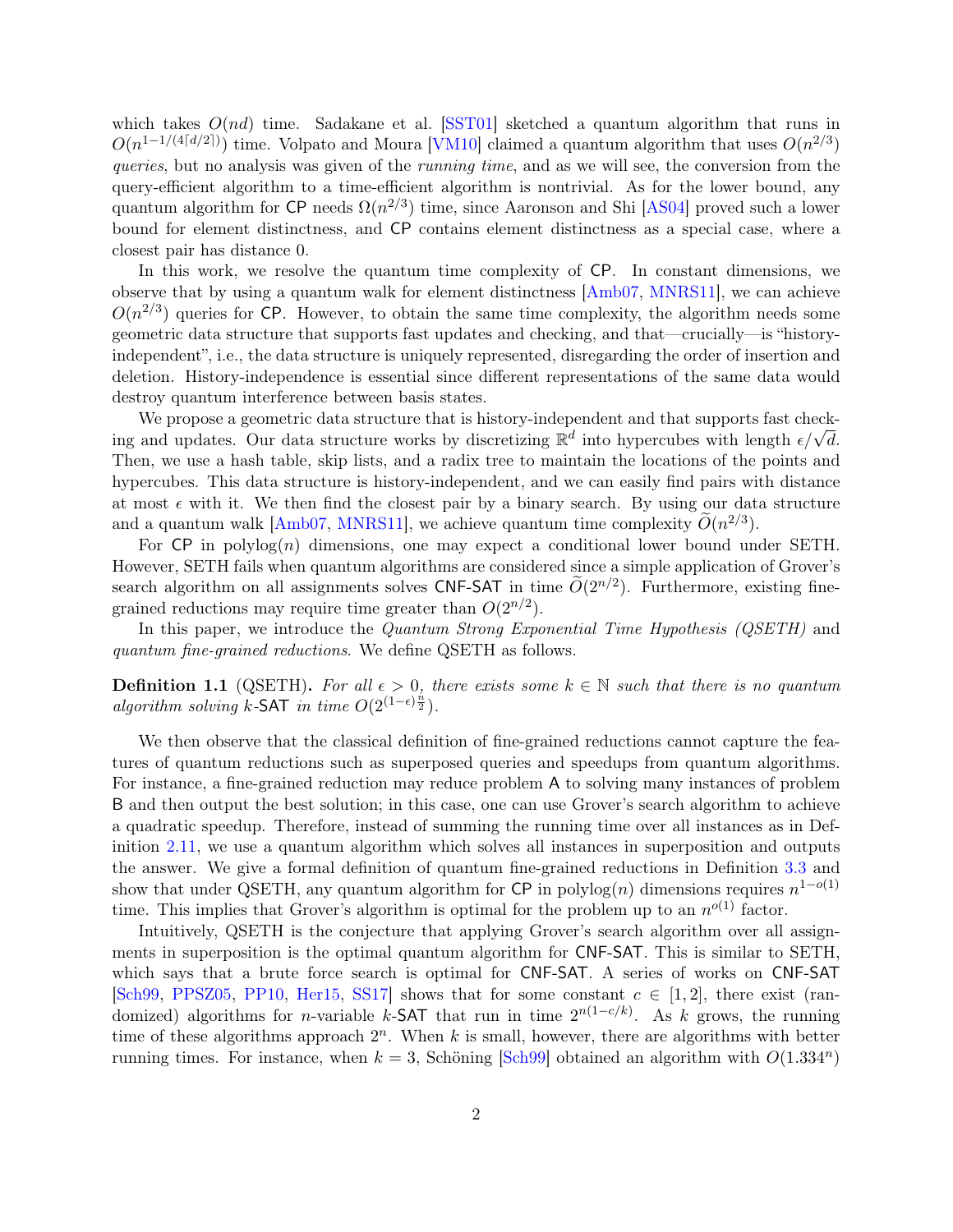running time, which was later improved to  $O(1.308<sup>n</sup>)$  by Paturi et al. [\[PPSZ05\]](#page-44-9). However, none of the above mentioned algorithms have good running time on larger  $k$ 's, so SETH remains a plausible conjecture.

When  $k$  is small enough, there are also quantum algorithms for  $k$ -SAT [\[Amb04,](#page-42-4) [DKW05\]](#page-43-5) running in time much less than  $O(2^{n/2})$ . However, these quantum algorithms mainly use Grover search to speed up the classical algorithms of  $[Sch99, PPSZ05]$  $[Sch99, PPSZ05]$  $[Sch99, PPSZ05]$ , and thus do not perform well for large k, either. Therefore, we conjecture that for large enough  $k$ , no quantum algorithm can do much better than Grover search.

Finally, we study the bichromatic closest pair problem (BCP) and the orthogonal vector problem (OV). Briefly, OV is to find a pair of vectors that are orthogonal given a set of vectors in  $\{0,1\}^d \in \mathbb{R}^d$ , and BCP is, given two sets A, B (representing two colors) of n points in  $\mathbb{R}^d$ , to find the pair  $(a, b)$ of minimum distance with  $a \in A$  and  $b \in B$ .

We can summarize all of our results as follows.

Theorem 1.2 (Informal). Assuming QSETH, there is no quantum algorithm running in time  $n^{1-o(1)}$  for OV, CP, and BCP when  $d = \text{polylog}(n)$ .

**Theorem 1.3** ([I](#page-3-0)nformal). The quantum time complexity of CP in  $O(1)$  dimensions<sup>I</sup> is  $\widetilde{\Theta}(n^{2/3})^{\text{II}}$  $\widetilde{\Theta}(n^{2/3})^{\text{II}}$  $\widetilde{\Theta}(n^{2/3})^{\text{II}}$ .

**Theorem 1.4** (Informal). For any  $\delta > 0$ , there exists a quantum algorithm for BCP with  $\widetilde{O}(n^{1-\frac{1}{2d}+\delta})$ running time. There exists a quantum algorithm which solves  $(1 + \xi)$ -approximate BCP in time  $\widetilde{O}(\xi^{-d}n^{2/3}).$ 

**Theorem 1.5** (Informal). The quantum time complexity of  $\mathsf{OV}$  in  $O(1)$  dimensions<sup>[III](#page-3-2)</sup> is  $\Theta(n^{1/2})$ .

Table [1](#page-4-0) also summarizes what is known about upper and lower bounds on the classical and quantum time complexities of all of these problems.

Related work A recent independent work by Buhrman, Patro and Speelman [\[BPS19\]](#page-43-6) also studied quantum strong exponential time hypothesis. They defined (a variant of) QSETH based on the hardness of testing properties on the set of satisfying assignments of a **SAT** formula, e.g., the parity of the satisfying assignments. Based on these hardness assumptions extended from the original QSETH, they gave conditional quantum lower bounds for OV, the Proofs of Useful Work [\[BRSV17\]](#page-43-7) and the edit distance problem. In comparison, we formally define the quantum finegrained reductions and prove lower bounds for CP, OV, and BCP under the original form of QSETH by showing the existence of quantum fine-grained reductions from CNF-SAT to the these problems.

### 1.1 Proof overview

For ease of presentation, some notations and descriptions will be informal here. Formal definitions and proofs will be given in subsequent sections.

We give an optimal (up to a polylogarithmic factor) quantum algorithm that solves CP for constant dimensions in time  $\tilde{O}(n^{2/3})$ . First note that there exists a Johnson graph corresponding

<span id="page-3-0"></span><sup>&</sup>lt;sup>I</sup>We actually give a slightly stronger result: the same time complexities still hold when  $d = O\left(\frac{\log \log n}{\log \log \log n}\right)$ .

<span id="page-3-1"></span><sup>&</sup>lt;sup>II</sup>The  $\tilde{\Theta}$  notation is  $\Theta$  with logarithmic factors hidden in both upper and lower bounds.

<span id="page-3-2"></span><sup>&</sup>lt;sup>III</sup>The same time complexities still hold when  $d = O(\log \log n)$ .

<span id="page-3-3"></span> $I^{\{V\}}\log^*(n) := \log^*(\log n) + 1$  for  $n > 1$  and  $\log^*(1) := 0$ . Hence,  $2^{O(\log^* n)}$  is an extremely slow-growing function.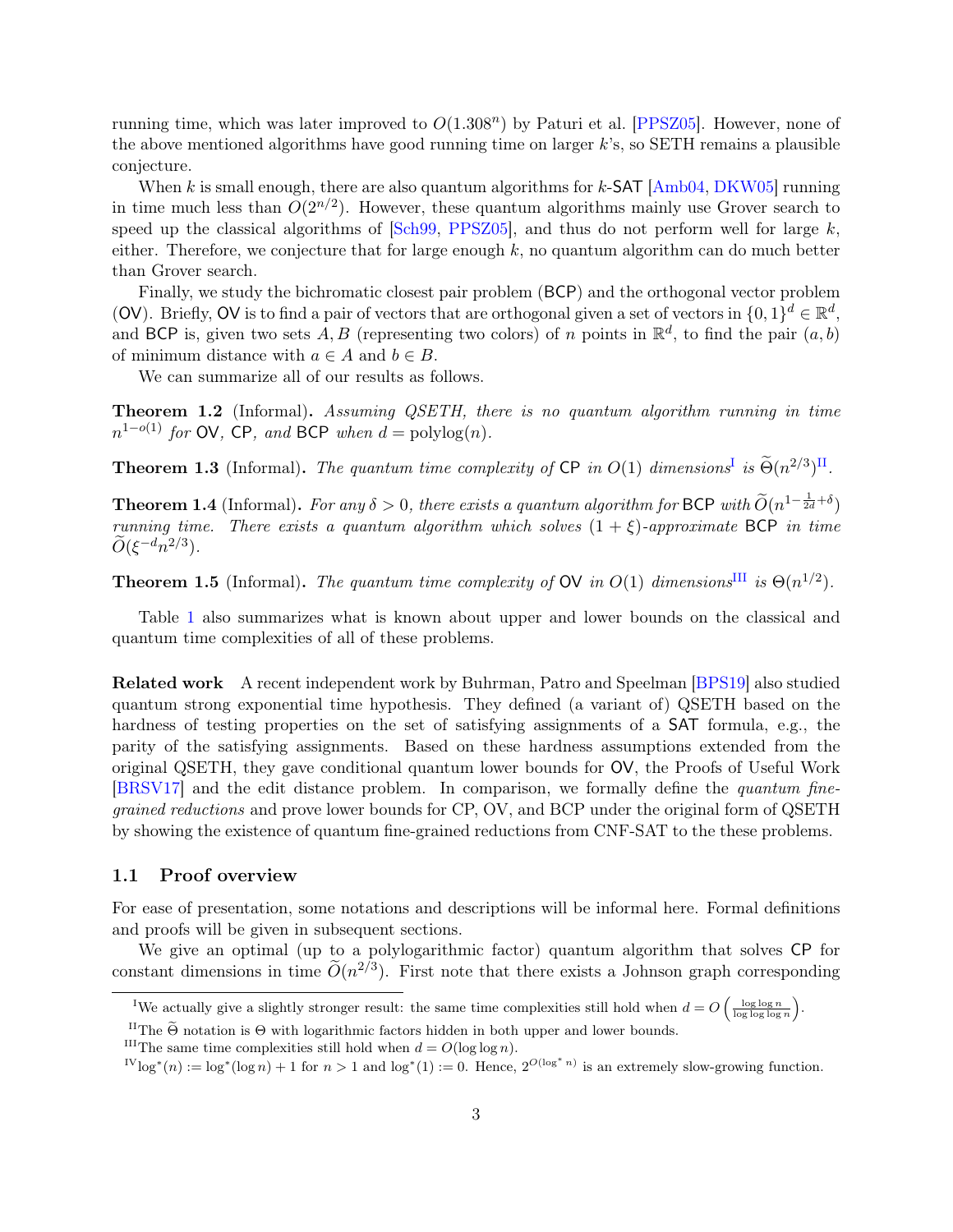|            | Dimension           |           | Lower Bound                                                             | Upper Bound                                                                                               |
|------------|---------------------|-----------|-------------------------------------------------------------------------|-----------------------------------------------------------------------------------------------------------|
| <b>CP</b>  | $\Theta(1)$         | Classical | $\tilde{\Omega}(n)$ [CC89]                                              | $\widetilde{O}(n)$ [SH75, BS76, KM95]                                                                     |
|            |                     | Quantum   | $\Omega(n^{2/3})$ Theorem 4.17                                          | $\widetilde{O}(n^{2/3})$ Corollary 4.16                                                                   |
|            | $\text{polylog } n$ | Classical | $n^{2-o(1)}$ (Under SETH) [KM20]                                        | $O(n^2)$                                                                                                  |
|            |                     | Quantum   | $n^{1-o(1)}$ (Under QSETH) Theorem 3.4                                  | $\tilde{O}(n)$ Theorem 2.10                                                                               |
| <b>OV</b>  | $\Theta(1)$         | Classical | $\Omega(n)$                                                             | $O(n)$ [Wil17]                                                                                            |
|            |                     | Quantum   | $\Omega(n^{1/2})$ Theorem 6.1                                           | $\mathbf{O(n^{1/2})}$ Theorem 6.1                                                                         |
|            | $\text{polylog } n$ | Classical | $n^{2-o(1)}$ (Under SETH) [Wil05]                                       | $n^{2-o(1)}$ [AWY15, CW16]                                                                                |
|            |                     | Quantum   | $n^{1-o(1)}$ (Under QSETH) Theorem 3.4                                  | $\widetilde{\mathbf{O}}(\mathbf{n})$ Theorem 2.10                                                         |
| <b>BCP</b> | $\Theta(1)$         | Classical | $\Omega(n)$                                                             | $O(n^{2-\frac{2}{\lceil d/2 \rceil+1}+\delta})$ [AESW91]                                                  |
|            |                     | Quantum   | $\Omega(n^{2/3})$ Theorem 5.11                                          | $\widetilde{\mathbf{O}}(\mathbf{n}^{1-\frac{1}{2d}+\delta})$ for BCP Theorem 5.10                         |
|            |                     |           |                                                                         | $\widetilde{\mathbf{O}}(\xi^{-\mathbf{d}}\mathbf{n^{2/3}})$ for $(1+\xi)\text{-}\mathsf{BCP}$ Theorem 5.8 |
|            | $2O(\log^*(n))$ IV  | Classical | $n^{2-o(1)}$ (Under SETH) [Che18]                                       | $n^{2-o(1)}$ [AWY15, CW16]                                                                                |
|            |                     | Quantum   | $n^{1-o(1)}$ (Under QSETH) Theorem 3.13 $\widetilde{O}(n)$ Theorem 2.10 |                                                                                                           |

<span id="page-4-0"></span>Table 1: A summary of our quantum complexity results and comparison to classical results. The bold entries highlight our contributions in this paper.

to an instance of CP, where each vertex corresponds to a subset of  $n^{2/3}$  points of the input of CP, and two vertices are connected when the intersection of the two subsets (they are corresponding to) has size  $n^{2/3} - 1$ . A vertex is marked if the subset it corresponds to contains a pair with distance at most  $\epsilon$ . Then, the goal is to find a marked vertex on this Johnson graph and use binary search over  $\epsilon$  to find the closest pair. Our algorithm for finding a marked vertex is based on the quantum walk search framework by Magniez et al. [\[MNRS11\]](#page-44-7), which can be viewed as the quantum version of the Markov chain search on a graph (in our case, a Johnson graph). The complexity of this quantum walk algorithm is  $O(5 + \frac{1}{\sqrt{2}})$  $\frac{1}{\overline{\lambda}}(\frac{1}{\sqrt{\lambda}})$  $(\overline{\overline{\delta}}\mathsf{U}+\mathsf{C})$ , where  $\lambda$  is the fraction of marked states in the Johnson graph,  $\delta$  is its spectral gap,  $\mathsf S$  is the cost for preparing the algorithm's initial state, U is the cost for implementing one step of the quantum walk, and C is the cost for checking the solution. For our Johnson graph,  $\lambda = n^{-2/3}$  and  $\delta = n^{-2/3}$ . If we consider only the query complexity,  $S = n^{2/3}$ ,  $U = O(1)$ , and  $C = 0$ . However, the time complexity for C is huge in the straightforward implementation, e.g., storing all points in an array according to the index order, as we need to check all the pairs from the  $n^{2/3}$  points, which will kill the quantum speedup. To tackle this, we discretize all the pairs from the  $n^{-/2}$  points, which will kill the quantum speedup. To tackle this, we discretize<br>the space into small hypercubes. With this discretization, it suffices to check  $O((\sqrt{d})^d)$  neighbor hypercubes to find a pair with distance at most  $\epsilon$ . To support the efficient neighborhood search, we need an efficient data structure.

Existing data structures do not meet our need. They either have prohibitive dependence on the dimension, such as  $\Omega(n^{\lceil d/2 \rceil})$  time for constructing and storing Voronoi diagrams [\[Kle80\]](#page-44-11), or do not have unique representation (i.e., they are history-dependent), such as fair-split trees and dynamic trees [\[Bes98\]](#page-42-1). Note that the requirement of unique representation is due to the fact that different representations of the same data would destroy the interference that quantum computation relies on. To solve this problem, we propose a uniquely represented data structure that can answer queries about  $\epsilon$ -close pairs and insert/delete points efficiently. This data structure is based on a hash table, skip lists, and a radix tree. With this data structure,  $U = O(\log n)$  and  $C = O(1)$ . Hence, we have the desired time complexity (see Section [4.2\)](#page-23-0). We give another method for solving CP that only uses a radix tree as the data structure. With only a radix tree, the algorithm cannot handle cases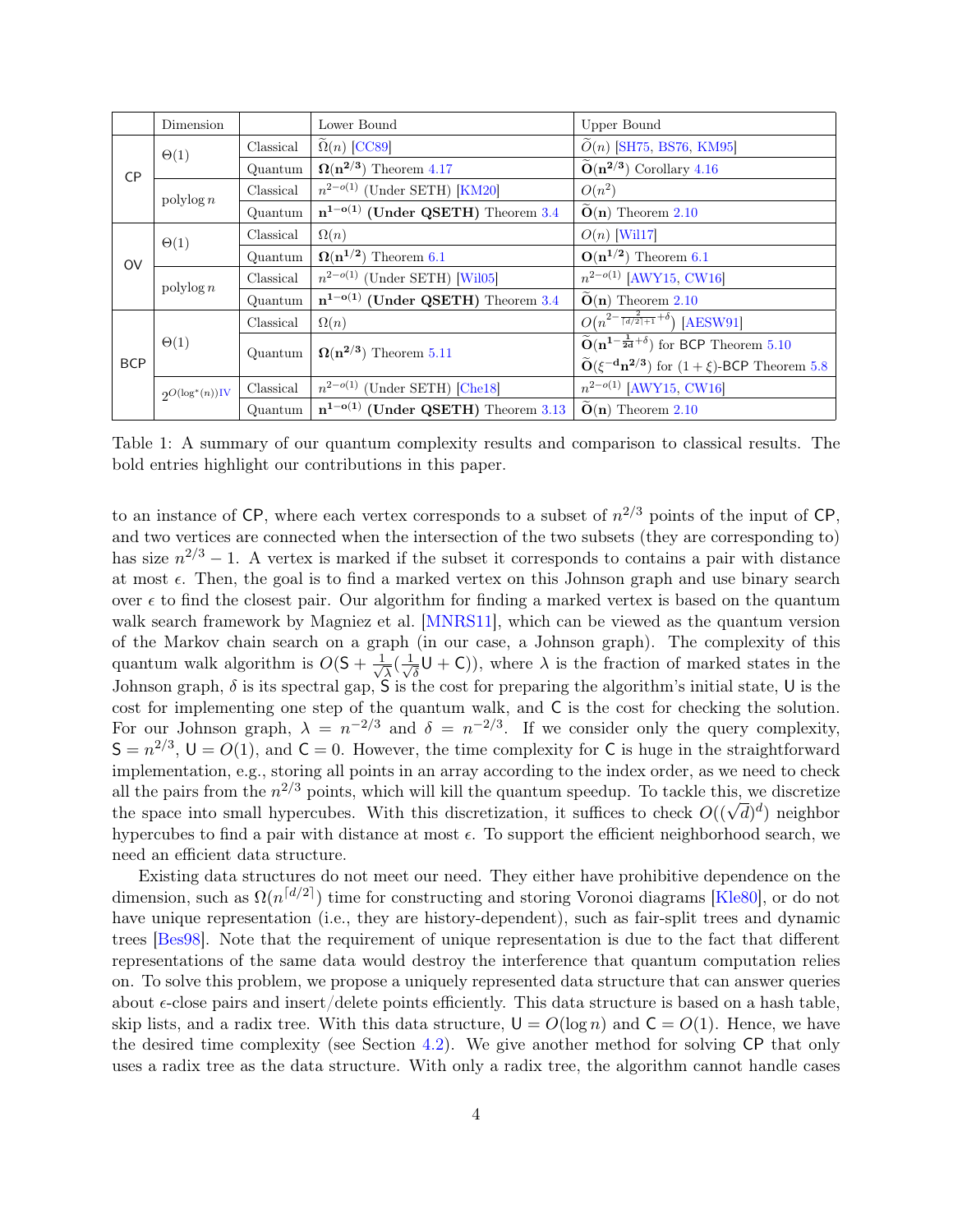with multiple solutions, and we need to subsequently reduce the size of the problem until there is at most one solution (see Section [4.3\)](#page-31-0). These two quantum algorithms have the same time complexity.

Our quantum algorithm for solving approximate BCP follows the same spirit as that for CP, except that we use a finer discritization of the space (see Section [5.1\)](#page-35-0). To solve BCP exactly, we need a history-independent data structure for nearest-neighbor search, but no such data structure is known. Instead, we adapt the nearest-neighbor search data structure by Clarkson [\[Cla88\]](#page-43-10) to the quantum algorithm proposed by Buhrman et al.  $[\text{BdWD}^+01]$  for element distinctness, which does not require history-independence of the data structure because in the algorithm of [\[BdWD](#page-42-7)+01], no insertions and deletions are performed once the data structure for a set of points is constructed (see Section [5.2\)](#page-40-1). Sadakane et al. [\[SST01\]](#page-45-2) sketched an algorithm for BCP with similar ideas and running time, but we give the first rigorous analysis.

To derive our quantum fine-grained complexity results for  $\mathsf{OV}$  and  $\mathsf{CP}$  when  $d = \text{polylog } n$  under QSETH, we first define quantum fine-grained reductions. In our definition, we consider problems whose input is given in the quantum query model, and allow the reduction to perform superposed queries and run quantum algorithms, e.g., amplitude amplification. The classical reductions from CNF-SAT to CP [\[KM20,](#page-44-5) [DSL19\]](#page-43-3) and OV [\[WY14\]](#page-45-7) are not "quantum fine-grained" under QSETH. These reductions fail because their running time exceeds  $2^{n/2(1-\epsilon)}$ , which is the conjectured time complexity for CNF-SAT under QSETH. Therefore, we cannot derive from them any non-trivial lower bounds for CP or OV based on QSETH. In the following, we use the advantages of quantum algorithms to make these reductions work.

There are two main obstacles in "quantizing" the fine-grained reductions under QSETH. The first obstacle is that the time cost for preparing the input of the problem we reduce to is already beyond the required running time. For instance, consider the reduction from CNF-SAT to OV. Let  $\varphi$  be a CNF-SAT instance on n variables and m clauses. The classical fine-grained reduction divides all n variables into two sets A and B of size  $n/2$ , and then maps all assignments for variables in A and B to two sets  $V_A$  and  $V_B$  of  $2^{n/2}$  vectors each. It is obvious that the time for writing down V<sub>A</sub> and V<sub>B</sub> is already  $\Theta(2^{n/2})$ . Nevertheless, many quantum algorithms achieve sublinear query complexities by querying the input oracle in superposition. Hence, instead of first constructing the input of OV at once and then running the algorithm, we can simulate it "on-the-fly": whenever the OV's algorithm queries the input oracle with some superposition of indices, we use a quantum subroutine to realize the input oracle by mapping the query indices to the corresponding assignments in CNF-SAT, and then to the corresponding vectors in  $V_A$  and  $V_B$ . This subroutine takes only  $O(n)$ time, and therefore the quantum reduction, which has running time  $O(n)$  times the running time of the OV algorithm, is quantum fine-grained.

Another difficulty in quantizing the fine-grained reductions is that some reduction needs to call the oracle multiple times, and the number of calls exceeds the required running time. However, it is possible to achieve quadratic speedup if these oracle calls are non-adaptive. For the reduction from BCP to CP, we can reduce a BCP instance to  $n^{1.8+o(1)}\log n$  instances of CP, which is already larger than the conjectured  $\Omega(n)$  quantum lower bound of BCP. By further studying the reduction, we find that the solution to BCP is the minimum of the solutions to the the constructed CP instances. Therefore, we can use the quantum minimum-finding algorithm to reduce the total time complexity to  $O(\sqrt{n^{1.8+\epsilon}} \cdot t_{\text{CP}})$ , which is enough to show that BCP is quantum fine-grained reducible to CP.

With the above-mentioned techniques, we quantize the classical fine-grained reductions, and show that CNF-SAT, with conjectured lower bound  $\Omega(2^{n/2})$ , is quantum fine-grained reducible to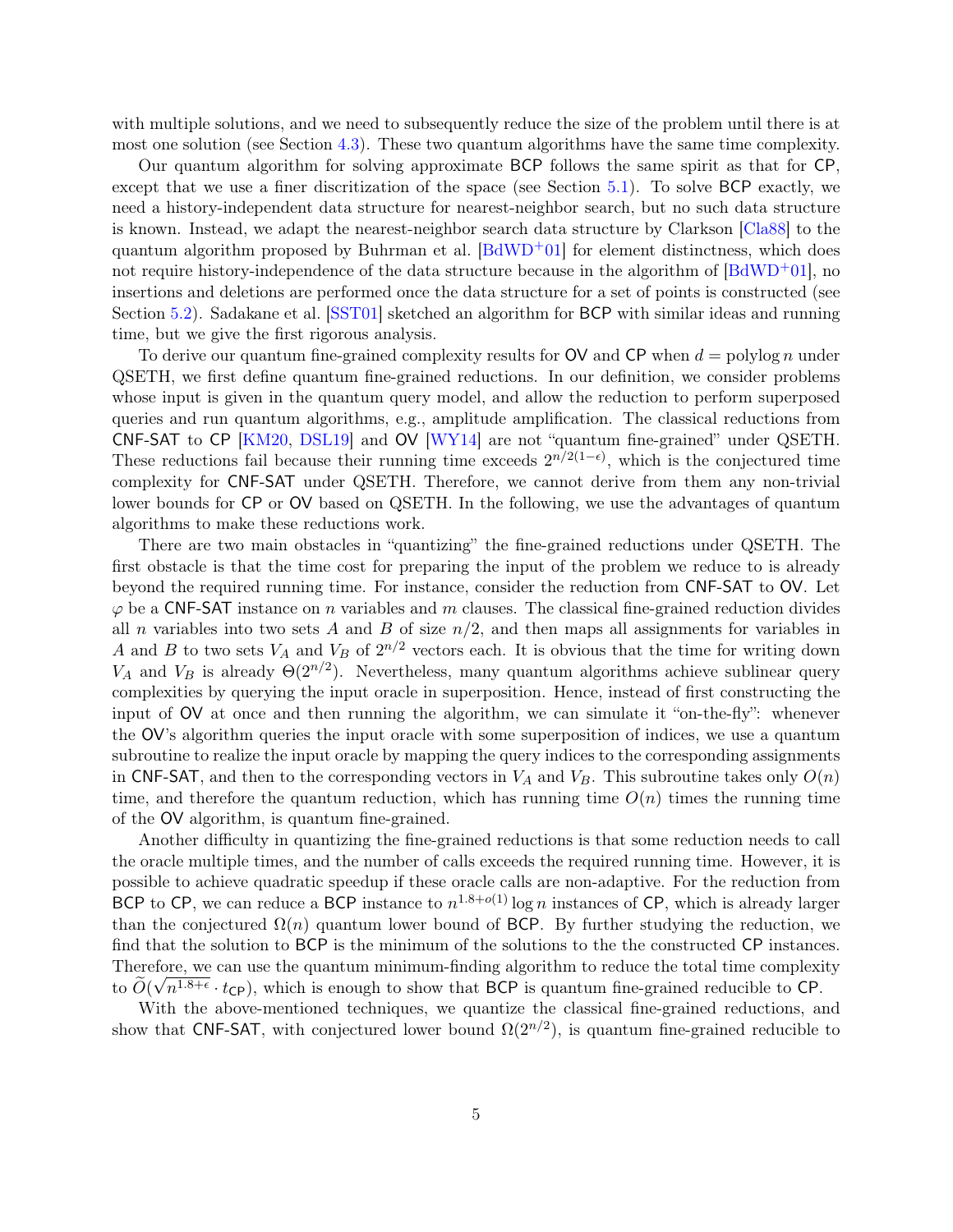O[V](#page-6-0) and CP with lower bound  $\Omega(n^{\prime})^{\mathbf{V}}$ , when the dimension d is polylog $(n^{\prime})$ .

## 2 Preliminaries

**Definition 2.1** (Distance measure). For any two vectors  $a, b \in \mathbb{R}^d$ , the distance between them in the  $\ell_2$ -metric is denoted by  $\|a-b\|=\left(\sum_{i=1}^d |a_i-b_i|^2\right)^{1/2}$ . Their distance in the  $\ell_0$ -metric (Hamming distance) is denoted by  $||a - b||_0 = |\{i \in [d] : a_i \neq b_i\}|$ , i.e., the number of coordinates on which a and b differ.

### 2.1 Quantum query model

We consider the quantum query model in this work. Let  $X := \{x_1, \ldots, x_n\}$  be a set of n input points and  $\mathcal{O}_X$  be the corresponding oracle. We can access the *i*-th data point  $x_i$  by making the query

$$
|i\rangle|0\rangle \xrightarrow{\mathcal{O}_X} |i\rangle|x_i\rangle\,,\tag{1}
$$

and we can make queries to elements in X in superposition. Note that  $\mathcal{O}_X$  is an unitary transformation in the formula above. Hence, a quantum algorithm with access to  $\mathcal{O}_X$  can be represented as a sequence of unitary transformations.

Consider a quantum algorithm  ${\cal A}$  with access to an oracle  ${\cal O}$  and a initial state  $\ket{0}:=\ket{0}_Q\ket{0}_A\ket{0}_W,$ where the registers  $Q$  and  $\tilde{A}$  are for the queries and the answers from the oracle, and the register W is the working space which is always hold by  $A$ . Then, we can represent the algorithm as

$$
U_T \mathcal{O} U_{T-1} \cdots \mathcal{O} U_1 |0\rangle. \tag{2}
$$

Let  $|\psi\rangle_i = U_i \mathcal{O} \cdots \mathcal{O} U_1 |0\rangle := \sum_{i,z} |i\rangle_Q |0\rangle_A |z\rangle_W$  be the state right before applying the *i*-th  $\mathcal{O}$ , then

$$
\mathcal{O} \left| \psi \right\rangle_i := \sum_{i,z} \left| i \right\rangle_Q \left| x_i \right\rangle_A \left| z \right\rangle_W.
$$
\n(3)

#### 2.2 Quantum subroutine for unstructured searching and minimum finding

**Definition 2.2** (Unstructured search). Given a set P of n elements in  $\{0,1\}$ , decide whether there exists a 1 in P.

<span id="page-6-1"></span>**Theorem 2.3** (Grover's search algorithm [\[Gro96,](#page-43-11) [NC10\]](#page-44-12)). There is a quantum algorithm for unstructured search with running time  $O(\sqrt{n})$ .

By Theorem [2.3](#page-6-1) and BBBV's argument [\[BBBV97\]](#page-42-8), the quantum time complexity of unstructured By Theorem 2.5 and BBBV s argument [BBBV 97], the quantum time complexity of unstructured<br>search is  $\Theta(\sqrt{n})$ . We can also get a  $\widetilde{O}(\sqrt{n})$  quantum algorithm for minimum finding by combining Grover's search algorithm and binary search.

<span id="page-6-2"></span>Theorem 2.4 (Quantum minimum finding [\[DH96\]](#page-43-12)). There is a quantum algorithm that finds from a set of n elements with values in  $\mathbb{R}$ , the index of the minimum element of the set, with success probability  $\frac{1}{2}$  and run time  $\widetilde{O}(\sqrt{n})$ .

<span id="page-6-0"></span> $V_n$  is the input size of CNF-SAT, and n' is the input size of OV and CP.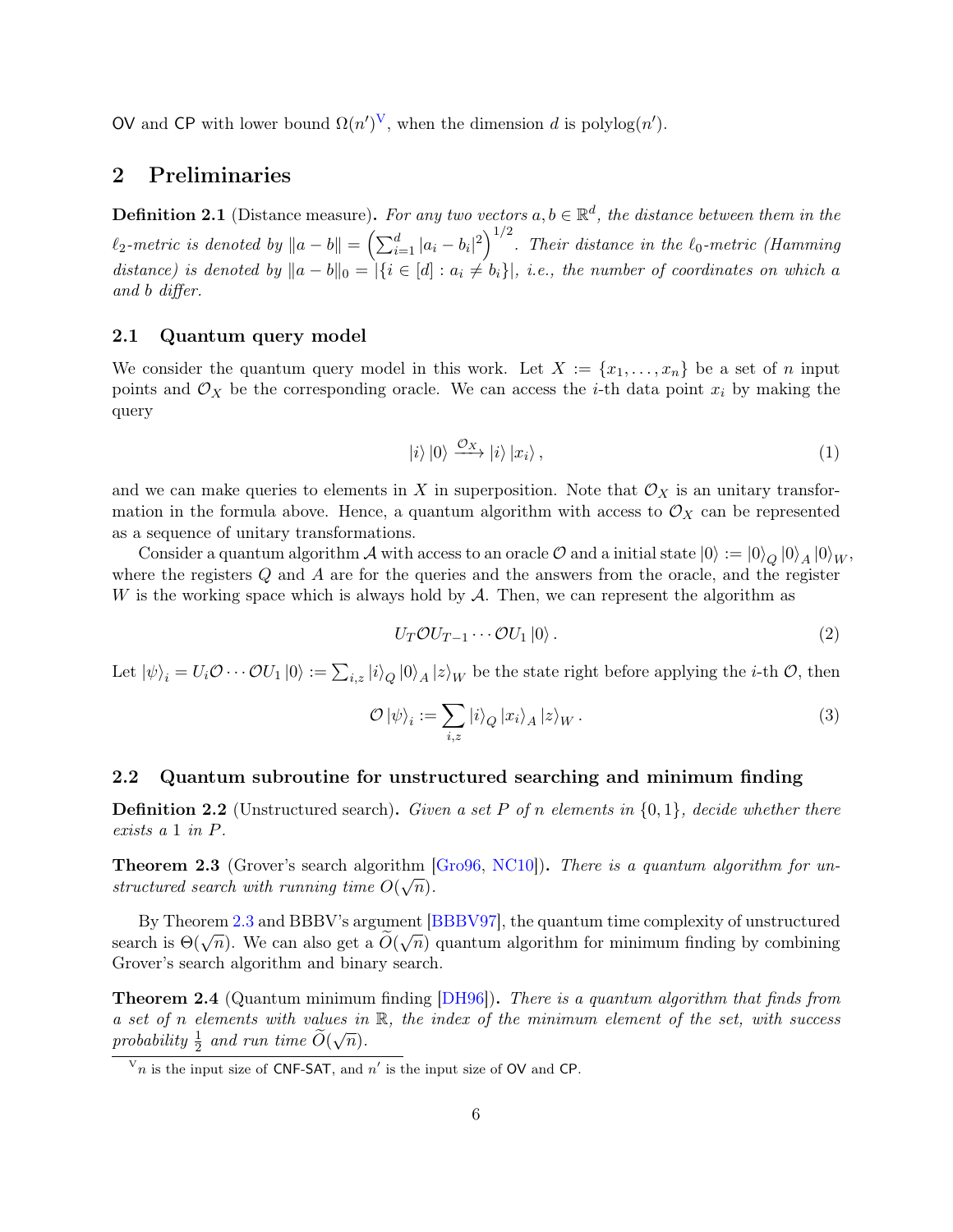### 2.3 Problem definitions

In this subsection, we first formally define OV, CP, and BCP. Then we show the folklore algorithms for CP, BCP, and OV by Grover's algorithm, which run in time  $O(n)$ .

<span id="page-7-2"></span>**Definition 2.5** (Orthogonal Vectors, OV). Given two sets A, B of n vectors in  $\{0,1\}^d$  as input, find a pair of vectors  $a \in A$ ,  $b \in B$  such that  $\langle a, b \rangle = 0$ , where the inner product is taken in  $\mathbb{Z}$ .  $\overline{S}$ 

We denote OV with input length n and dimension d as  $\mathsf{OV}_{n,d}$ . We will use this notation when we need to specify the parameters in the following sections.

**Definition 2.6** (Closest Pair Problem, CP). Given a set P of n points in  $\mathbb{R}^d$  and a distance measure  $\Delta$ , find a pair of distinct points  $a, b \in P$  such that  $\Delta(a, b)$  is the smallest among all distinct pairs in P.

Similar to OV, we denote CP with input length n and dimension d as  $\mathsf{CP}_{n,d}$ . We will use this notation when the parameters in the following sections are required to be specified. Note that in this work, we consider  $\Delta(a, b) = ||a - b||$  as the distance measure for CP and BCP.

**Definition 2.7** (Bichromatic Closest Pair Problem, BCP). Given two sets A, B of n points in  $\mathbb{R}^d$ and a distance measure  $\Delta$ , find a pair of points  $a \in A$ ,  $b \in B$  such that

$$
\Delta(a,b) = \min_{a \in A, b \in B} \Delta(a,b). \tag{4}
$$

We also define an approximate version of BCP as follows.

**Definition 2.8** ( $(1 + \xi)$ -approximate Bichromatic Closest Pair Problem,  $(1 + \xi)$ -BCP). Given two sets A, B of n points  $\in \mathbb{R}^d$  and a distance measure  $\Delta$ , find a pair of points  $a \in A$ ,  $b \in B$  such that

$$
\Delta(a, b) \le (1 + \xi) \min_{a \in A, b \in B} \Delta(a, b).
$$
\n(5)

Same as CP, we use  $BCP_{n,d}$  and  $(1+\xi)$ -BCP<sub>n,d</sub> to specify the parameters.

**Definition 2.9** (Element Distinctness Problem, ED). Let  $f : [n] \rightarrow [m]$  be a given function. Decide whether there exist distinct  $i, j \in [n]$  such that  $f(i) = f(j)$ .

For this problem, Ambainis [\[Amb07\]](#page-42-3) gave a quantum algorithm with time complexity  $\tilde{O}(n^{2/3})$ , which matches the lower bound proved by Aaronson and Shi [\[AS04\]](#page-42-2) up to a polylogarithmic factor.

<span id="page-7-0"></span>**Theorem 2.10.** There are  $\widetilde{O}(n)$ -time quantum algorithms for CP and BCP when  $d = O(\text{poly}\log n)$ .

Proof. We can solve CP and BCP by searching the minimum distance through all pairs by the algorithm of Theorem [2.4.](#page-6-2) There are  $O(n^2)$  pairs and checking each pair took  $O(d)$  time, so the total running time is  $O(nd)$ . For  $d = O(\text{poly}\log n)$ , the time complexity equals to  $O(n)$ .  $\Box$ 

<span id="page-7-1"></span><sup>&</sup>lt;sup>VI</sup>Our definition is slightly different than some of the literature, for example,  $\lbrack \text{CW19} \rbrack$ , which is searching among pairs inside one set. Those two definitions are equivalent up to constant in complexities.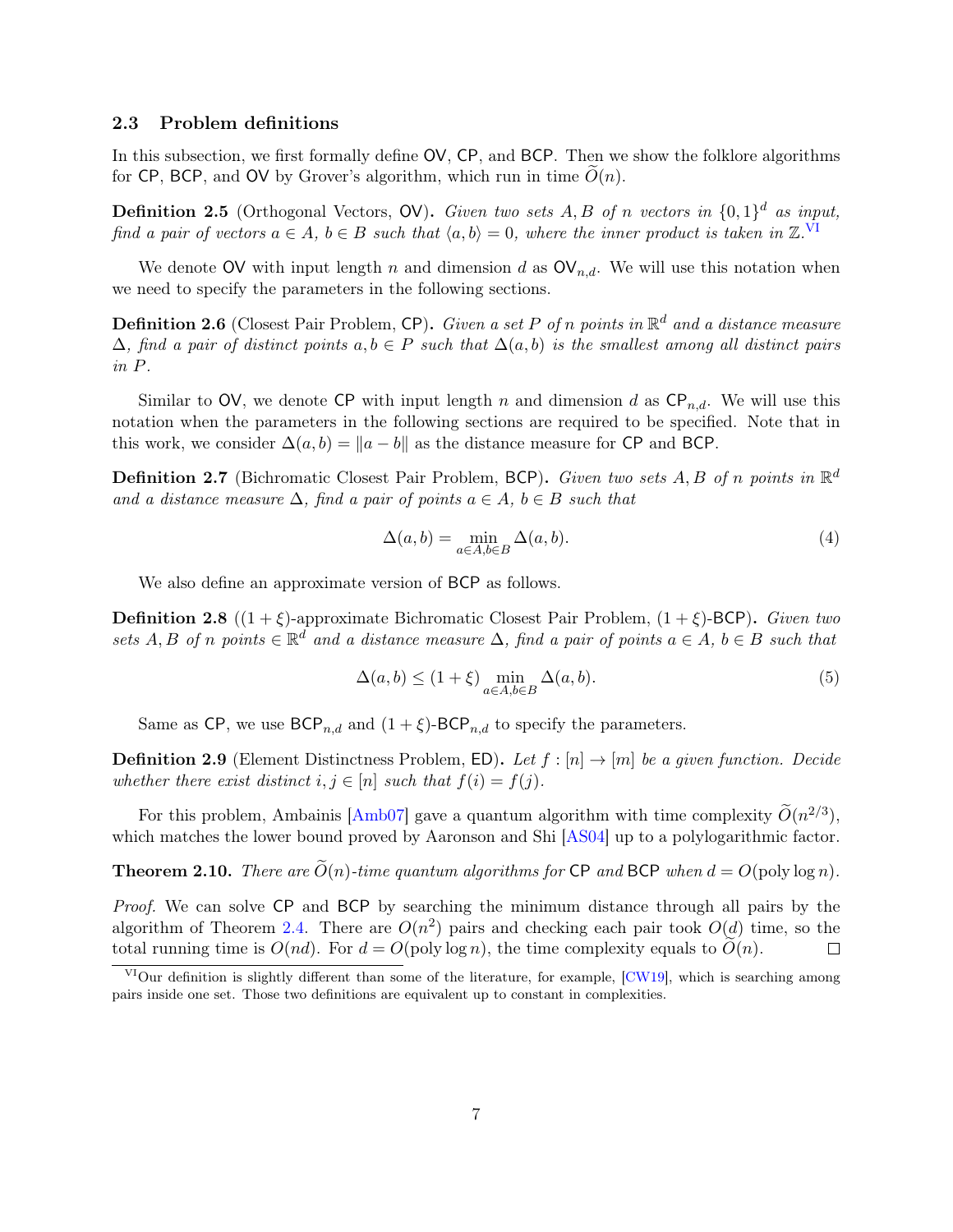### 2.4 Fine-grained complexity

As we have mentioned earlier in the introduction, a fine-grained reduction from problem P to Q with conjectured lower bounds  $p(n)$  and  $q(n)$ , respectively, has the property that if we can improve the  $q(n)$  time for Q, then we can also improve the  $p(n)$  time for P. We give the formal definition by Williams [\[VW15\]](#page-45-8) in below.

<span id="page-8-0"></span>**Definition 2.11** (Fine-grained reduction,  $|VW15|$ ). Let  $p(n)$  and  $q(n)$  be non-decreasing functions of n. Problem P is  $(p, q)$ -reducible to problem Q, denoted as  $(P, p) \leq_{FG} (Q, q)$ , if for every  $\epsilon$ , there exist  $\delta > 0$ , an algorithm R for solving P with access to an oracle for Q, a constant d, and an integer  $k(n)$ , such that for every  $n \geq 1$ , the algorithm R takes any instance of P of size n and

- R runs in at most  $d \cdot (p(n))^{1-\delta}$ -time,
- R produces at most  $k(n)$  instances of Q adaptively, that is, the jth instance  $X_i$  is a function of  $\{(X_i, y_i)\}_{1 \leq i < j}$  where  $X_i$  is the ith instance produced and  $y_i$  is the answer of the oracle for  $Q$  on instance  $X_i$ , and
- the sizes  $n_i$  of the instances  $X_i$  for any choice of oracle answers  $y_i$  obeys the inequality

<span id="page-8-1"></span>
$$
\sum_{i=1}^{k(n)} (q(n_i))^{1-\epsilon} \le d \cdot (p(n))^{1-\delta}.
$$
 (6)

Let  $(P, p) \leq_{FG} (Q, q)$  for some non-decreasing function  $p(n)$  and  $q(n)$ . If for every  $\epsilon > 0$ , we can solve problem Q in time  $q(n)^{1-\epsilon}$  with probability 1 for all input length n, then there exists a  $\delta > 0$ such that we can solve the problem P in time  $p(n)^{1-\delta}$  by Eq. [\(6\)](#page-8-1).

Here are some known results about fine-grained reductions.

<span id="page-8-2"></span>Theorem 2.12 ([\[KM20,](#page-44-5) [Wil05\]](#page-45-6)).

$$
(CNF-SAT_n, 2^n) \leq_{FG} (OV_{n_1,d_1}, n_1^2) \leq_{FG} (BCP_{n_2,d_2}, n_2^2) \leq_{FG} (CP_{n_3,d_3}, n_3^2),
$$
 (7)

where  $d_1 = \Theta(\log n_1)$ ,  $d_2 = \Theta(\log n_2)$  and  $d_3 = (\log n_3)^{\Omega(1)}$ .

**Remark 2.13.** The second reduction from OV to BCP has been improved to  $d_2 = 2^{O(\log^* n)}$  by Chen [\[Che18\]](#page-43-9).

There are several plausible hypotheses in fine-grained complexity, which can imply conditional hardness results for many interesting problems. We first give the definition of the strong exponential time hypothesis (SETH).

**Hypothesis 2.14** (Strong Exponential Time Hypothesis, SETH). For every  $\epsilon > 0$ , there exists a  $k = k(\epsilon) \in \mathbb{N}$  such that no algorithm can solve k-SAT (i.e., satisfiability on a CNF of width k) in  $O(2^{(1-\epsilon)m})$  time where m is the number of variables. Moreover, this holds even when the number of clauses is at most  $c(\epsilon) \cdot m$  where  $c(\epsilon)$  denotes a constant that depends only on  $\epsilon$ .

Another popular conjecture is the orthogonal vector hypothesis (OVH):

**Definition 2.15** (Orthogonal Vector Hypothesis, OVH). For every  $\epsilon > 0$ , there exists a  $c > 1$  such that  $\mathsf{OV}_{n,d}$  requires  $n^{2-\epsilon}$  time when  $d = c \log n$ .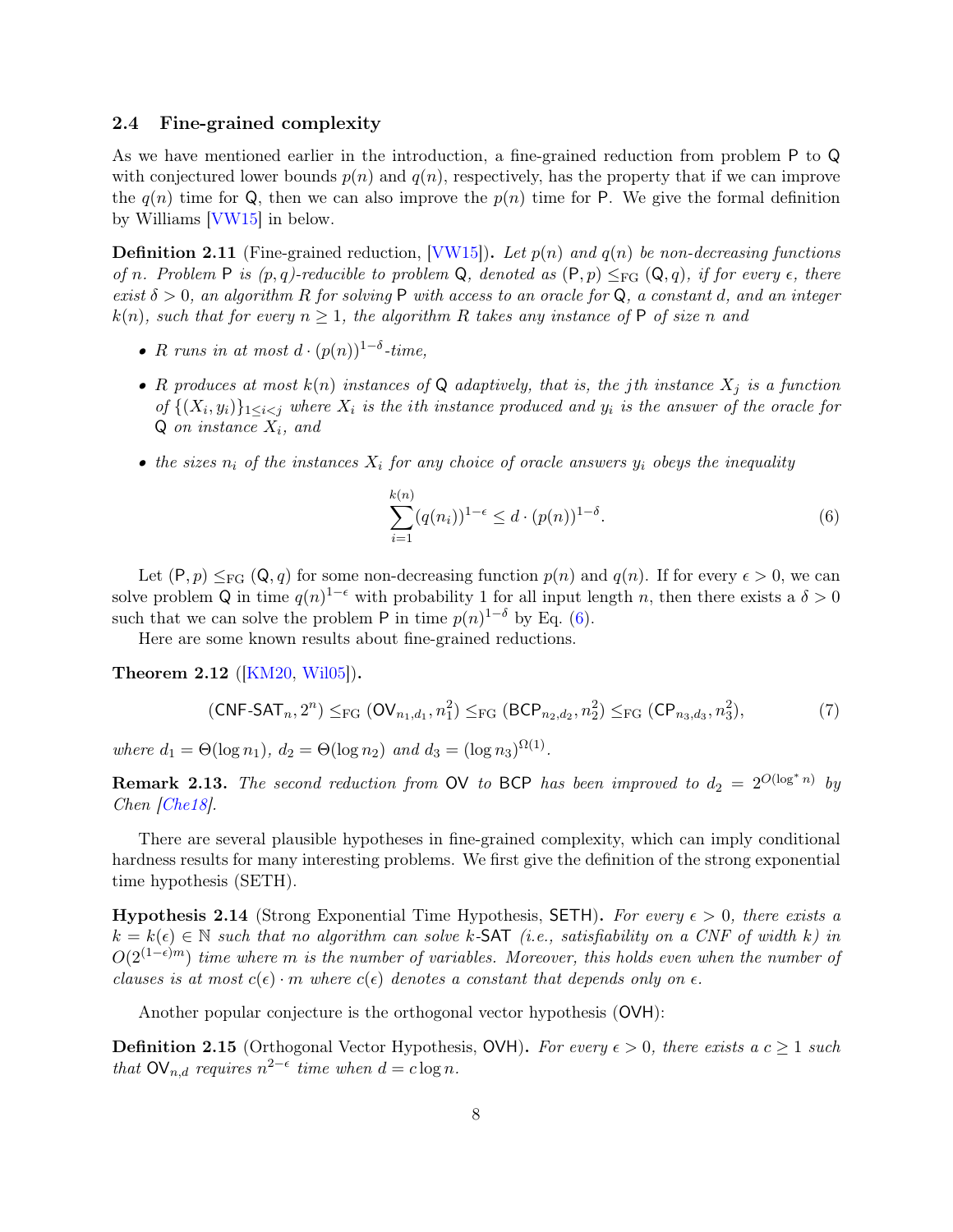Remark 2.16. Under SETH, we can have the following conclusions from Theorem [2.12:](#page-8-2)

- OVH is true.
- For all  $\epsilon > 0$ , there exists a  $c > 0$  such that  $BCP_{n,c \log n}$  cannot be solved by any randomized algorithm in time  $O(n^{2-\epsilon})$ .
- For all  $\epsilon > 0$ , there exists a  $c > 0$  such that  $\mathsf{CP}_{n,(\log n)^c}$  cannot be solved by any randomized algorithm in time  $O(n^{2-\epsilon})$ .

#### <span id="page-9-0"></span>2.5 The framework for quantum walk search

In this subsection, we review the quantum walk framework for the Markov chain search problem and demonstrate how to use it to solve the element distinctness problem. For simplicity, we use the transition matrix P to refer to a Markov chain, where  $P = (p_{xy})_{x,y \in X}$  for X being the state space of P and  $p_{xy}$  being the transition probability from x to y. An irreducible and ergodic Markov chain has a unique stationary distribution  $\pi$ , which is also the unique eigenvector of P with eigenvalue 1. Let  $M \subseteq X$  be a set of marked elements. In the Markov chain search problem, the objective is to find an  $x \in M$ . We can perform the following actions: setup, sampling from the  $\pi$  with cost S; update, making a transition with cost U, and checking whether the current state is marked or not with cost C. To solve the search problem classically, we perform a random walk as follows. Start from a point sampled from  $\pi$  and check if it is marked. If not, make a number of transitions on P until it mixes, and then check again. We then repeat this process until a marked state is found. The cost of this random walk algorithm is  $O(5 + \frac{1}{\lambda})$  $\frac{1}{\lambda}$  ( $\frac{1}{\delta}$  $\frac{1}{\delta}$ U + C)), where  $\lambda := |M|/|X|$  and  $\delta$  is the spectral gap of P.

Quantum analogues of random walks, namely, quantum walks, have been developed for solving different problems. In 2003, Ambainis [\[Amb07\]](#page-42-3) proposed a quantum walk algorithm for solving the element distinctness problem. His algorithm also solves the Markov chain search problem on the Johnson graph with cost  $O(5 + \frac{1}{\sqrt{2}})$  $\frac{1}{\lambda}(\frac{1}{\sqrt{2}})$  $(\overline{\overline{\delta}}\mathsf{U}+\mathsf{C})$ ). In 2004, Szegedy [\[Sze04\]](#page-45-9) gave a quantum walk algorithm for more generalized Markov chains with cost  $O(S + \frac{1}{\sqrt{\lambda \delta}}(U + C))$ . We can view Szegedy's quantum walk as a quantum counterpart of a random walk, where one checks the state after each transition. Szegedy's quantum walk only detects the presence of a marked state, but cannot find one without extra costs. In 2006, Magniez et al. [\[MNRS11\]](#page-44-7) proposed a quantum walk search framework that unified the advantages of the quantum walks in [\[Amb07\]](#page-42-3) and [\[Sze04\]](#page-45-9). In this quantum walk framework, we can perform the following operations:

- Setup: with cost S. preparing the initial state  $|\pi\rangle = \frac{1}{\sqrt{n}}$  $\frac{1}{|X|} \sum_x$  $\sqrt{\pi_x} |x\rangle$ .
- **Update:** with cost U. applying the transformation  $|x\rangle|0\rangle \mapsto |x\rangle \sum_{y \in X} \sqrt{p_{xy}}|y\rangle$ .
- Checking: with cost C, applying the transformation:  $|x\rangle \mapsto \begin{cases} -|x\rangle & \text{if } x \in M \\ |x\rangle & \text{otherwise.} \end{cases}$

The main result of [\[MNRS11\]](#page-44-7) is summarized as follows.

<span id="page-9-1"></span>**Lemma 2.17** ([\[MNRS11\]](#page-44-7)). Let P be an irreducible and ergodic Markov chain P on X. Let  $M \subseteq X$ be a subset of marked elements. Let  $\lambda := |M|/|X|$  and  $\delta$  be the spectral gap of P. Then, there exists a quantum algorithm that with high probability, determines M is empty or finds an  $x \in M$  with cost  $O(5 + \frac{1}{4})$  $\frac{1}{\lambda}$ ( $\frac{1}{\sqrt{2}}$  $\frac{1}{\delta}$ U + C)).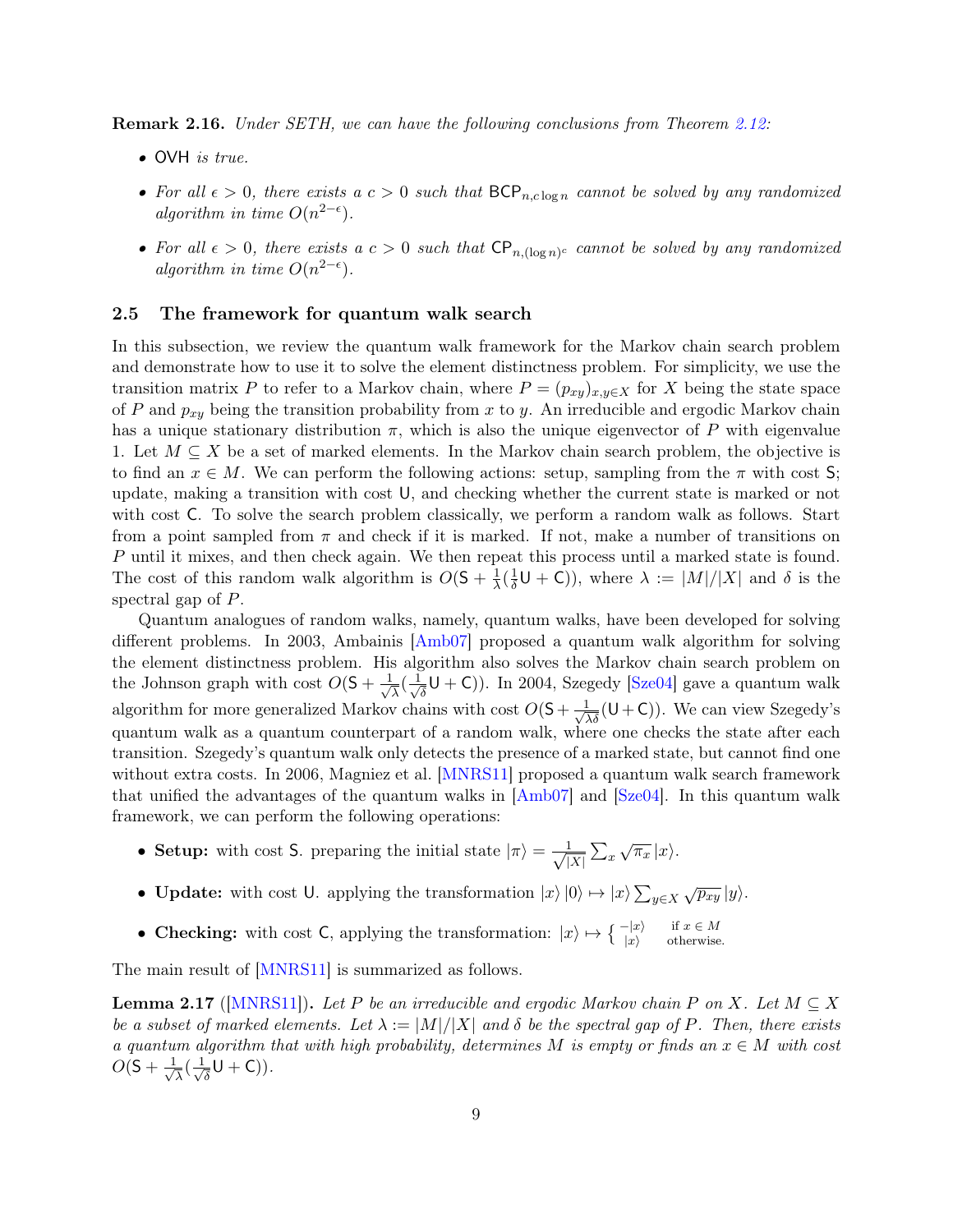To solve the element distinctness problem, we define a Markov chain, following the work [\[Amb07,](#page-42-3) [BJLM13,](#page-42-9) Jef14. The state space X is all subsets of  $[n]$  with size r. The Markov chain is based on the Johnson graph on X, where an edge is connecting S and S' if and only if  $|S \cap S'| = r - 1$ . The transition probability on each edge is hence  $\frac{1}{r(n-r)}$ . A state S is marked when there exist distinct  $i, j \in S$  such the  $i^{th}$  and the  $j^{th}$  items are the same. The Markov chain has spectral gap  $\delta \geq 1/r$ (see [\[Jef14\]](#page-44-13)) and it is easy to verify that  $\lambda \geq \binom{n-2}{r-2}$  $_{r-2}^{n-2})/(n$  $r_{r}^{(n)} = O(r^2/n^2)$ . If we only consider the query complexity, the setup procedure costs  $r$  queries, the update procedure costs one query, and the checking procedure does not cost any query. Choosing  $r = n^{2/3}$  yields the optimal query complexity  $O(n^{2/3})$ .

# 3 Quantum fine-grained complexity

In this section, we give the formal definitions of the quantum fine-grained reduction and quantum strong exponential time hypothesis (QSETH). Moreover, we show that under QSETH, for  $d =$ polylog(n), the lower bounds for  $\mathsf{CP}_{n,d}$  and  $\mathsf{OV}_{n,d}$  are  $n^{1-o(1)}$ , which nearly matches the upper bounds given in Theorem [2.10.](#page-7-0)

### 3.1 Quantum fine-grained reduction and QSETH

QSETH is defined based on the assumption that the best quantum algorithm for CNF-SAT is Grover search when the clause width  $k$  is large enough.

**Hypothesis 3.1** (QSETH). For every  $\epsilon > 0$ , there exists a  $k = k(\epsilon) \in \mathbb{N}$  such that no quantum algorithm can solve k-SAT (i.e., satisfiability on a CNF of width k) in  $O(2^{(1/2-\epsilon)n})$  time where n is the number of variables. Moreover, this holds even when the number of clauses is at most  $c(\epsilon)n$ where  $c(\epsilon)$  denotes a constant that depends only on  $\epsilon$ .

Obviously, the Grover search can solve CNF-SAT in  $\tilde{O}(2^{n/2})$ . To the best of the our knowledge, there is no quantum algorithm that can do better than  $O(2^{n/2})$  for any k.

We recall that in the quantum query model, the input of a problem is given by a quantum oracle. Specifically, let P be a problem, and X be an instance of P in the classical setting. Then, in the quantum query model, X will be given by an oracle  $\mathcal{O}_X$ . We will denote an algorithm or an oracle A with access to  $\mathcal{O}_X$  by  $\mathcal{A}(\mathcal{O}_X)$ .

We say  $\mathcal{A}_{\epsilon}$  is an  $\epsilon$ -oracle for problem P, if for every instance  $\mathcal{O}_X$ , it holds that

$$
\Pr[\mathcal{A}_{\epsilon}(\mathcal{O}_X) = \mathsf{P}(X)] \ge 1 - \epsilon,\tag{8}
$$

<span id="page-10-1"></span>and the running time is  $O(1)$ , where  $P(X)$  is the answer of X for problem P.

**Definition 3.2** (Quantum oracles). Let  $X := \{x_1, \ldots, x_n\}$  be an instance of some problem and  $\mathcal{O}_X$ be the corresponding quantum oracle. To realize  $\mathcal{O}_X$ , we do not need to write down the whole X; instead, we can just design a quantum circuit to realize the mapping

$$
|i\rangle|0\rangle \xrightarrow{\mathcal{O}_X} |i\rangle|x_i\rangle. \tag{9}
$$

<span id="page-10-0"></span>**Definition 3.3** (Quantum fine-grained reduction). Let  $p(n)$  and  $q(n)$  be nondecreasing functions of n. Let P and Q be two problems in the quantum query model and  $A_{\epsilon}$  be an  $\epsilon$ -oracle for Q with error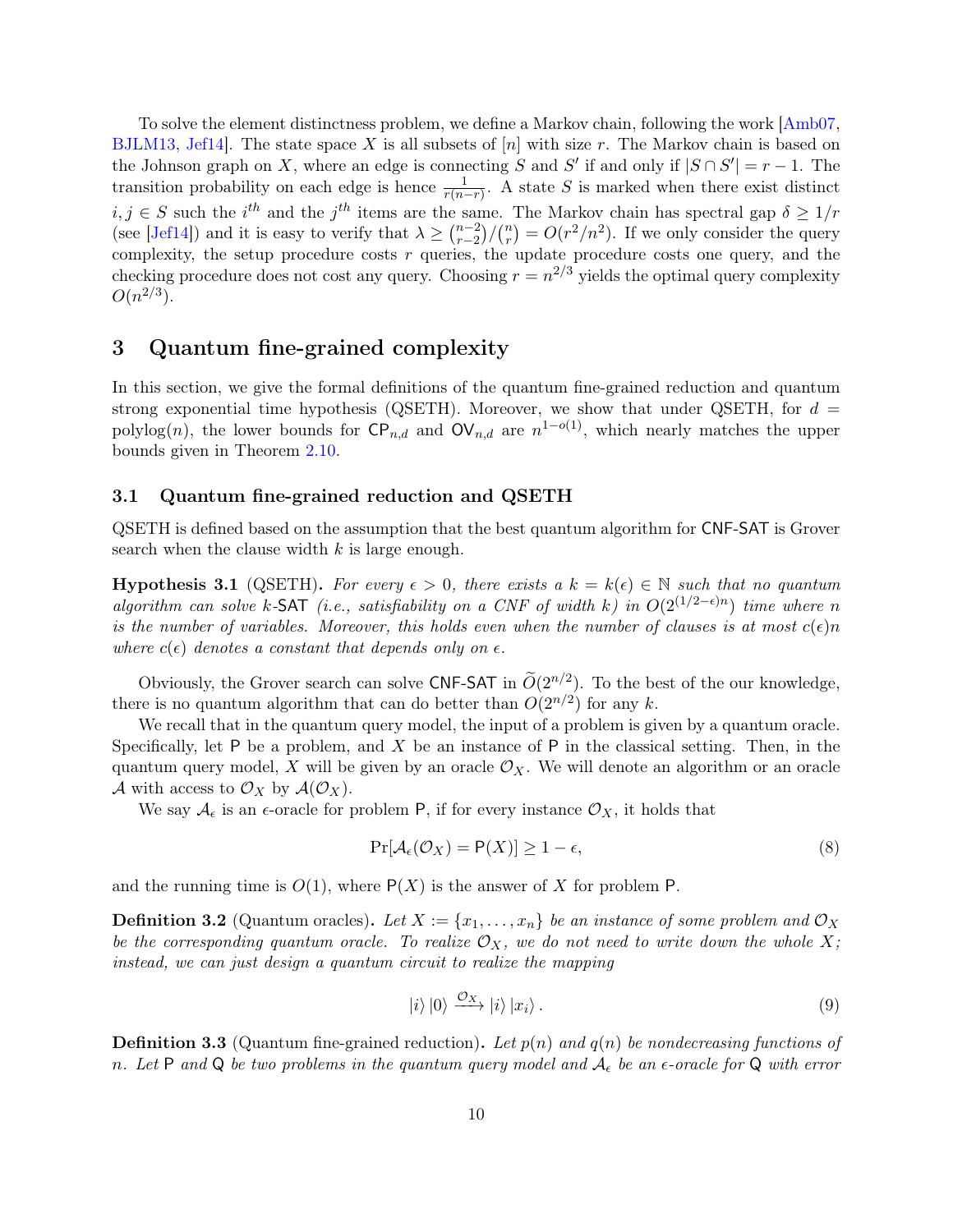probability  $\epsilon \leq 1/3$ . P is quantum  $(p, q)$ -reducible to Q, denoted as  $(P, p) \leq_{QFG} (Q, q)$ , if for every  $\epsilon$ , there exits a  $\delta > 0$ , and algorithm R with access to  $\mathcal{A}_{\epsilon}$ , a constant d, and an integer  $k(n)$ , such that for every  $n \geq 1$ , the algorithm R takes any instance of P of size n and satisfies the following:

- R can solve P with success probability at least  $2/3$  in time at most  $d \cdot p(n)^{1-\delta}$ .
- R performs at most  $k(n)$  quantum queries to  $A_{\epsilon}$ . Specifically, in the j<sup>th</sup> query, let  $\mathbf{X}_{j} :=$  $\{X_{1,j}, X_{2,j}, \ldots\}$  be a set instances of Q. Then, R realizes the oracles  $\{\mathcal{O}_{X_{1,j}}, \mathcal{O}_{X_{2,j}}, \ldots\}$  in superposition and applies  $A_{\epsilon}$  to solve the instances.
- The following inequality holds.

$$
\sum_{j=1}^{k(n)} c(\mathbf{X}_j) \cdot q(n_j)^{1-\epsilon} \leq d \cdot p(n)^{1-\delta},
$$

where  $c(\mathbf{X}_j)$  is the time required for R to realize the oracles  $\{\mathcal{O}_{X_{1,j}},\mathcal{O}_{X_{2,j}},\dots\}$  in superposition and  $n_j := \max_i |X_{i,j}|$ .

In Definition [3.3,](#page-10-0) the input of  $A_{\epsilon}$  is given as a quantum oracle such that  $A_{\epsilon}$  can be a quantum query algorithm with running time strictly less than the input size. Moreover, the quantum reduction R can realize quantum oracles  $\{\mathcal{O}_{X_{1,j}}, \mathcal{O}_{X_{2,j}}, \ldots\}$  in superposition, and thus the time required is max<sub>i</sub>  $c(X_{i,j})$  (where  $c(X_{i,j})$  is the time required to realize  $\mathcal{O}_{X_{i,j}}$ ) instead of  $\sum_i c(X_{i,j})$ . This also allows R to use fast quantum algorithms to process the information of  $A'_\epsilon s$  output (e.g., amplitude amplification).

### 3.2 Lower bounds for CP, OV, and BCP in higher dimensions under QSETH

Here, we give nearly linear lower bounds for OV and CP under QSETH by showing that there exist quantum fine-grained reductions from SAT to these problems.

<span id="page-11-0"></span>**Theorem 3.4.** Assuming QSETH, for all  $\epsilon > 0$ , there exists a c such that  $\text{OV}_{n,c \log n}$  and  $\text{CP}_{n,(\log n)^c}$ cannot be solved by any quantum algorithm in time  $O(n^{1-\epsilon})$ .

We prove Theorem [3.4](#page-11-0) by showing that there exist quantum fine-grained reductions from CNF-SAT to OV, OV to BCP, and BCP to CP with desired parameters. We first give the reduction from CNF-SAT to OV as a warm-up.

#### <span id="page-11-1"></span>Lemma 3.5.

$$
(\mathsf{CNF}\text{-}\mathsf{SAT}_n, 2^{n/2}) \leq_{\mathrm{QFG}} (\mathsf{OV}_{n_1,d_1}, n_1), \tag{10}
$$

where  $n_1 = 2^{n/2}$  and  $d_1 = \Theta(n)$ .

*Proof.* Let  $\phi$  be a CNF formula with n variables and  $m = \Theta(n)$  clauses. Let A be an algorithm for OV. We first recall the classical reduction. Let  $\phi := \phi_1 \wedge \cdots \wedge \phi_m$ . We divide the *n* variables into two sets A and B with  $|A| = |B| = \frac{n}{2}$  $\frac{n}{2}$ . Let  $A := \{x_1, \ldots, x_{n/2}\}$  and  $B := \{x_{n/2+1}, \ldots, x_n\}$ . We let  $S_A := \{a_1, \ldots, a_{2n/2}\}\$ be all assignments to A and  $S_B := \{b_1, \ldots, b_{2n/2}\}\$ be all assignments to B. We describe two mappings  $f_A: S_A \to \{0,1\}^m$  and  $f_B: S_B \to \{0,1\}^m$  as follows:

$$
f_A(a_i) = [\phi_1(a_i), \dots, \phi_m(a_i)]^T, \text{ and } (11)
$$

$$
f_B(b_i) = [\phi_1(b_i), \dots, \phi_m(b_i)]^T,
$$
\n(12)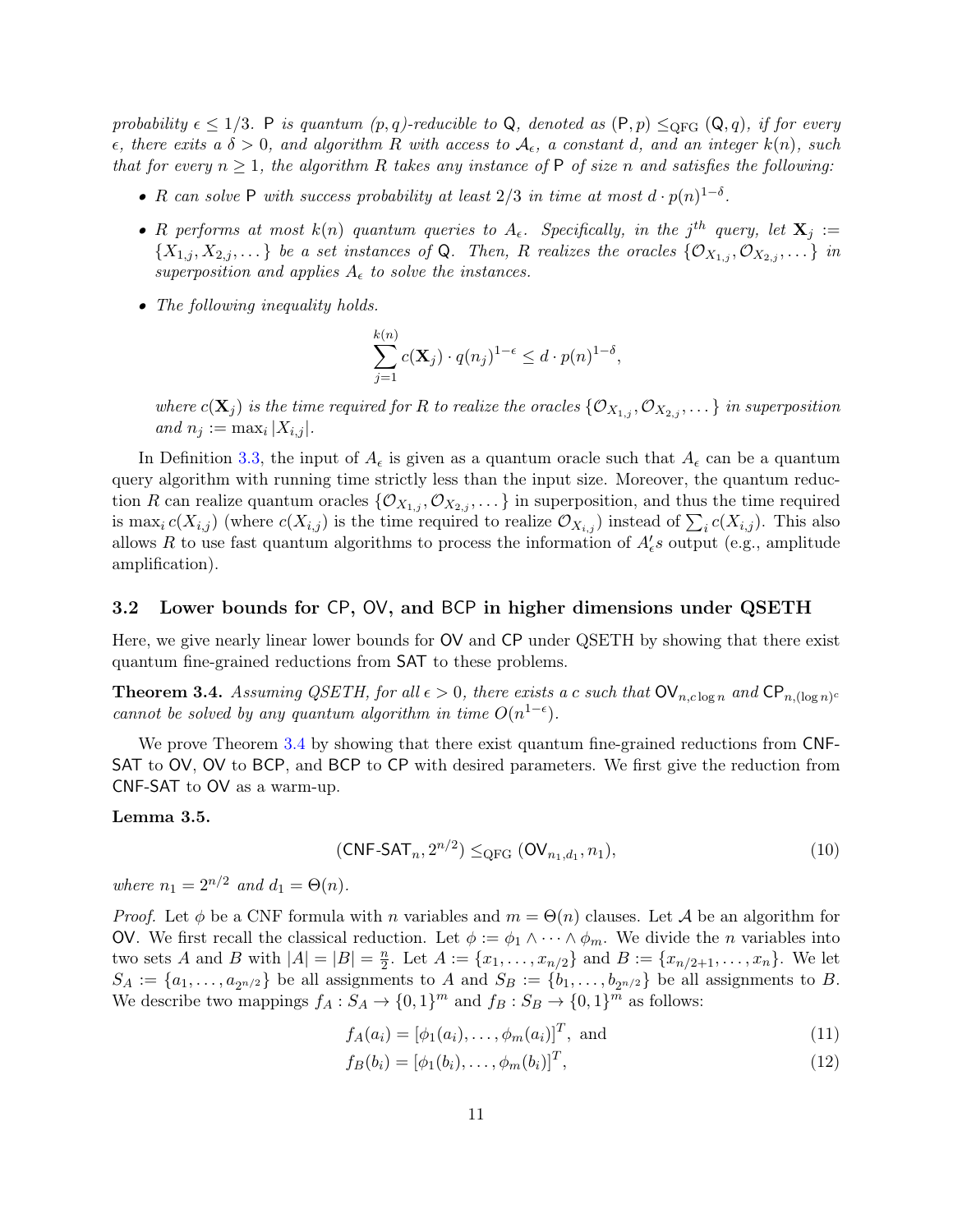where  $\phi_j(a_i) = 0$  if  $a_i$  is a satisfied assignment for  $\phi_j$ , and  $\phi_j(a_i) = 1$  otherwise; we define  $\phi_i(b_i)$  in the same way. Let  $F_A := \{ f_A(a_i) : i \in [2^{n/2}] \}$  and  $F_B := \{ f_B(b_i) : i \in [2^{n/2}] \}$ . Then, it is obvious that if there exist  $v \in F_A$  and  $u \in F_B$  such that  $\langle v, u \rangle = 0$ , then  $\phi$  is satisfiable. However, at first glance, this reduction with  $O(2^{n/2})$  running time is not fine-grained since we require the cost of the reduction to be at most  $2^{n(1-\delta)/2}$  for some  $\delta > 0$  by Definition [3.3,](#page-10-0) but writing down elements in  $F_A$  and  $F_B$  already takes  $\Omega(2^{n/2})$ .

Nevertheless, as in Definition [3.2,](#page-10-1) a quantum fine-grained reduction only needs to realize the functions  $f_A$  and  $f_B$ , which takes  $O(mkn)$  time where k is the width of clauses. This is much less than  $O(2^{n(1-\delta)/2})$ . More specifically,  $f_A$  and  $f_B$  are oracles for  $F_A$  and  $F_B$ , and for any quantum query to elements in  $F_A$  or  $F_B$ , the reduction can implement oracles  $f_A$  and  $f_B$ :

$$
|e, x\rangle |0\rangle \xrightarrow{f_e} |e, x\rangle |f_e(x)\rangle , \qquad (13)
$$

where  $e \in \{A, B\}$ , and the time  $c(f_e)$  for the reduction to implement  $f_e$  for one quantum query is at most  $O(kmn)$ . Finally, this reduction only uses one oracle  $(F_A, F_B)$ . If there is an algorithm for  $\overline{O}V$  which succeeds with probability  $2/3$ , we can boost the success probability of the reduction by repetition. Therefore,  $(CNF-SAT, 2^{n/2})$  is quantum reducible to  $(OV_{n_1,d_1}, n_1)$ .  $\Box$ 

Then, to prove  $(\text{CNF-SAT}, 2^{n/2}) \leq_{\text{QFG}} (\text{CP}_{n_3,d_3}, n_3)$ , we show that  $(\text{BCP}_{n_2,d_2}, n_2) \leq_{\text{QFG}} (\text{CP}_{n_3,d_3}, n_3)$ and  $(\mathsf{OV}_{n_1,d_1}, n_1) \leq_{\mathsf{QFG}} (\mathsf{BCP}_{n_2,d_2}, n_2)$ , where  $n_2, n_3, d_2, d_3$  are some functions of n specified in the following lemmas.

<span id="page-12-0"></span>**Lemma 3.6.** For  $d = \Theta(\log n)$ ,

$$
(\mathsf{BCP}_{n,d}, n) \leq_{\mathsf{QFG}} (\mathsf{CP}_{n',d'}, n'), \tag{14}
$$

where  $n' = n^{O(1)}$  and  $d' = (\log n)^c$  for some constant c and all points have  $\{0, 1\}$  entries with the Hamming metric.

**Remark 3.7.** The points have coordinate entries in  $\{0, 1\}$ , and the Hamming metric is equivalent to distance in  $\ell_2$ -metric (up to power of 2) in this case. Therefore, in the proof of Lemma [3.6,](#page-12-0) we can consider the Hamming distance between points instead of  $\ell_2$  distance without loss of generality.

We first introduce the classical reductions in [\[KM20\]](#page-44-5) and some results we will use to prove Lemma [3.6.](#page-12-0)

Classical reduction We can consider an instance of BCP with two sets of points A and B as a weighted complete bipartite graph  $K_{n,n}$ , where the vertices are the points in these two sets and edges' weights are equal to the distances between the corresponding points. Then, solving BCP is equivalent to find an edge with the minimum weight in this graph. However, we cannot directly apply the algorithm for CP on this graph since there could be two points in the same set (no edge connecting them) that have a smaller distance than any pairs of points in two sets (connected by an edge). To overcome this difficulty, we can "stretch" the points to make the points in the same set far from each other, which is characterized by the contact dimension of a graph:

**Definition 3.8** (Contact Dimension). For any graph  $G = (V, E)$ , a mapping  $\tau : V \to \mathbb{R}^d$  is said to realize G if for some  $\beta > 0$ , the following holds for every distinct vertices u, v:

$$
\|\tau(u) - \tau(v)\|_2 = \beta \text{ if } \{u, v\} \in E,
$$
  

$$
\|\tau(u) - \tau(v)\|_2 > \beta \text{ otherwise.}
$$
 (15)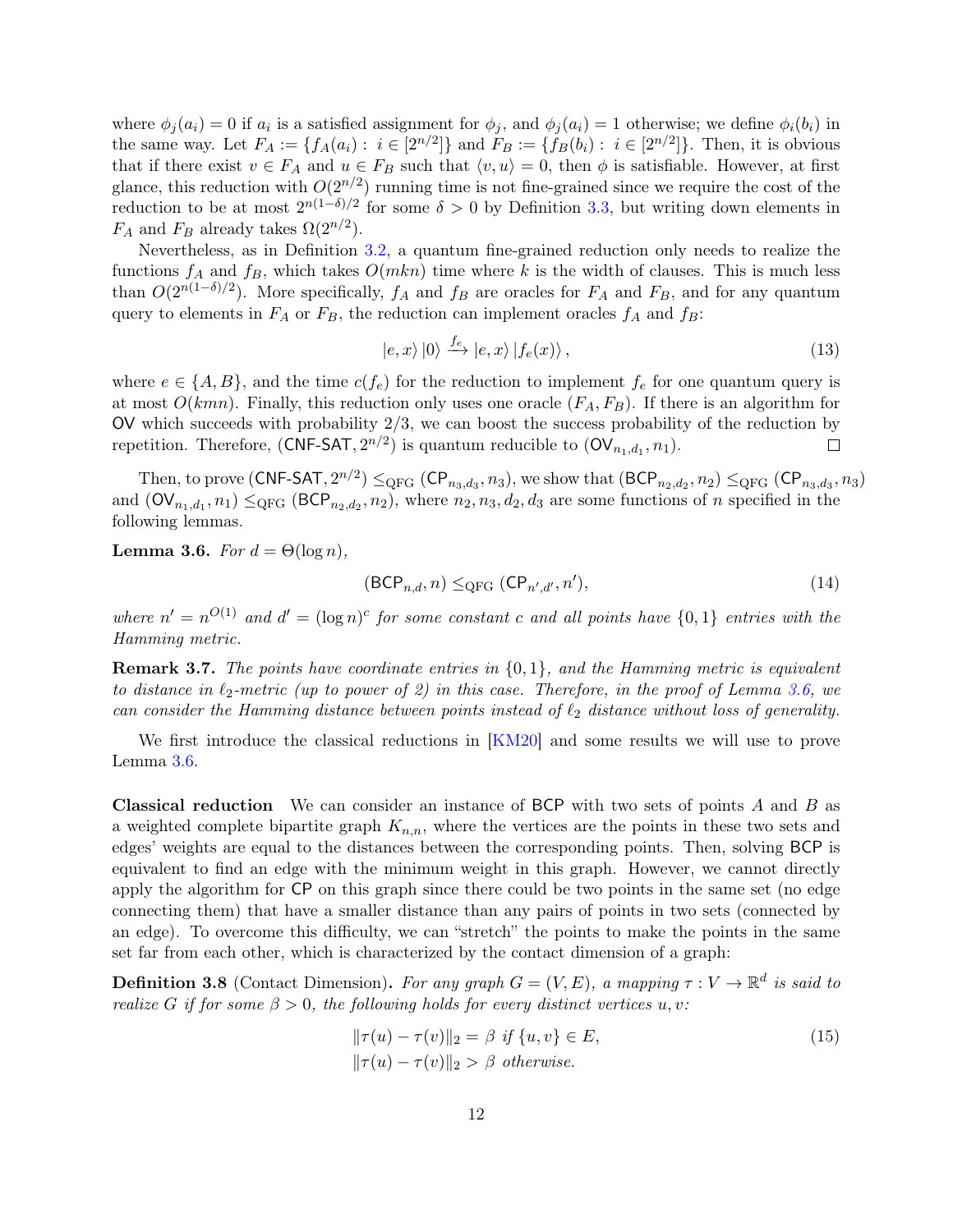The contact dimension of G, denoted by cd(G), is the minimum  $d \in \mathbb{N}$  such that there exists  $\tau: V \to \mathbb{R}^d$  realizing G.

That is, with the help of  $\tau$ , we can restrict the optimal solution of CP to be the points connected by an edge in G. But we cannot realize the whole complete bipartite graph since  $\text{cd}(K_{n,n}) = \Theta(n)$ , which makes the dimension of the CP instance too large. [\[KM20\]](#page-44-5) showed that we can realize a subgraph of  $K_{n,n}$  and apply permutations to its vertices such that the union of these subgraphs cover  $K_{n,n}$ . In this way, BCP can be computed by solving CP on each subgraph and outputting the best solution. More specifically, the reduction in [\[KM20\]](#page-44-5) relies on the following theorem:

<span id="page-13-0"></span>**Theorem 3.9** (Theorem 4.2 in [\[KM20\]](#page-44-5)). For every  $0 < \delta < 1$ , there exists a log-dense sequence  $(n_i)_{i\in\mathbb{N}}$  such that, for every  $i\in\mathbb{N}$ , there is a bipartite graph  $G_i=(A_i\dot{\cup}B_i,E_i)$  where  $|A_i|=|B_i|=n_i$ and  $|E_i| \geq \Omega(n_i^{2-\delta})$ , such that  $\text{cd}(G_i) = (\log n_i)^{O(1/\delta)}$ . Moreover, for all  $i \in \mathbb{N}$ , a realization  $\tau : A_i \dot{\cup} B_i \to \{0,1\}^{(\log n_i)^{O(1/\delta)}}$  of  $G_i$  can be constructed in  $n_i^{2+o(1)}$  $\int_{i}^{2+O(1)}$  time.

The log-dense sequence is defined as follows:

**Definition 3.10.** A sequence  $(n_i)_{i\in\mathbb{N}}$  of increasing positive integers is log-dense if there exists a constant  $c \geq 1$  such that  $\log n_{i+1} \leq c \cdot \log n_i$  for all  $i \in \mathbb{N}$ .

They also showed that, the permutations for covering the complete bipartite graph can be efficiently found, as shown in the following lemma.

<span id="page-13-1"></span>**Lemma 3.11** (Lemma 3.11 in [\[KM20\]](#page-44-5)). For any bipartite graph  $G(A \cup B, E_G)$  where  $|A| = |B| = n$ and  $E_G \neq \emptyset$ , there exist side-preserving permutations  $\pi_1, \ldots, \pi_k : A \cup B \to A \cup B$  where  $k \leq \frac{2n^2 \ln n}{|E_G|} + 1$ such that

$$
\bigcup_{i\in[k]} E_{G_{\pi_i}} = E_{K_{n,n}}.\tag{16}
$$

Moreover, such permutations can be found in  $O(n^6 \log n)$  time.

Now, we are ready to state the quantum fine-grained reduction by "quantizing" the classical reduction.

*Proof of Lemma [3.6.](#page-12-0)* Let  $A, B$  be the two sets of input points of BCP. Suppose for BCP, there is an input oracle  $\mathcal{O}_{BCP}$  which, given an index, returns the corresponding point:

$$
|b\rangle |i\rangle |0\rangle \xrightarrow{\mathcal{O}_{\text{BCP}}} \begin{cases} |b\rangle |i\rangle |x_i\rangle & \text{if } b = 0, \\ |b\rangle |i\rangle |y_i\rangle & \text{if } b = 1, \end{cases}
$$
(17)

where  $x_i$  is the *i*-th point in the set A and  $y_i$  is the *i*-th point in the set B. The sizes of A and B are both equal to n and each point is in  $\{0,1\}^{d_1}$ , where  $d_1 = \Theta(\log n)$  is the dimension of BCP.

For CP, suppose there is a quantum algorithm A such that for m points in  $\{0,1\}^{d_2}$  given by an oracle  $\mathcal{M}_{CP}$ ,  $\mathcal{A}^{\mathcal{M}_{CP}}$  returns the closest pair of these *n* points with probability at least 2/3.

Then we need to transform  $\mathcal{O}_{\text{BCP}}$  to some oracles  $\mathcal{M}_i$  for CP, such that by running A with  $\mathcal{M}_i$ as input oracles, we can get the bichromatic closest pair between A and B. The reduction has four steps: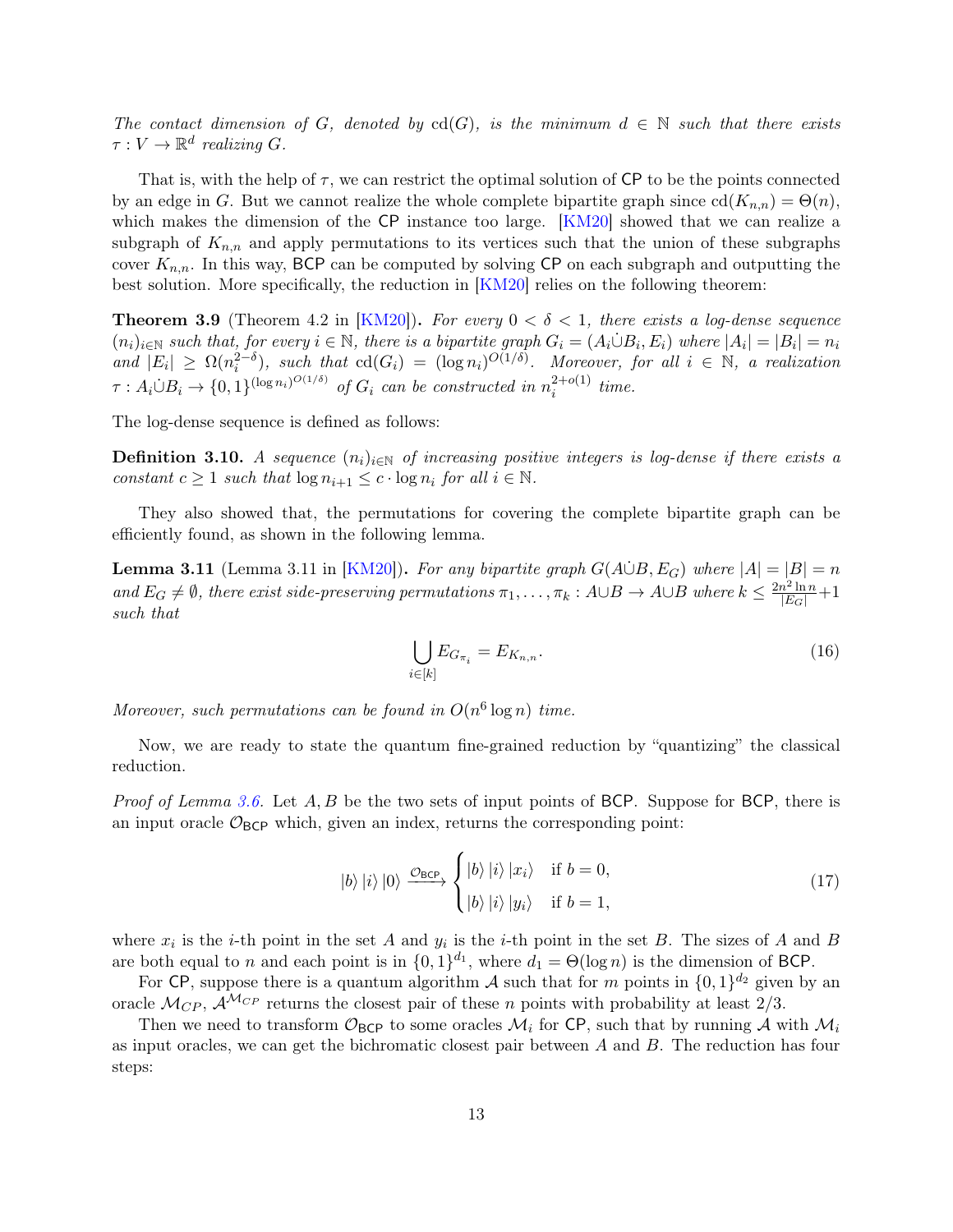1. Pre-processing. We first follow the classical reduction to pre-process the input points of BCP. For some integer  $n' \leq n^{0.1}$ , we can partition A and B into n'-size subsets:

<span id="page-14-1"></span><span id="page-14-0"></span>
$$
A = A_1 \cup \cdots \cup A_r,
$$
  
\n
$$
B = B_1 \cup \cdots \cup B_r,
$$
\n(18)

where  $r = |n/n'|$ . Here, we assume that n is divisible by n'. It follows that

$$
\text{BCP}(A, B) = \min_{i,j \in [r]} \text{BCP}(A_i, B_j). \tag{19}
$$

Then, we use the algorithm in [\[KM20\]](#page-44-5) to construct k mappings  $f_1, \ldots, f_k : [2n'] \to \{0,1\}^{d'}$  such that

$$
\text{BCP}(A_i, B_j) = \min_{t \in [k]} \text{CP}(f_t(A_i) \cup f_t(B_j)) \quad \forall i, j \in [\lfloor n/n' \rfloor]. \tag{20}
$$

More specifically, we pick  $n'$  to be the largest number in a log-dense sequence that is smaller than  $n^{0.1}$ . Then, we apply Theorem [3.9](#page-13-0) to classically construct a bipartite graph  $G(A \cup B, E)$  with n' vertices in each side and a realization  $\tau$ . By choosing  $\delta = \epsilon/2$  in Theorem [3.9,](#page-13-0) the graph G has  $|E| = \Omega(n^{2-\epsilon/2})$  edges. And we can get  $2n'$  0/1-strings of length  $(\log n')^{O(2/\epsilon)}$ :

$$
\tau_i^A = \tau(u_i) \quad \forall u_i \in A, \quad \text{and} \quad \tau_i^B = \tau(v_i) \quad \forall v_i \in B.
$$
 (21)

In order to cover the complete bipartite graph, we run the classical algorithm (Lemma [3.11\)](#page-13-1) to find k permutations  $\pi_1, \ldots, \pi_k : [n'] \to [n']$ , where k is a parameter to be chosen later.

Then, we can define the mappings as follows:

$$
f_t(u) = \begin{cases} x_v \circ \left(\tau_{\pi_t(w)}^A\right)^{d+1} & \text{if } 1 \le u \le n' \\ y_v \circ \left(\tau_{\pi_t(w)}^B\right)^{d+1} & \text{if } n' < u \le 2n' \end{cases} \quad \forall t \in [k], u \in [2n'], \tag{22}
$$

where  $\circ$  means string concatenation and  $(s)^{d+1}$  denotes  $d+1$  copies of the string s. For a point  $p \in A_i \cup B_j$ ,  $u \in [2n']$  is the index in this union-set,  $v \in [n]$  is the index in the ground set A or B, and  $w \in [n']$  is the index in the subset  $A_i$  or  $B_j$ . Further, if  $1 \le u \le n'$ , then  $w := u$ ; otherwise,  $w := u - n'.$ 

**2. Oracle construction.** For  $i, j \in [r], t \in [k]$ , we then construct the input oracle  $\mathcal{M}_{i,j,t}$  for the problem  $\mathsf{CP}(f_t(A_i) \cup f_t(B_j))$ . For a query index  $u \in [2n']$ ,

<span id="page-14-2"></span>
$$
M_{i,j,t} |u\rangle |0\rangle = |u\rangle |f_t(u)\rangle. \tag{23}
$$

With the help of the input oracle  $\mathcal{O}_{BCP}$ , we can implement  $\mathcal{M}_{i,j,t}$  in the following way:

- 1. Prepare an ancilla qubit  $|b\rangle$  such that  $b = 1$  if  $u > n'$ .
- 2. Transform  $|u\rangle$  to  $|v\rangle$ , the index of the point in A or B, based on the value of b. Note that the index is unique. Hence, this transformation is unitary and can be easily achieved by a small quantum circuit.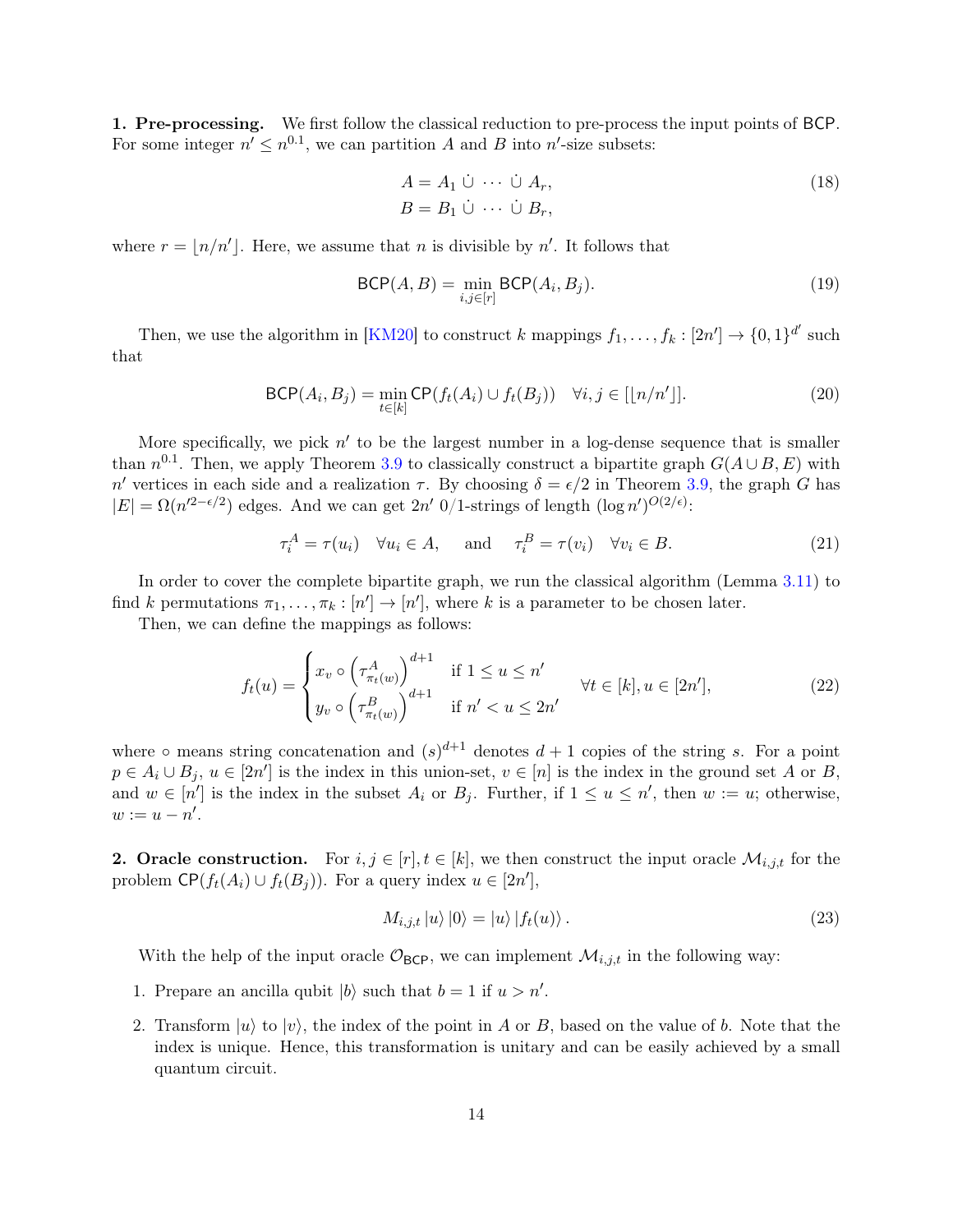3. Query  $\mathcal{O}_{\text{BCP}}$  with input  $|b\rangle |v\rangle$ . Assume  $b = 0$ . Then,

$$
|b\rangle|v\rangle|0\rangle \xrightarrow{\mathcal{O}_{\text{BCP}}} |b\rangle|v\rangle|x_v\rangle.
$$
 (24)

4. Similar to the second step, the index w of the point in  $A_i$  and  $B_j$  can be computed from v by a unitary transformation:

$$
|b\rangle|v\rangle|x_v\rangle \mapsto |b\rangle|w\rangle|x_v\rangle \tag{25}
$$

5. Since each w corresponds to a unique string  $\tau_{\pi_t(w)}^A$ , we can attach  $d+1$  copies of this string to the remaining quantum registers:

$$
|b\rangle |w\rangle |x_v\rangle \mapsto |b\rangle |w\rangle |x_v\rangle \left| \left(\tau_{\pi_t(w)}^A\right)^{d+1} \right\rangle. \tag{26}
$$

6. By recovering u from w, we get the final state:

<span id="page-15-0"></span>
$$
|u\rangle |f_t(u)\rangle = |u\rangle |x_v, \left(\tau^A_{\pi_t(w)}\right)^{d+1} \rangle.
$$
 (27)

**3. Query process** By Eqs.  $(19)$  and  $(20)$ , we have

$$
\text{BCP}(A, B) = \min_{i, j \in [r], t \in [k]} \text{CP}(f_t(A_i) \cup f_t(B_j)).
$$
\n(28)

Hence, we can use quantum minimum-finding algorithm in Theorem [2.10](#page-7-0) over the sub-problems to find the minimum solution. For each sub-problem, we can run the algorithm for CP with  $\mathcal{M}_{i,j,t}$  as the input oracle.

**4. Post-processing.** In case that n is not divisible by  $n'$ , let the remaining points in A and B be  $A_{res}$ ,  $B_{res}$ , respectively. Then, we can use Grover search to find the closest pair between  $A_{res}$ and  $B$ , and between  $B_{res}$  and  $A$ . Then, compare the answer to the previously computed result and pick the smaller one.

**Correctness.** In this reduction, we do not change the constructions of the mappings  $\{f_i\}_{i\in[k]}$ . By [\[KM20\]](#page-44-5), Eq. [\(28\)](#page-15-0) is correct in the classical setting. Hence, it also holds in the quantum setting, and we can use Grover search to find the minimum solution. However, since the algorithm  $\mathcal A$  for CP has success probability 2/3, for each tuple  $(i, j, t) \in [r] \times [r] \times [k]$ , we need to run  $\mathcal{A}^{\mathcal{M}_{i,j,t}}$   $O(\log n)$ times to boost the success probability to at least  $1 - \frac{1}{n}$  $\frac{1}{n}$ . Then, by the union bound, the probability that all queries in the Grover search are correct is at least 99/100. Hence, by Theorem [2.4,](#page-6-2) the overall success probability is at least 2/3.

Running Time of the Reduction. The running time of the pre-processing step consists of two parts: (1) constructing the graph G and its realization  $\tau$ ; (2) finding k permutations. For the first part, by Theorem [3.9,](#page-13-0) it can be done in  $n'^{2+o(1)}$  time. For the second part, we pick  $k = O(\frac{2n'^2 \log n'}{n'^{2-\epsilon/2}})$  $\frac{n^{2} \log n'}{n^{2-\epsilon/2}}$  =  $O(n^{\epsilon/2} \log n')$ , and by Lemma [3.11,](#page-13-1) it can be done in  $O(n^{6} \log n')$  time. Hence, the total running time of pre-processing step is  $n'^{2+o(1)} + O(n'^{6} \log n') = \widetilde{O}(n^{0.6}).$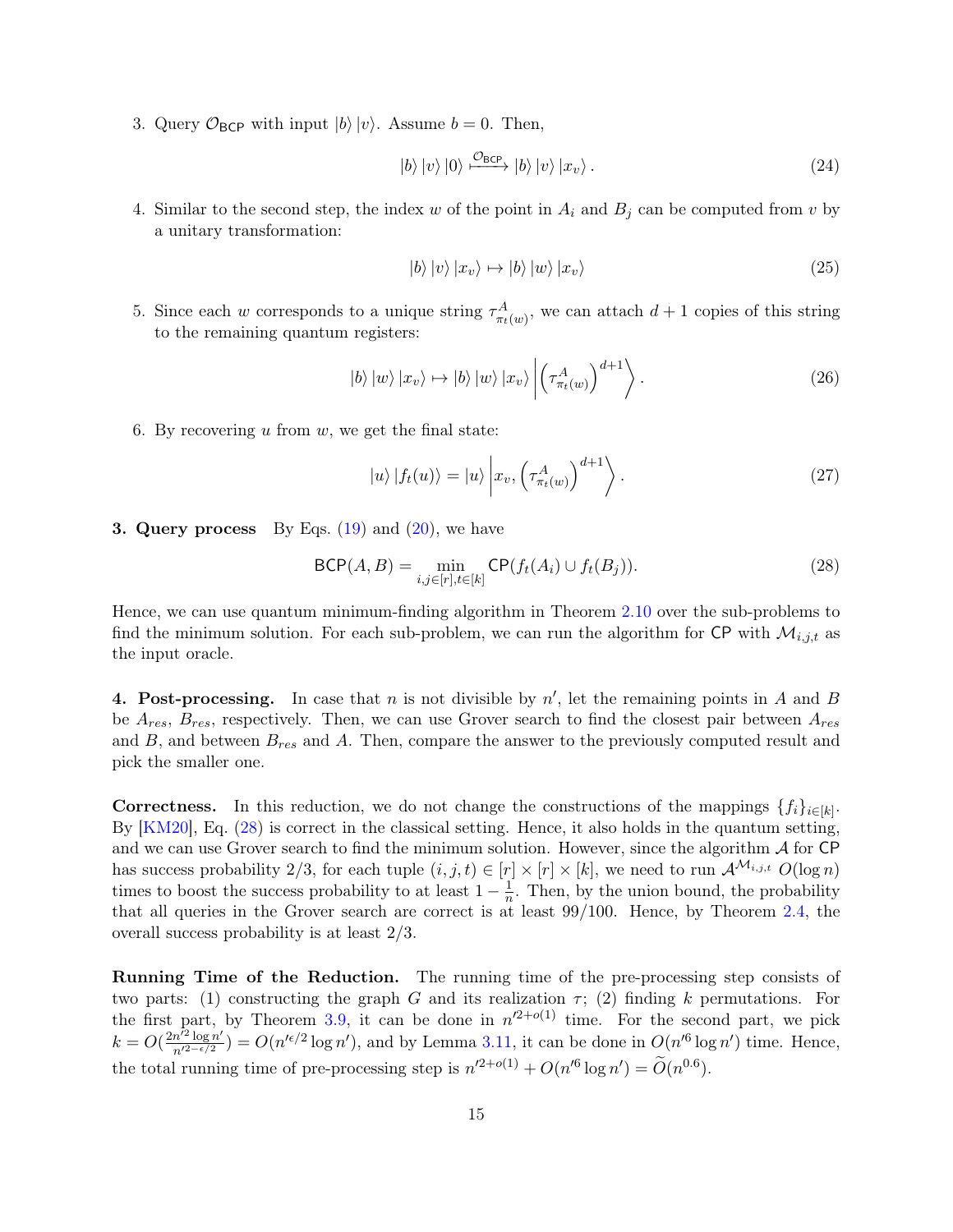The oracle construction can be done "on-the-fly". More specifically, given the strings  $\{\tau_i^A, \tau_i^B\}_{i \in [n']}$ , and permutations  $\{\pi_i\}_{i\in[k]}$ , for each query index u, we can simulate the oracle  $\mathcal{M}_{i,j,t}$  defined in Eq. [\(23\)](#page-14-2) in  $c(\mathcal{M}_{i,j,t}) = O(d_2) = (\log n')^{\Omega(1)} = \widetilde{O}(1)$  time.

In the query process, for each CP instance indexed by  $(i, j, t)$ , suppose  $\mathcal{A}^{\mathcal{M}_{i,j,t}}$  gets the answer in time  $q(n') = n'$ . Moreover, for each time A querying the input oracle  $\mathcal{M}_{i,j,t}$ , we need to spend  $c(\mathcal{M}_{i,j,t})$  time to simulate the oracle. And we also have  $O(\log n)$  runs for each instance. Hence, the total running time for each CP is at most

$$
n'^{1-\epsilon} \cdot \widetilde{O}(1) \cdot O(\log n) = \widetilde{O}(n'^{1-\epsilon}).\tag{29}
$$

Then, we use Grover's search algorithm over  $r^2 \cdot k$  instances, which can be done by querying  $O(\sqrt{r^2} \cdot k)$  instances by Theorem [2.4.](#page-6-2) Therefore, for any  $\epsilon > 0$ , we have

$$
\widetilde{O}(\sqrt{r^2k}) \cdot q(n')^{1-\epsilon} \cdot c(\mathcal{M}_{i,j,t}) \cdot O(\log n) = \widetilde{O}(\sqrt{(n/n')^2k} \cdot (n')^{1-\epsilon}) \tag{30}
$$

$$
\leq \widetilde{O}(n \cdot (n')^{-\epsilon}) \leq \widetilde{O}(n \cdot n^{-\epsilon/2}) \leq n^{1-\delta},\tag{31}
$$

where the first inequality follows from  $k = O(n^{\kappa/2} \log n')$  as shown in [\[KM20\]](#page-44-5) and the last inequality follows by setting  $\delta = \epsilon/10$ .

For the post-processing step, the sizes of  $A_{res}$  and  $B_{res}$  are at most n'. The running time is

<span id="page-16-0"></span>
$$
O(\sqrt{n \cdot n'} \cdot \log n) \le \tilde{O}(n^{0.55}).\tag{32}
$$

Therefore, for any  $\epsilon > 0$ , there exists a  $\delta > 0$  such that the Eq. [\(30\)](#page-16-0) holds and the total reduction time is  $O(n^{1-\delta})$ . By Definition [3.3,](#page-10-0) BCP<sub>n,d<sub>1</sub></sub> can be quantum fine-grained reduced to CP<sub>n,d<sub>2</sub></sub>. This completes the proof of this lemma.  $\Box$ 

Finally, we show that  $(\mathsf{OV}_{n,d}, n) \leq_{\text{QFG}} (\text{BCP}_{n,d'}, n)$  by quantizing the reduction in [\[KM20\]](#page-44-5) following the same idea.

<span id="page-16-1"></span>Lemma 3.12. For  $d = \Theta(\log n)$ ,

$$
(\text{OV}_{n,d}, n) \leq_{\text{QFG}} (\text{BCP}_{n,d'}, n), \tag{33}
$$

where  $d' = \Theta(\log n)$ .

*Proof.* For an OV instance with sets of vectors A and B, let  $\mathcal{O}_{\text{OV}}$  be the input oracle such that:

$$
\mathcal{O}_{\mathsf{OV}}|i\rangle|0\rangle = \begin{cases} |i\rangle|a_i\rangle & \text{if } i \in A, \\ |i\rangle|b_i\rangle & \text{if } i \in B. \end{cases}
$$
\n(34)

where  $a_i, b_i \in \{0, 1\}^d$ .

Then, similar to the classical reduction, we can construct mappings  $f_A, f_B: \{0,1\}^d \to \{0,1\}^{5d}$ such that

$$
f_A(a_i)_{5j-4:5j} = \begin{cases} 11000 & \text{if } a_i(j) = 0 \\ 00110 & \text{if } a_i(j) = 1 \end{cases} \quad \forall j \in [d], \tag{35}
$$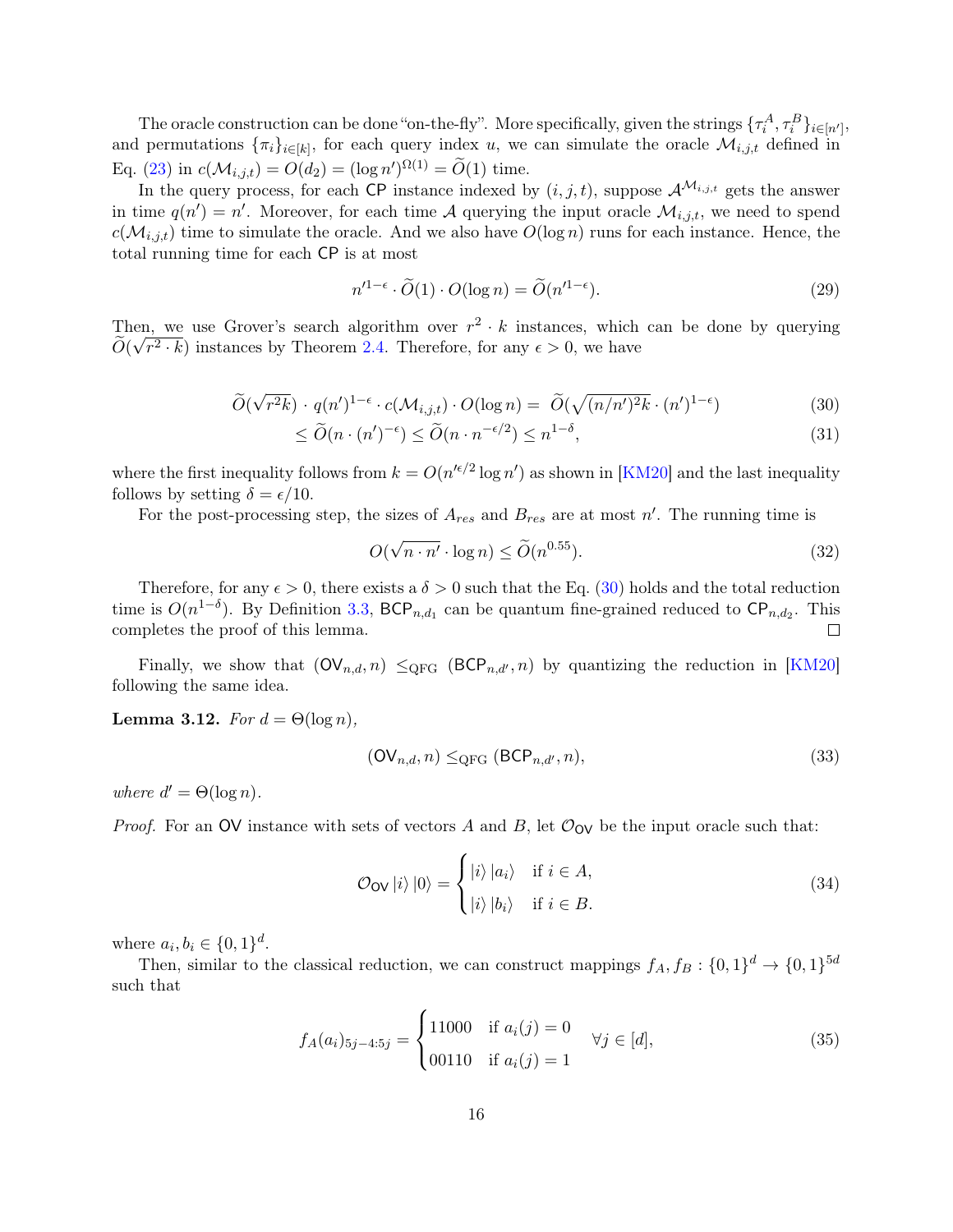and

$$
f_B(b_i)_{5j-4:5j} = \begin{cases} 10100 & \text{if } b_i(j) = 0, \\ 01001 & \text{if } b_i(j) = 1. \end{cases} \quad \forall j \in [d]. \tag{36}
$$

By the classical reduction, we have

$$
OV(A, B) = 1 \text{ if and only if } BCP(f_A(A), f_B(B)) = 2d \tag{37}
$$

under Hamming distance.

Also, note that we can simulate the input oracle  $\mathcal{O}_{BCP}$  by first querying the oracle  $\mathcal{O}_{OV}$  to get the vector, then applying the corresponding mapping  $f_A$  or  $f_B$ , which can be done in  $c(\mathcal{O}_{BCP}) = O(d)$ time. Let the running time of the algorithm for BCP be  $q(n) = n$ . Then for any  $\epsilon > 0$ ,

$$
q(n)^{1-\epsilon} \cdot c(\mathcal{O}_{\text{BCP}}) = n^{1-\epsilon} \cdot \Theta(\log n) \le n^{1-\delta} \tag{38}
$$

for some small  $\delta > 0$ . Hence, by Definition [3.3,](#page-10-0)  $(\mathsf{OV}_{n,d}, n) \leq_{\text{QFG}} (\text{BCP}_{n,d'}, n)$ .  $\Box$ 

*Proof of Theorem [3.4.](#page-11-0)* We can prove the theorem by contradiction following Lemma [3.5,](#page-11-1) Lemma [3.12,](#page-16-1) and Lemma [3.6.](#page-12-0) Specifically, suppose that there exists an  $\epsilon > 0$ , for all  $d = \Theta(\log n)$ , there exists a quantum algorithm which can solve OV in time  $O(n^{1-\epsilon})$ . Then, we can obtain a quantum algorithm for CNF-SAT, which runs in time  $O(2^{n/2(1-\epsilon)})$  by Lemma [3.5.](#page-11-1) This contradicts QSETH. The proof for CP is the same.  $\Box$ 

#### 3.3 Quantum lower bound for BCP in nearly-constant dimensions under QSETH

A byproduct of the previous subsection is a quantum lower bound for BCP in higher dimensions  $(i.e., d = polylog(n))$  under QSETH (Lemma [3.12\)](#page-16-1). In this subsection, we show that this quantum lower bound for BCP even holds for nearly-constant dimensions (i.e.,  $d = c^{\log^*(n)}$ ). The main result of this subsection is the following theorem.

<span id="page-17-0"></span>**Theorem 3.13.** Assuming QSETH, there is a constant c such that BCP in  $c^{\log^*(n)}$  dimensions requires  $n^{1-o(1)}$  time for any quantum algorithm.

We will "quantize" the results by Chen [\[Che18\]](#page-43-9) to prove this theorem. More specifically, we first show a quantum fine-grained self-reduction of  $OV$  from  $\log n$  dimensions with binary entries to  $2^{\log^*(n)}$  dimensions with integer entries (Z-OV). Then, we give a quantum fine-grained reduction from Z -OV to BCP in nearly-constant dimensions.

**Definition 3.14** (Integral Orthogonal Vector,  $\mathbb{Z}$ -OV). Given two sets A, B of n vectors in  $\mathbb{Z}^d$ , find a pair of vectors  $a \in A$  and  $b \in B$  such that  $\langle a, b \rangle = 0$ , where the inner product is taken in  $\mathbb{Z}$ .

We use  $\mathbb{Z}$ -OV<sub>n,d</sub> to denote  $\mathbb{Z}$ -OV with n vectors of d dimension in each set. We then recap a theorem in [\[Che18\]](#page-43-9):

<span id="page-17-1"></span>**Theorem 3.15** ([\[Che18,](#page-43-9) Theorem 4.1]). Let b,  $\ell$  be two sufficiently large integers. There is a classical reduction  $\psi_{b,\ell} : \{0,1\}^{b\cdot\ell} \to \mathbb{Z}^{\ell}$  and a set  $V_{b,\ell} \subseteq \mathbb{Z}$ , such that for every  $x, y \in \{0,1\}^{b\cdot\ell}$ ,

<span id="page-17-2"></span>
$$
\langle x, y \rangle = 0 \Leftrightarrow \langle \psi_{b,\ell}(x), \psi_{b,\ell}(y) \rangle \in V_{b,\ell} \tag{39}
$$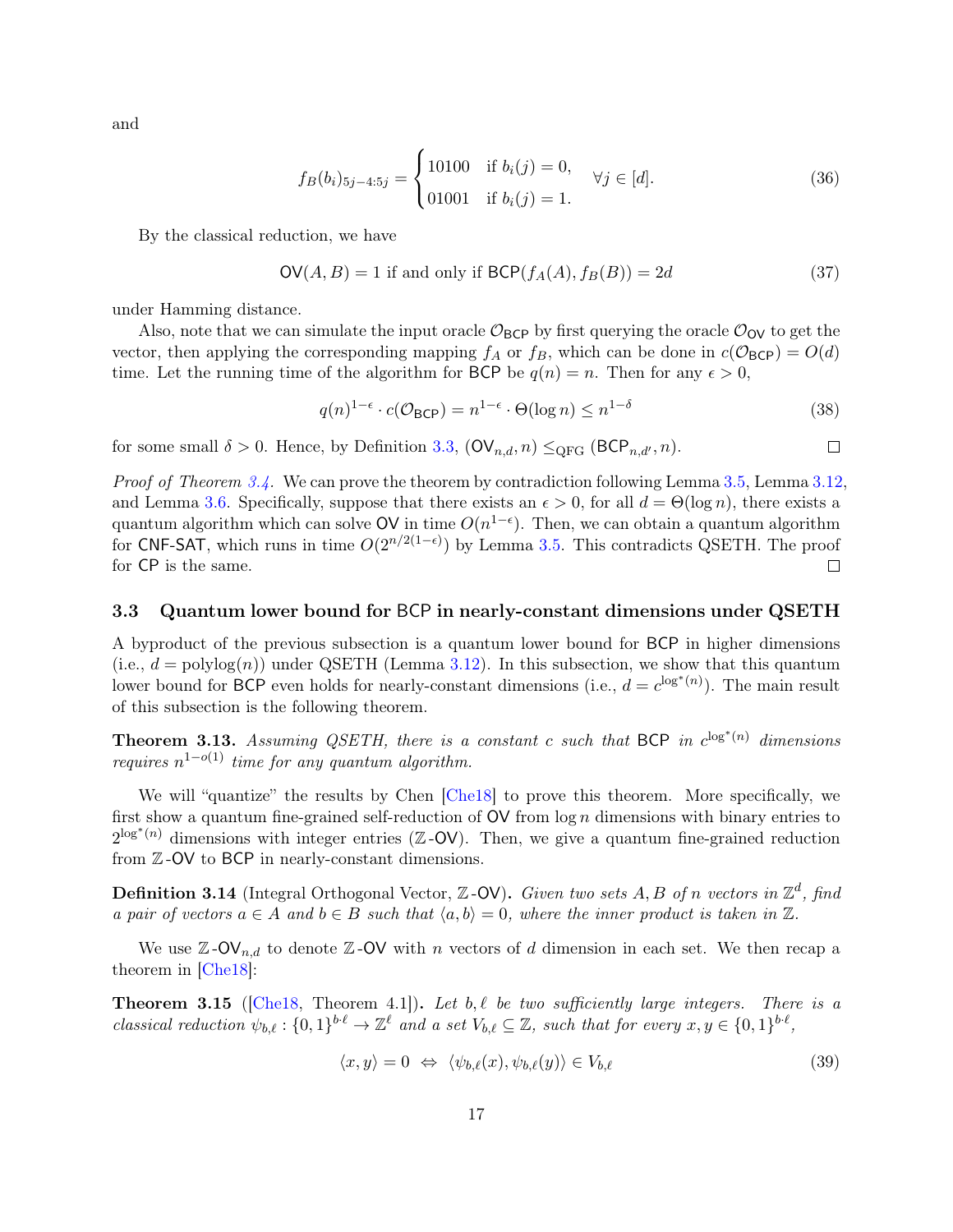and

$$
0 \le \psi_{b,\ell}(x)_i < \ell^{6^{\log^*(b)} \cdot b} \tag{40}
$$

for all possible x and  $i \in [\ell]$ . Moreover, the computation of  $\psi_{b,\ell}(x)$  takes poly $(b \cdot \ell)$  time, and the set  $V_{b,\ell}$  can be constructed in  $O\left(\ell^{O(6^{\log^*(b)} \cdot b)} \cdot \text{poly}(b \cdot \ell)\right)$  time.

Note that the size of  $V_{b,\ell}$  is at most  $\ell^{2 \cdot 6^{\log^*(b)} \cdot b+1}$ . The following lemma gives a quantum finegrained reduction from OV to Z -OV:

<span id="page-18-0"></span>**Lemma 3.16.** For  $d = \Theta(\log n)$ ,

$$
(\text{OV}_{n,d}, n) \leq_{\text{QFG}} (\mathbb{Z} - \text{OV}_{n,d'}, n). \tag{41}
$$

where  $d' = 2^{O(\log^* n_2)}$ .

*Proof.* Consider an  $\mathsf{OV}_{n,d}$  with  $d = c \cdot \log n$ , where c is an arbitrary constant. We choose  $\ell := 7^{\log^* n}$ and  $b := d/\ell$ . Then, we can apply Theorem [3.15](#page-17-1) to get the mapping function  $\psi_{b,\ell}$  and the set  $V_{b,\ell}$ . For each  $v \in V_{b,\ell}$ , we'll construct an instance of  $\mathbb{Z}$ -OV<sub>n, $\ell+1$ </sub> as follows:

- 1. Let  $|i\rangle$  be the input query index of  $\mathbb{Z}$ -OV<sub>n, $\ell+1$ </sub>.
- 2. Query  $\mathsf{OV}_{n,d}$ 's input oracle  $\mathcal{O}_{\mathsf{OV}}$  and get the vector  $|i, x\rangle$ .
- 3. Compute the mapping  $\psi_{b,\ell}$  and get  $|i, x \rangle |\psi_{b,\ell}(x)\rangle$ .
- 4. If  $x \in A$ , then attach 1 to the end of the register:  $|i, x \rangle |\psi_{b,\ell}(x), 1\rangle$ . If  $x \in B$ , then attach  $-v$ to the end:  $|i, x\rangle |\psi_{b,\ell}(x), -v\rangle$ .
- 5. Use  $\mathcal{O}_{\text{OV}}$  to erase x and return the final input state  $|i\rangle |\psi_{b,\ell}(x), 1\rangle$  or  $|i\rangle |\psi_{b,\ell}(x), -v\rangle$ .

For each instance, we can use the quantum oracle for  $\mathbb{Z}$ -OV<sub>n, $\ell$ +1</sub> to check the orthogonality. OV<sub>n,d</sub> is YES if and only if there exists a YES-instance of  $\mathbb{Z}$ -OV<sub>n, $\ell$ +1</sub>.

**Correctness.** The correctness follows from Eq.  $(39)$ :

$$
\langle x, y \rangle = 0 \Leftrightarrow \langle \psi_{b,\ell}(x), \psi_{b,\ell}(y) \rangle = v \in V_{b,\ell} \Leftrightarrow \langle [\psi_{b,\ell}(x), 1], [\psi_{b,\ell}(y), -v] \rangle = 0. \tag{42}
$$

**Reduction time.** Note that for  $\ell = 7^{\log^* n}$  and  $b = d/\ell$ , we have:

$$
\log\left(\ell^{O(6^{\log^*(d)} \cdot b)}\right) = \log \ell \cdot O\left(6^{\log^*(d)} \cdot (d/\ell)\right) \tag{43}
$$

$$
= O\left(\log^*(n) \cdot 6^{\log^* n} \cdot c \log n / 7^{\log^* n}\right) \tag{44}
$$

$$
=o(\log n). \tag{45}
$$

This implies that  $|V_{b,\ell}| \leq \ell^{2 \cdot 6^{\log^*(b)} \cdot b+1} \leq n^{o(1)}$ . Hence, the number of Z-OV<sub>n, $\ell+1$ </sub> instances is  $n^{o(1)}$ and the running time for compute  $V_{b,\ell}$  is  $n^{o(1)}$ . And for each input query, the oracle for  $\mathbb{Z}$ -OV<sub>n, $\ell+1$ </sub>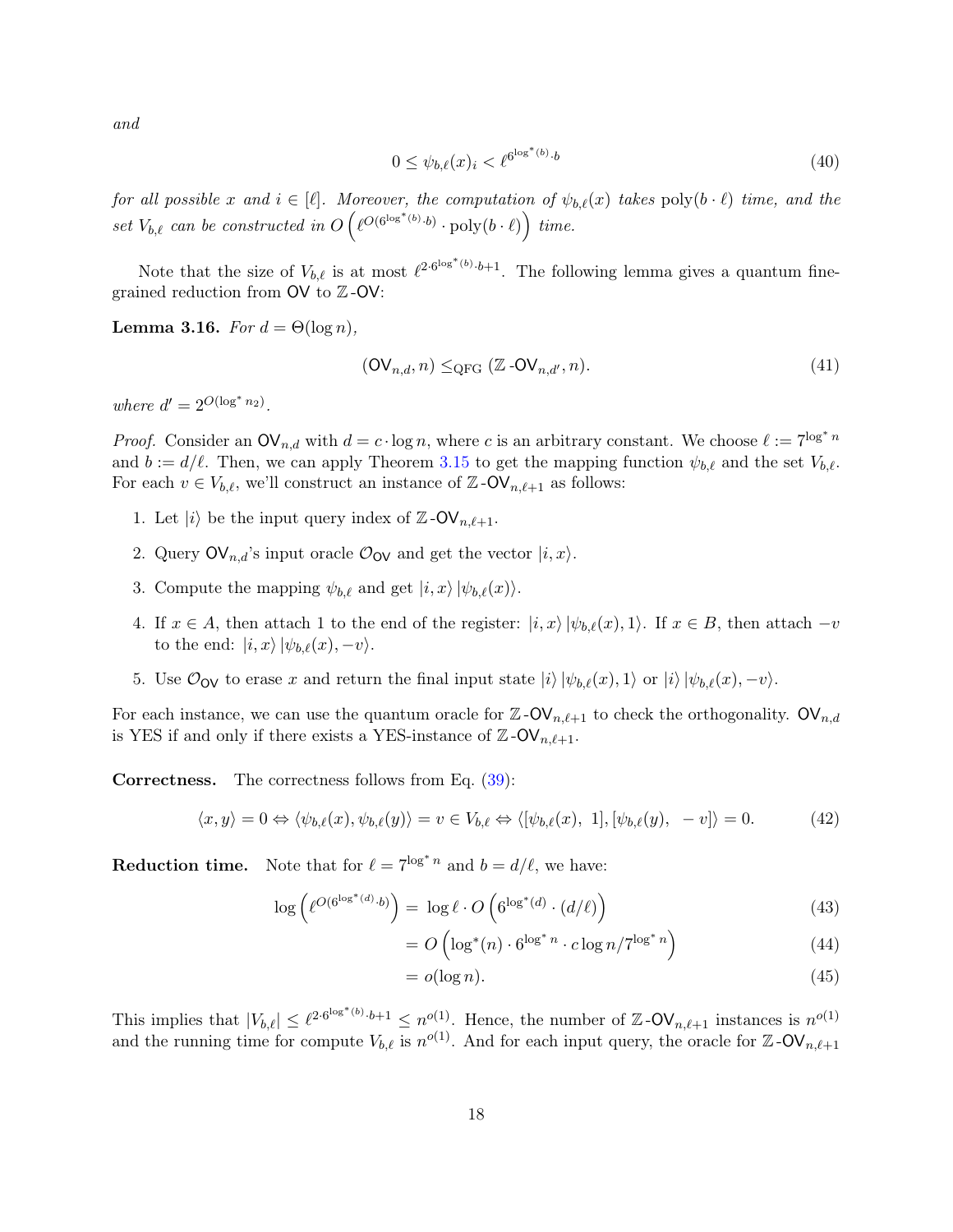can be simulated in  $c(\mathcal{O}_{\mathbb{Z}-\mathsf{O}\mathsf{V}}) = \text{poly}(d) = \text{poly}(\log n)$  time. We can show that for every  $\epsilon > 0$ , if  $\mathbb{Z}$ -OV<sub>n, $\ell+1$ </sub> can be decided in  $n^{1-\epsilon}$  time, then

$$
\sum_{v \in V_{b,\ell}} n^{1-\epsilon} \cdot c(\mathcal{O}_{\mathbb{Z}} \text{-ov}) = n^{o(1)} \cdot n^{1-\epsilon} \cdot \text{poly}(\log n) \le n^{1-\delta} \tag{46}
$$

for some  $\delta > 0$ , which satisfies the definition of quantum fine-grained reduction (Definition [3.3\)](#page-10-0). Therefore,  $\mathsf{OV}_{n,O(\log n)}$  is quantum fine-grained reducible to  $\mathbb{Z}$ - $\mathsf{OV}_{n,2^{O(\log^*(n))}}$ .  $\Box$ 

Then, we give a quantum fine-grained reduction from  $\mathbb{Z}$ -OV to BCP:

<span id="page-19-0"></span>Lemma 3.17. For  $d = 2^{O(\log^* n)}$ ,

$$
(\mathbb{Z} \text{-OV}_{n,d}, n) \leq_{\text{QFG}} (\text{BCP}_{n,d'}).
$$
\n
$$
(47)
$$

where  $d'=d^2+2$ .

Proof. We remark here that this proof closely follows that for Theorem 4.3 in [\[Che18\]](#page-43-9). We nonetheless give it here as some details are different.

For an  $\mathbb{Z}$ -OV<sub>n,d</sub> instance with  $(k \cdot \log n)$ -bit entries, we construct a BCP instance as follows:

- 1. For  $x \in A$ , construct a vector  $x' \in \mathbb{Z}^{d^2}$  such that  $x'_{i,j} = x_i \cdot x_j$ . Here, we index a  $d^2$ -dimensional vector by  $[d] \times [d]$ . Similarly, for  $y \in B$ , construct a vector  $y' \in \mathbb{Z}^{d^2}$  such that  $y'_{i,j} = -y_i \cdot y_j$ .
- 2. Choose  $W := (d^2 + 1) \cdot n^{4k}$ . For each x', construct a vector  $x'' \in \mathbb{R}^{d^2+2}$  such that

$$
x'' = \left[x', \sqrt{W - ||x'||_2^2}, 0\right].
$$
\n(48)

For each y', construct a vector  $y'' \in \mathbb{R}^{d^2+2}$  such that

$$
y'' = \left[y', 0, \sqrt{W - ||y'||_2^2}\right].
$$
\n(49)

Then, we claim that the  $\mathbb{Z}-\mathsf{OV}$  instance is YES if and only if the BCP instance has the minimum distance  $\leq \sqrt{2W}$ .

Correctness. First note that  $||x'||_2^2 \leq d^2 \cdot (2^{k \log n})^4 = d^2 \cdot n^{4k}$ . Hence,  $W - ||x'||_2^2 > 0$  and  $W - ||y'||_2^2 > 0$ . For any x'' and y'' in the new constructed instance of BCP, we have

$$
||x'' - y''||_2^2 = ||x''||_2^2 + ||y''||_2^2 - 2 \cdot \langle x'', y'' \rangle \tag{50}
$$

$$
= 2 \cdot W - 2 \cdot \langle x', y' \rangle \tag{51}
$$

$$
= 2 \cdot W - 2 \cdot \sum_{(i,j) \in [d] \times [d]} x_i \cdot x_j \cdot (-y_j \cdot y_j) \tag{52}
$$

$$
= 2 \cdot W + 2 \cdot (\langle x, y \rangle)^2. \tag{53}
$$

Hence,

$$
\langle x, y \rangle = 0 \Leftrightarrow \|x'' - y''\|_2^2 = 2W. \tag{54}
$$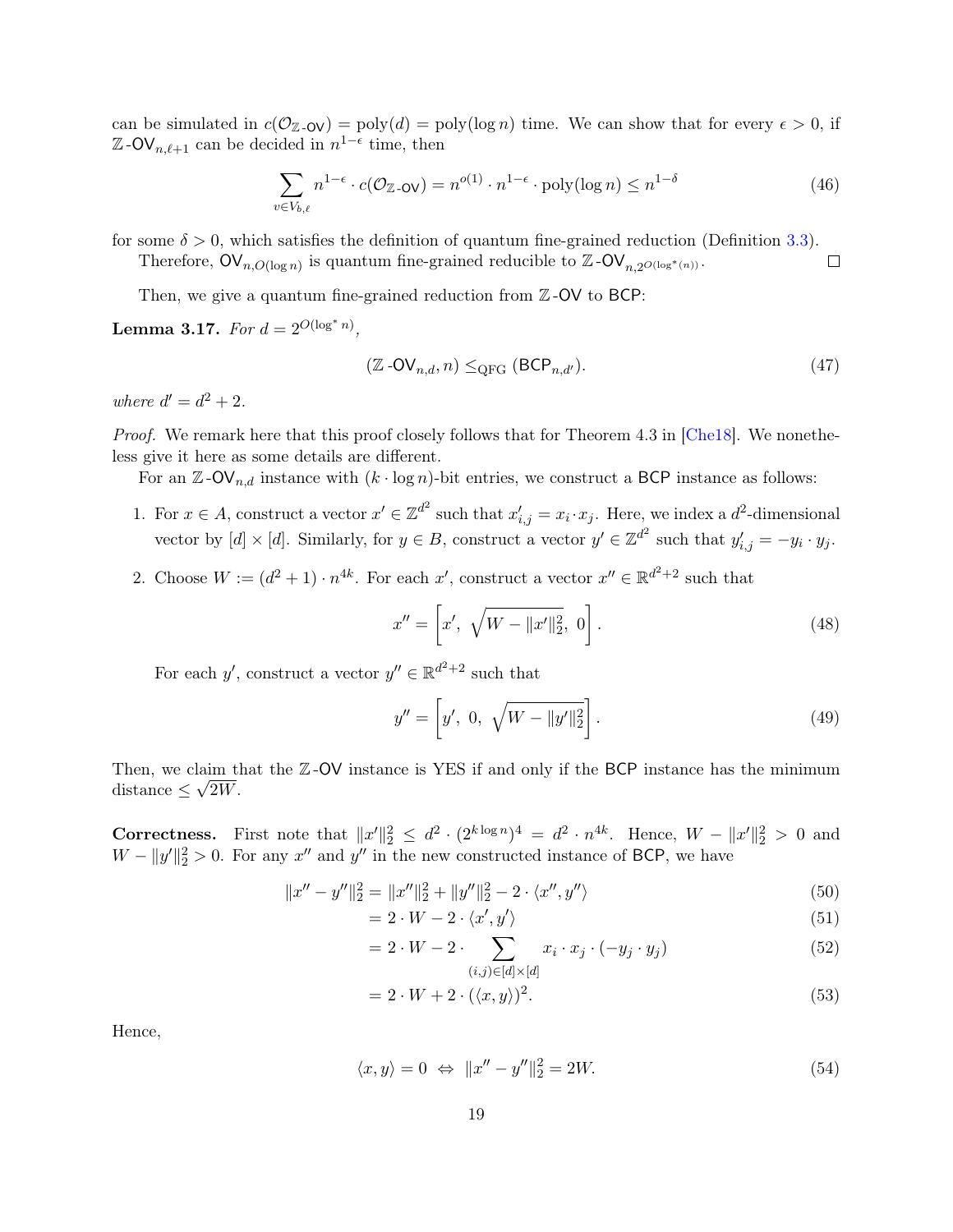Reduction time. We can see from the above description that the input mapping function is simple and can be computed by a small quantum circuit in  $O(d^2) = O(2^{O(\log^*(n))})$  time. Hence, we have  $c(\mathcal{O}_{BCP}) = O(2^{O(\log^*(n))})$ . Also, by Definition [3.3,](#page-10-0) it's easy to check that this is indeed a quantum fine-grained reduction from Z -OV to BCP.  $\Box$ 

Now Theorem [3.13](#page-17-0) follows immediately from Lemma [3.16](#page-18-0) and Lemma [3.17:](#page-19-0)

*Proof of Theorem [3.13.](#page-17-0)* Let  $\epsilon > 0$  be some constant. Suppose we can solve  $\mathsf{BCP}_{n,c^{\log^*(n)}}$  in  $n^{1-\epsilon}$  time for all constant  $c > 0$ . Then, by Lemma [3.16](#page-18-0) and Lemma [3.17,](#page-19-0) we can also solve  $\mathsf{OV}_{n,c'\log n}$  in  $n^{1-\delta}$ time for some  $\delta > 0$  and any  $c' > 0$ . However, this contradicts QSETH by Theorem [3.4.](#page-11-0) Therefore, assuming QSETH, there exists a constant c such that  $BCP_{n,c^{\log^*(n)}}$  requires  $n^{1-o(1)}$  time.  $\Box$ 

### <span id="page-20-1"></span>4 Closest pair in constant dimension

In this section, we show that there exist almost-optimal quantum algorithms for CP in constant dimension. The main result is the following theorem, which is a direct consequence of Corollary [4.16](#page-34-1) and Theorem [4.17.](#page-34-0)

**Theorem 4.1.** For any constant dimension, the quantum time complexity for  $\textsf{CP}\n$  is  $\widetilde{\Theta}(n^{2/3})$ .

Our approach to solve CP is first reducing to the decision version of the problem, and then apply quantum walk algorithms to solve the decision version. We define the decision version of  $\text{CP}, \text{CP}_\epsilon$ , as follows.

**Definition 4.2** ( $\text{CP}_{\epsilon}$ ). Given a set of points  $P \subset \mathbb{R}^d$  and  $\epsilon \in \mathbb{R}$ , find a pair  $a, b \in P$  such that  $||a - b|| \leq \epsilon$  if there is one and returns no is no such pair exists.

The reduction from  $\text{CP}_{\epsilon}$  is given by the following lemma.

<span id="page-20-0"></span>**Lemma 4.3.** Let  $m$  be the number of bits needed to encode each coordinate as a bit string and  $d$ be the dimension. Given an oracle  $\mathcal O$  for  $\mathsf{CP}_\epsilon$ , there exists an algorithm  $A^{\mathcal O}$  that runs in time and query complexity  $O(m + \log d)$  that solves the CP.

*Proof.* Let  $(P, \delta)$  be an instance of the CP. We first pick an arbitrary pair  $a_0, b_0 \in P$  and compute  $\Delta(a_0, b_0)$ . Then, we set  $\epsilon$  to be  $\Delta(a_0, b_0)/2$  and run the oracle O to check whether there exists a distinct pair with distance less than  $\Delta(a_0, b_0)/2$  or not. If there exists such a pair, which we denote as  $(a_1, b_1)$ , then we set  $\epsilon = \Delta(a_1, b_1)$  and call  $\mathcal O$  to check again. If there is no such pair, then we set  $\epsilon = 3\Delta(a_0, b_0)/4$  and call O. We run this binary search for  $m + \log d$  iterations. Finally, the algorithm outputs the closest pair.  $\Box$ 

In classical setting, point location is an important step in solving the closest-pair problem, especially the dynamic version. For the quantum algorithm, as walking on the Markov chain, we repeatedly delete a point and add a new point. Hence, in each step, the first thing is to determine the location of the new added point.

For simplicity, we assume that  $m = O(\log n)$ , which is the number of digits of each coordinate of the points. By translation, we can further assume that all the points are lying in  $[0, L]^d$ , where  $L = O(2^m) = \text{poly}(n).$ 

Since we are considering  $\mathsf{CP}_{\epsilon}$ , one simple way of point location is to discretize the whole space into a hypergrid, which is defined as follows: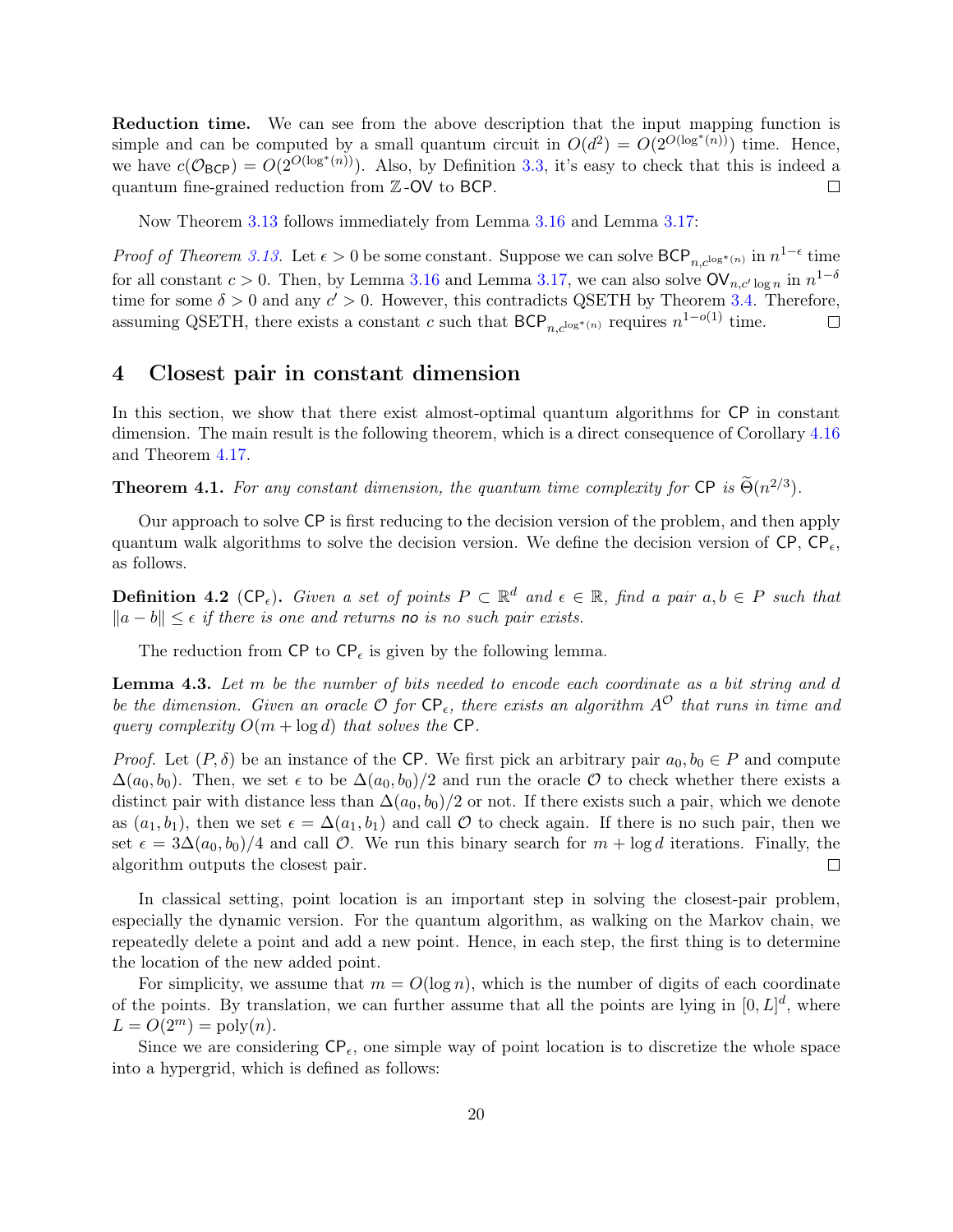**Definition 4.4.** Let  $d, \epsilon, L > 0$ . A hypergrid  $G_{d,\epsilon,L}$  in the space  $[0, L]^d$  consists of all  $\epsilon$ -boxes

$$
g := [a_1, b_1) \times [a_2, b_2) \times \cdots \times [a_d, b_d), \tag{55}
$$

such that  $b_1 - a_1 = \cdots = b_d - a_d = \epsilon/\sqrt{d}$  [VII](#page-21-0), and  $a_i$  is divisible by  $\epsilon$  for all  $i \in [d]$ .

For each point  $p_i \in [0, L]^d$ , we can identify the  $\epsilon$ -box that contains it using the function  $\mathrm{id}(p_i)$ :  $[0,L]^d \to \{0,1\}^{d \log(L/\epsilon)}$ :

$$
id(p_i) = (p_i(1)/w], [p_i(2)/w], \ldots, [p_i(d)/w]), \qquad (56)
$$

where  $w = \frac{\epsilon}{\sqrt{d}}$  is the width of the  $\epsilon$ -box. The number of bits to store  $\mathrm{id}(p_i)$  is  $d \cdot \mathrm{log}(L/w) =$  $O(d \cdot \log(L))$ . Since all the points in an  $\epsilon$ -box have the same id, we also use this  $g(\text{id}(p))$  to denote this  $\epsilon$ -box containing p.

For the ease of our analysis, we define the neighbors of a hypergrid.

<span id="page-21-1"></span>**Definition 4.5.** Let  $\epsilon \in \mathbb{R}$ . Let  $g_1, g_2$  be two  $\epsilon$ -boxes in a hypergrid where  $id(g_1) = (x_1, \ldots, x_d)$  and  $id(g_2) = (x'_1, \ldots, x'_d)$ . We say that  $g_1$  and  $g_2$  are each other's  $\epsilon$ -neighbor if

<span id="page-21-2"></span>
$$
\sqrt{\sum_{i=1}^{d} ||x_i - x'_i||^2} \le \epsilon \tag{57}
$$

Note that the number of  $\epsilon$ -neighbors of a  $\epsilon$ -box is at most  $(2\sqrt{d}+1)^d$ . We also have the following observation:

**Observation 4.6.** Let  $p_1, p_2 \in [0, L]^d$  be any two distinct points.

- If  $p_1$  and  $p_2$  are in the same  $\epsilon$ -box, then  $\Delta(p_1, p_2) \leq \epsilon$ .
- If  $\Delta(p_1, p_2) < \epsilon$ , then  $q(\text{id}(p_1))$  must be an  $\epsilon$ -neighbor of  $q(\text{id}(p_2))$ .

To solve  $\text{CP}_{\epsilon}$  with quantum walk, we need data structures to keep track of the pairs that have distance at most  $\epsilon$ . The desired data structure should have size  $\widetilde{O}(n^{2/3})$ , insertion/deletion time  $O(\log n)$ , and one should be able to check whether there exist pairs of distance at most  $\epsilon$  in time  $O(\log n)$ . In addition, as pointed out in  $\text{Amb07}$ , the data structure should have the following two properties:

- the data structure should have the bounded *worst-case* performance rather than *average-case* performance;
- the representation of the data structure should be history-independent, i.e., the data is uniquely represented regardless of the order of insertions and deletions.

We need the first property since the data structure may take too long for some operations, and this is not acceptable. The second property is required because, otherwise, the interference of quantum states would be messed up. In [\[Amb07\]](#page-42-3), a hash table and a skip list is used to for solving the element distinctness problem using quantum walks. In [\[BJLM13\]](#page-42-9), a simpler data structure, namely, a radix tree, is used to achieve the same performance. More details of using a radix tree

<span id="page-21-0"></span> $\overline{\text{VII}}$ The diagonal length of an  $\epsilon$ -box is  $\epsilon$ .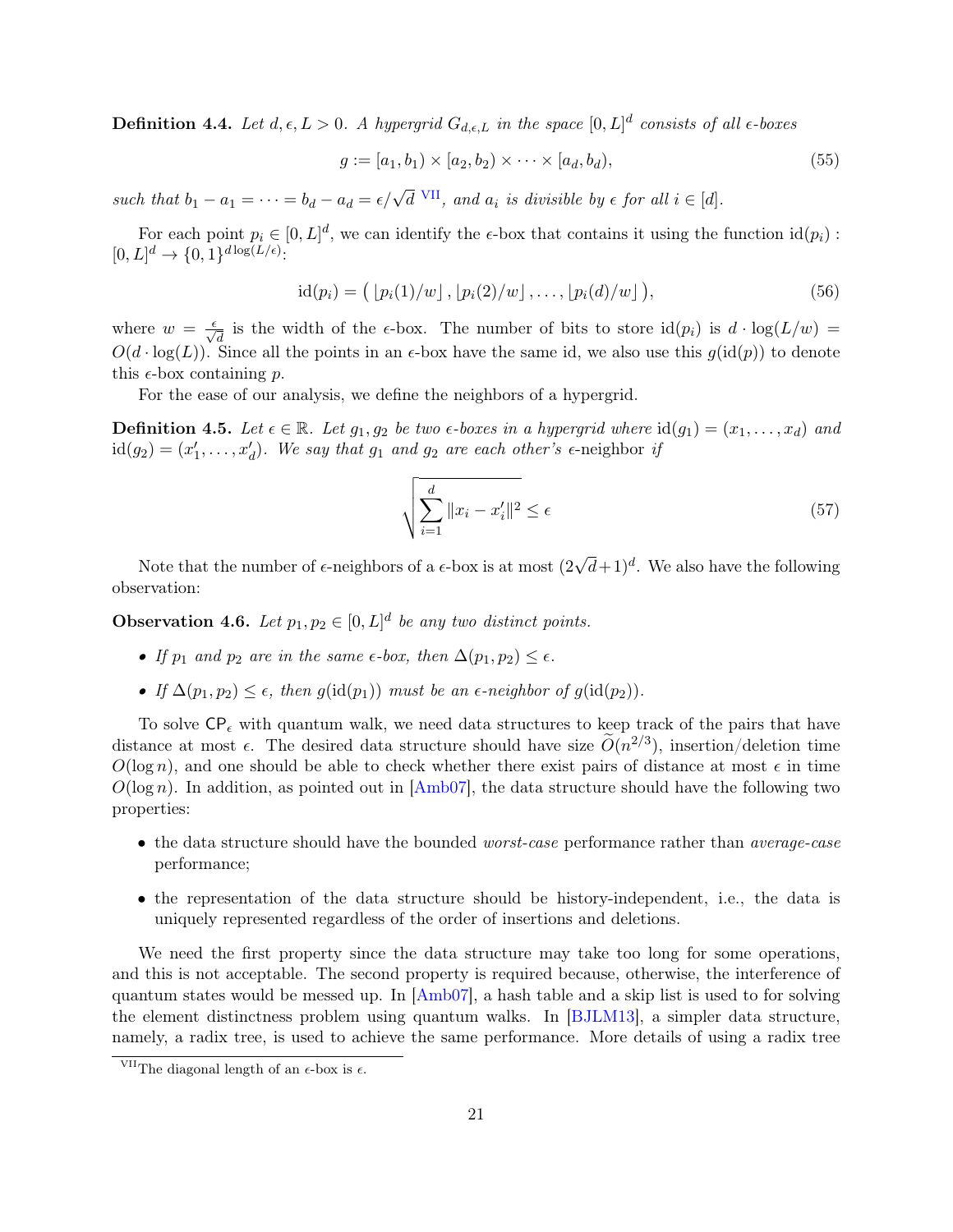

<span id="page-22-0"></span>Figure 2: The uniquely represented radix tree that stores the keys {0011, 0101, 1100, 1101}.

to solve the element distinctness can be found in [\[Jef14\]](#page-44-13). Similar to the quantum data structure model in [\[Amb07,](#page-42-3) [BJLM13,](#page-42-9) [Jef14\]](#page-44-13), we need the *quantum random access gate* to efficiently access data from a quantum memory, whose operation is defined as:

<span id="page-22-2"></span>
$$
|i, b, z_1, \dots, z_m\rangle \mapsto |i, z_i, z_1, \dots, z_{i-1}, b, z_{i+1}, z_m\rangle, \tag{58}
$$

where  $|z_1, \ldots, z_m\rangle$  is some data in a quantum memory with m qubits. We assume this operation takes  $O(\log m)$  time.

In the remainder of this section, we present two quantum algorithms for solving  $\mathsf{CP}_\epsilon$ . The data structures of both versions are based on the *augmented radix tree*, which we discuss in detail in the following subsection.

#### <span id="page-22-1"></span>4.1 Radix tree for at most one solution

The purpose of the augmented radix tree is to quickly locate the points in an  $\epsilon$ -box given its id. An ordinary radix tree is a binary tree that organizes a set of keys which are represented as binary strings. Each edge is labeled by a substring of a key and each leaf is labeled by a key such that concatenating all the labels on the path from the root to a leaf yields the key for this leaf. In addition, for each internal node, the labels of the two edges connecting to two children start with different bit. Note that in this definition, we implicitly merge all internal nodes that have only one child. The radix tree is uniquely represented for any set of keys. An example of a radix tree is shown as Fig. [2.](#page-22-0)

Our basic radix tree is essentially the one in [\[BJLM13,](#page-42-9) [Jef14\]](#page-44-13) with modification on the nodes' internal structure. We highlight the extra information stored in the radix tree. First we use a *local counter* to store the number of points in this  $\epsilon$ -box; second, we use a flag in each leaf node to indicate whether there is a point in this  $\epsilon$ -box that is in some pair with distance at most  $\epsilon$ . The flag bit in an internal node is the OR of the ones in its children. The local counter in each internal node is the sum of the local counters in its children. We also store at most two points that are in the  $\epsilon$ -box corresponding to this node. More precisely, let S be a subset of indices of the input points. We use  $\tau(S)$  to denote the radix tree associated with S. Then,  $\tau(S)$  consists of at most r[log r] nodes. Each node consists of the following registers:

$$
\mathcal{D} \times \mathcal{M}_1 \times \mathcal{M}_2 \times \mathcal{M}_3 \times \mathcal{C} \times \mathcal{F} \times \mathcal{P}_1 \times \mathcal{P}_2, \tag{59}
$$

where D stores the id of an  $\epsilon$ -box for a leaf (and a substring of an id for an internal node) using  $O(d \log(L/\epsilon))$  bits.  $\mathcal{M}_1, \mathcal{M}_2$ , and  $\mathcal{M}_3$  use  $O(\log n)$  bits to store the pointers to its parent, left child,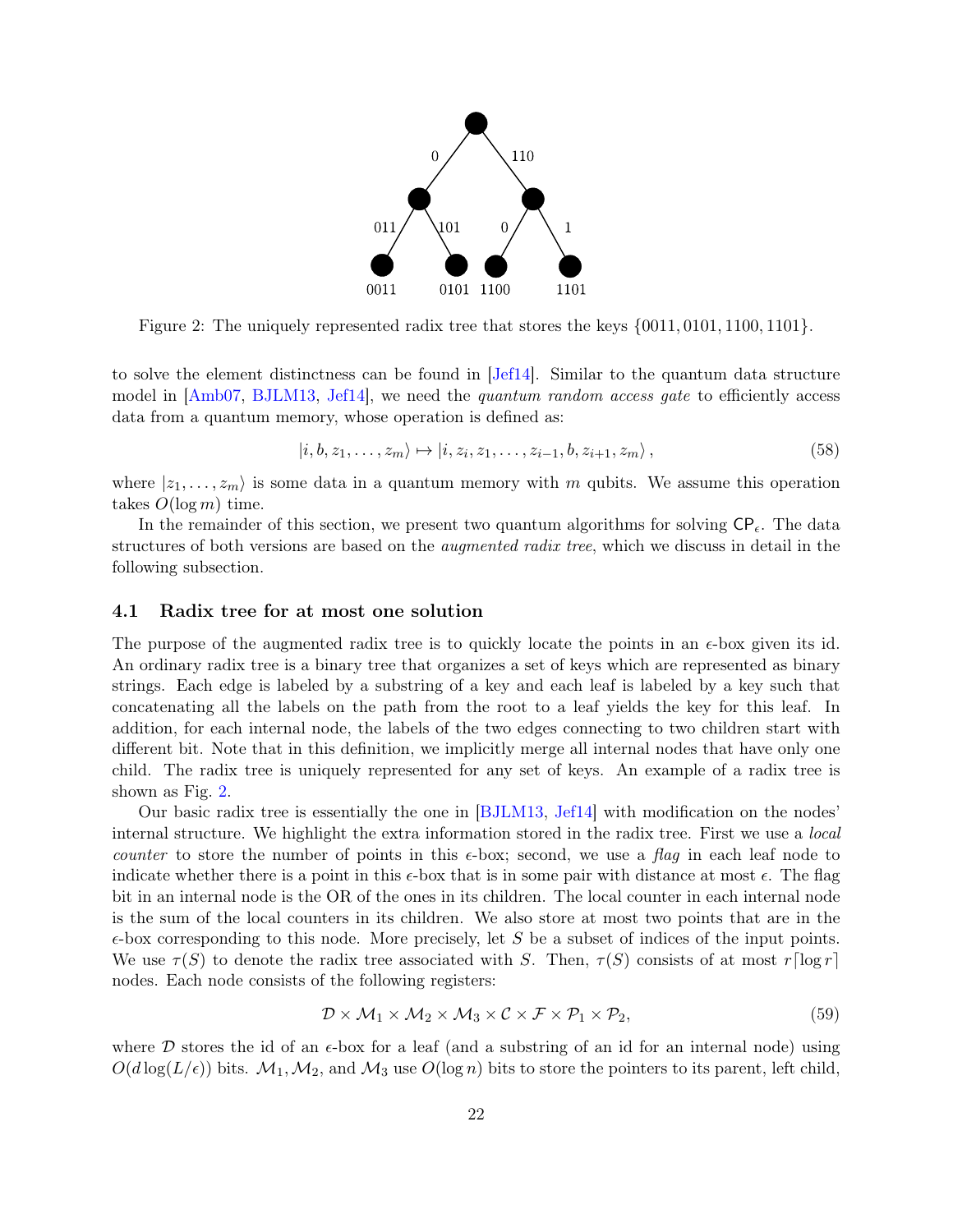and right child, respectively as well as the labels of the three edges connecting them to this node,  $O(\log n)$  bits to store the labels of the three edges incident to it. C uses  $O(\log n)$  bits to store the local counter. F stores the flag bit.  $\mathcal{P}_1$  and  $\mathcal{P}_2$  stores the coordinates of at most two points in this  $\epsilon$ -box, which takes  $O(d \log L)$  bits. The two points are stored in ascending order of their indices.

We need to pay attention to the layout of  $\tau(S)$  in memory. We use three times more bits than needed to store  $\tau(S)$ , this will ensure that there are always more than  $1/3$  of the bits that are free. We divide the memory into cells where each cell is large enough to store one leaf node of  $\tau(S)$ . Besides  $\tau(S)$ , we also store a bitmap B, which takes  $O(\log n)$  bits to encode the current free cells (with "1" indicating occupied and "0" indicating free). To make the radix tree history-independent, we use a quantum state which is the uniform superposition of basis states  $|\tau(S), B\rangle$  for all possible valid layout of  $\tau(S)$  and it corresponds to the bitmap  $\mathcal{B}$ .

Insertion and deletion from  $\tau(S)$  takes  $O(\log n)$  time. Checking the presence of an  $\epsilon$ -close pair takes constant time — we just need to read the flag bit in the root. Preparing the uniform superposition of all  $i \in S$  can be done in  $O(\log n)$  time by performing a controlled-rotation on each level of the radix tree where the angles are determined by the local counters in the two children of a node.

In the following subsections, we present the two versions of our algorithms. The first version invokes the quantum walk framework only once and its data structure maintains the existence of an  $\epsilon$ -close pair. The second version uses a much simpler data structure, but it is only capable of handling  $\mathsf{CP}_{\epsilon}$  with a unique solution. Hence it requires invoking the quantum walk framework multiple times to solve the general  $\mathsf{CP}_{\epsilon}$ . These two quantum algorithms have almost the same time complexity.

#### <span id="page-23-0"></span>4.2 Single-shot quantum walk with complicated data structure

To handle multiple solutions, our data structure is a composition of an augmented radix tree, a hash table, and a skip list. We give a high-level overview of our data structure as follows. Recall that by the discretization of the space into  $\epsilon$ -boxes, it is possible that a pair of points in different that by the discretization of the space into  $\epsilon$ -boxes, it is possible that a pair of points in different  $\epsilon$ -boxes have distance at most  $\epsilon$ , but one only needs to check  $(2\sqrt{d}+1)^d$   $\epsilon$ -neighbors to detect such a case. We maintain a list of points for each nonempty  $\epsilon$ -box in an efficient way. A hash table is used to store the tuple  $(i, p_i)$  which is used to quickly find the point  $p_i$ , given its index i. The points are also stored in a skip list for each nonempty  $\epsilon$ -box, ordered by its index i, which allows for quick insertion and deletion of points. Each  $\epsilon$ -box is encoded into a unique key, and a radix tree is used to store such key-value pairs, where the value is associated with a skip list. The flag bits in this radix tree maintain the presence of an  $\epsilon$ -close pair.

In the following, we present the details of the data structure and show it has all the desired properties.

Hash table. The hash table we use is almost the same as the one used in [\[Amb07\]](#page-42-3), except that we do not store the  $\log r$  counters in each bucket to facilitate the diffusion operator (which is handled easily here in the quantum walk on a Johnson graph). Our hash table has  $r$  buckets, where each bucket contains  $\lceil \log n \rceil$  entries. We use a fixed hash function  $h(i) = |ir/n| + 1$  to hash  $\{1, \ldots, n\}$ to  $\{1,\ldots,r\}$ . That is, for  $j \in [r]$ , the j-th bucket contains the entries for  $(i,p_i)$  in ascending order of i, where  $i \in S$  and  $h(i) = j$ .

The entry for  $(i, p_i)$  contains the tuple  $(i, p_i)$  and  $\lceil \log n \rceil + 1$  pointers to other entries. These pointers are used in the skip list which we will describe below. The memory size of each entry is hence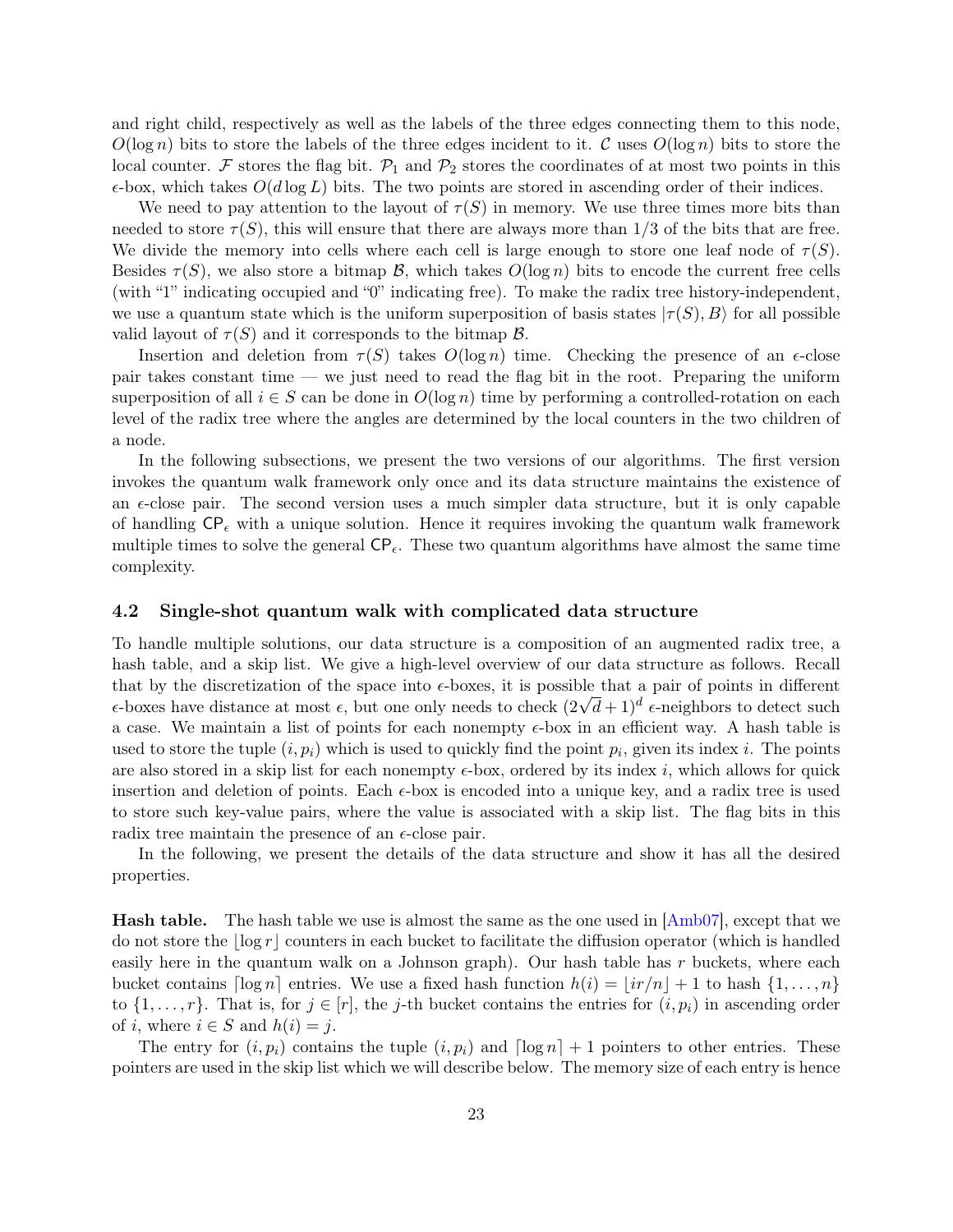

<span id="page-24-0"></span>Figure 3: An example of a skip list that stores  $\{1, 2, 3, 4\}$ .

 $O(\log^2 n+d\log L)$  and there are  $O(r\log n)$  entries. Therefore, the hash table uses  $O(r\log^3(n+dL))$ qubits.

It is possible that more than  $\lceil \log n \rceil$  points are hashed into the same bucket. However, as shown in [\[Amb07\]](#page-42-3), this probability is small.

**Skip list.** The skip list we use closely follows that in  $[Amb07]$ , except that the elements  $p_i$  in our skip list is ordered by its index i. We construct a skip list for each  $\epsilon$ -box containing at least one point to store the points in it. For each  $i \in S$ ,  $p_i$  belongs to exactly one skip list. Also, for  $i \in S$ , we randomly assign a level  $\ell_i \in [0, \ldots, \ell_{\max}]$  where  $\ell_{\max} = \lceil \log n \rceil$ . The skip list associated with a  $\epsilon$ -box has  $\ell_{\max} + 1$  lists, where the level- $\ell$  list consists of all  $i \in S$  such that  $\ell_i \geq \ell$  and  $p_i$  is in this  $\epsilon$ -box. Hence, the level-0 list consists of all  $i \in S$  for  $p_i$  in this  $\epsilon$ -box. Each element of the level- $\ell$ list has a specific pointer to the next element in this level, or to 0 if there is no next element. Each skip list contains a start entry that does not contain any  $(i, p_i)$  information but  $\ell_{\text{max}} + 1$  pointers to the first element of the each level. This start entry is stored in a leaf node of the augmented radix tree (which we will describe below) corresponding to this  $\epsilon$ -box. In each skip list, we do not allocate memory for each node. Instead, each pointer is pointing to an entry of the hash table. The pointers are stored in the hash table (for the internal entries of each level) and in the radix tree (for the start entry). An example of a skip list is shown in Fig. [3.](#page-24-0)

Given  $i \in S$ , we can search for  $p_i$  as follows. We start from the start entry of the level- $\ell_{\text{max}}$ list and traverse each element until we find the last element  $j_{\ell_{\max}}$  such that  $j_{\ell_{\max}} < i$ . Repeat this for levels  $\ell_{\ell_{\text{max}}-1}, \ldots, \ell_0$  and at each level start from the element that ended the previous level. At level-0, we obtain the element j<sub>0</sub>. Then, the next element of j<sub>0</sub> is where  $p_i$  should be located (if it is stored in this skip list) or be inserted.

Each  $i \in S$  is randomly assigned a level  $\ell_i$  at the beginning of computation that does not change during the computation. More specifically,  $\ell_i = \ell$  with probability  $1/2^{\ell+1}$  for  $\ell < \ell_{\max}$  and with probability  $1/2^{\ell_{\max}}$  for  $\ell = \ell_{\max}$ . This can be achieved using  $\ell_{\max}$  hash functions  $h_1, \ldots, h_{\ell_{\max}}$ :  $[n] \to \{0, 1\}$ . In this way, each  $i \in [n]$  has level  $\ell < \ell_{\text{max}}$  if  $h_1(i) = \cdots = h_{\ell}(i) = 1$  but  $h_{\ell+1}(i) = 0$ ; and it has level  $\ell_{\max}$  if  $h(i) = \cdots = h_{\ell_{\max}}(i) = 1$ . In this quantum algorithm, we use an extra register to hold the state  $|h_1, \ldots, h_{\ell_{\text{max}}}\rangle$  which is initialized to a uniform superposition of all possible such functions from a d-wise independent family of hash functions (see  $[Amb07, Theorem 1]$  $[Amb07, Theorem 1]$ ) for  $d = \lfloor 4 \log n + 1 \rfloor$ . During the execution of the quantum algorithm, a hash function from the hashing family is chosen depending on the state in this register.

At first glance, the skip list has the same role as the hash table – finding  $p_i$  given index i. However, they have very different purposes in our algorithm. Recall that each nonempty  $\epsilon$ -box is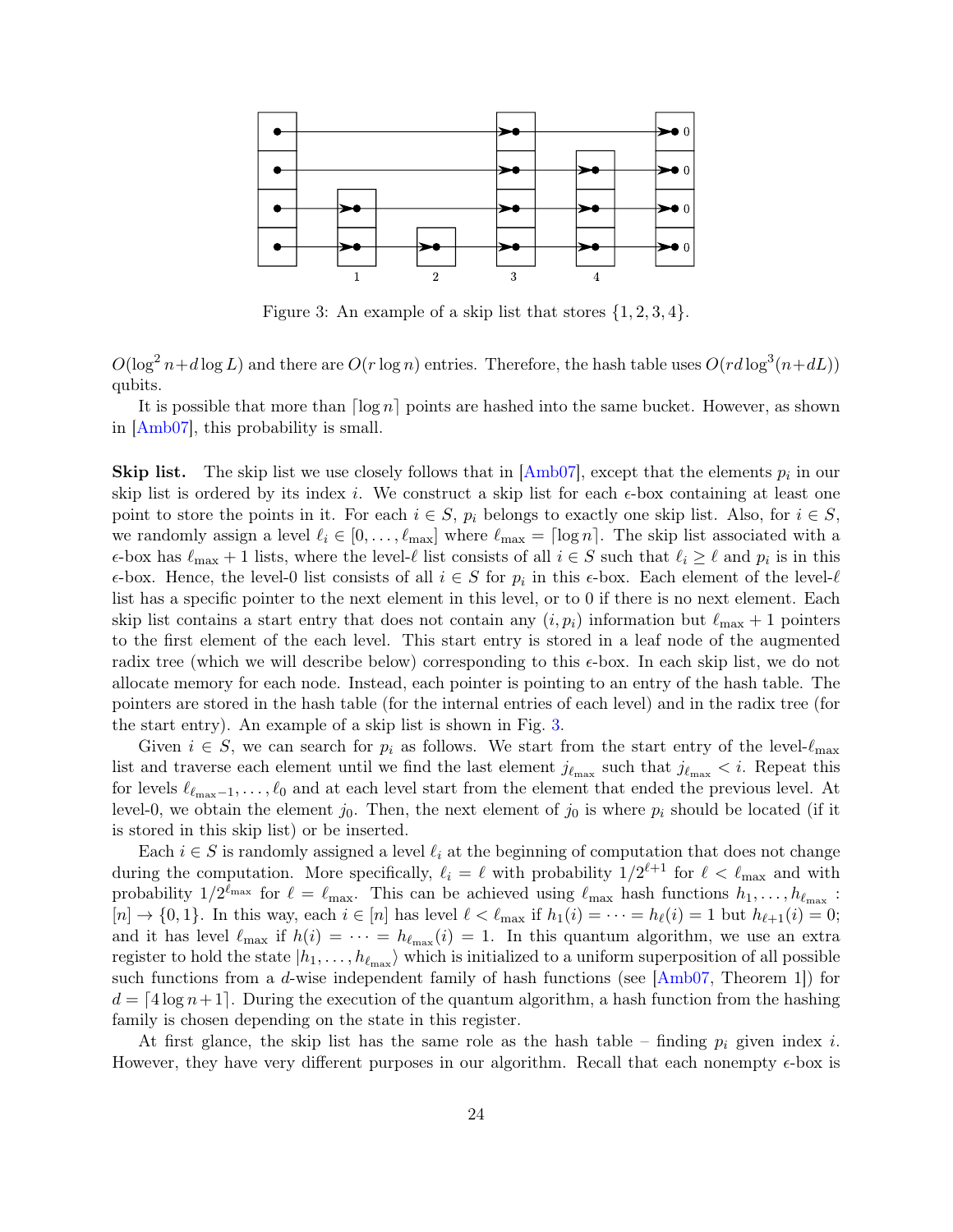associated with a skip list, which is used to quickly insert and delete a point in this  $\epsilon$ -box. The number of points in this  $\epsilon$ -box can be as small as one and as large as r (in the extreme case where all the points are in the same  $\epsilon$ -box). Hence, we cannot afford to have a fixed length data structure (such as a hash table or a sorted array) to store these points. In addition, to support quick insertion and deletion, a skip list is a reasonable choice (against an ordinary list). The purpose of the hash table can be viewed as a uniquely represented memory storing all the r points that can be referred to by the skip lists.

Augmented radix tree. We augment the radix tree described in Section [4.1](#page-22-1) to handle multiple solution. In this augmented radix tree, we do not need the registers  $P_1$  and  $P_2$ . Instead, we use  $\lceil \log n \rceil$  pointers  $\mathcal{L}_1, \ldots, \mathcal{L}_{\lceil \log n \rceil}$  as the start entry of a skip list. These pointers uses  $O(\log^2 n)$  bits. In addition, we use an *external counter* in the leaf nodes to record whether there is a point in other  $\epsilon$ -boxes that is at most  $\epsilon$ -away from a point in this  $\epsilon$ -box, which uses  $O(\log n)$  bits. More formally, let  $\tau'(S)$  be the augmented radix tree associated with S. Each node of  $\tau'(S)$  consists of the following registers

$$
\mathcal{D} \times \mathcal{M}_1 \times \mathcal{M}_2 \times \mathcal{M}_3 \times \mathcal{E} \times \mathcal{C} \times \mathcal{F} \times \mathcal{E} \times \mathcal{L}_1 \times \cdots \times \mathcal{L}_{\lceil \log n \rceil}.
$$
 (60)

Next, we present how to perform the required operations on S with our data structure.

**Checking for**  $\epsilon$ **-close pairs.** To check the existence of an  $\epsilon$ -close pair, we just read the flag in the root of the radix tree. If the flag is set, there is at most one  $\epsilon$ -close pair in S, and no such pairs otherwise. This operation takes  $O(1)$  time.

**Insertion.** Given  $(i, p_i)$ , we perform the insertion with the following steps:

- 1. Insert this tuple into the hash table.
- 2. Compute the id,  $id(p_i)$ , of the  $\epsilon$ -box which  $p_i$  belongs to. Denote this  $\epsilon$ -box by  $q(id(p_i))$ .
- 3. Using  $id(p_i)$  as the key, check if this key is already in  $\tau'(S)$ , if so, insert i into the skip list corresponding to  $g(\text{id}(p_i))$ ; otherwise, first create a uniform superposition of the addresses of all free cells into another register, then create a new tree node in the cell determined by this address register and insert it into the tree. The pointers for the start entry of the skip list is initially set to 0. Insert *i* into this skip list. Let  $\tau'(S, g(\text{id}(p_i))$  denote the leaf node in  $\tau'(S)$ corresponding to  $q(\text{id}(p_i))$ .
- 4. Increase the local counter  $\mathcal C$  in  $\tau'(S, g(\text{id}(p_i)))$  by 1.
- 5. Use Procedure [1](#page-26-0) to update the external counters  $\mathcal E$  and flags  $\mathcal F$  in  $\tau'(S,g(\text{id}(p_i)))$  as well as in the leaf nodes corresponding to the neighbor  $\epsilon$ -boxes of  $g(id(p_i))$ .

Note that the first step takes at most  $O(\log n)$  time. The second step can be done in  $O(d)$  time. In Lines [2](#page-26-1) and [19,](#page-26-2) the number of  $\epsilon$ -neighbors to check is at most  $(2\sqrt{d}+1)^d$ .

To obtain a uniform superposition of the addresses of all free cells, we first create a uniform superposition of all possible addresses to access to the bitmap  $|\mathcal{B}\rangle$ . We also use an auxiliary register that is initialized to  $|0\rangle$ . Then, the quantum random access gate defined in Eq. [\(58\)](#page-22-2) is applied on the register holding the uniform superposition of all addresses, the auxiliary register, and the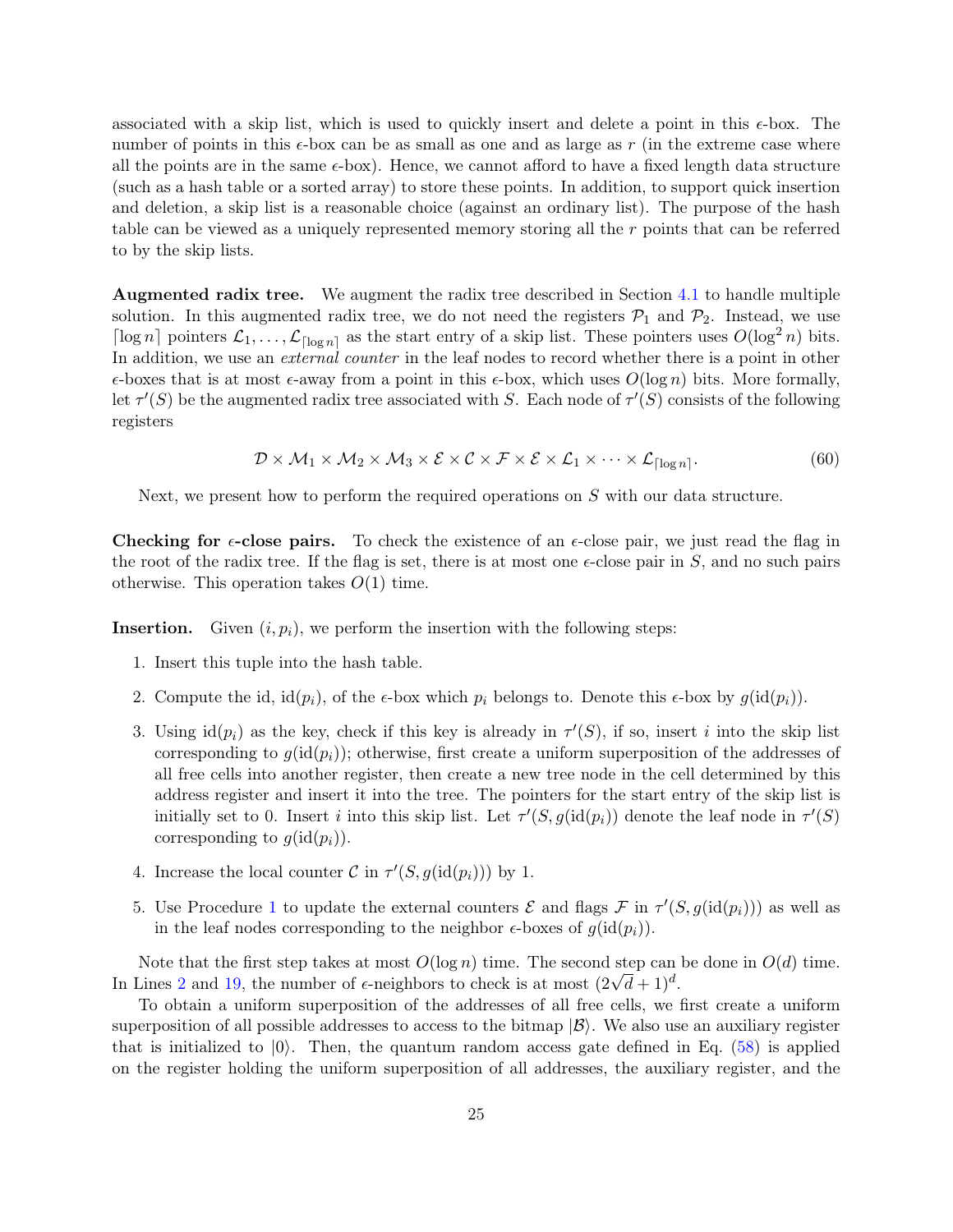Procedure 1: Updating nodes for insertion.

<span id="page-26-2"></span><span id="page-26-1"></span><span id="page-26-0"></span>**input** :  $(i, p_i)$ , The leaf node in  $\tau'(S)$  corresponding to the  $\epsilon$ -box  $g(\text{id}(p_i))$ , denoted by,  $\tau'(S,g(\text{id}(p_i))).$ **1** if the local counter  $C = 1$  in  $\tau'(S, \text{id}(p_i))$  then **2 for** all  $\epsilon$ -box g' that is a  $\epsilon$ -neighbor (see Definition [4.5\)](#page-21-1) of  $g(\text{id}(p_i))$  where the local counter  $\mathcal{C} = 1$  in  $\tau'(S,g')$  and the distance between  $p_i$  and the point in g' is at most  $\epsilon$  do **3** Increase the external counter  $\mathcal{E}$  of  $\tau'(S,g')$  by 1; 4 Increase the external counter  $\mathcal E$  of  $\tau'(S, g(\text{id}(p_i)))$  by 1; 5 if the external counter  $\mathcal E$  in  $\tau'(S,g')$  was increased from 0 to 1 then 6 | | Set the flag  $\mathcal F$  in  $\tau'(S,g')$ ;  $\tau$  | | Update the flag F in the nodes along the path from  $\tau'(S,g')$  to the root of  $\tau'(S)$ ; 8 | end 9 end 10 if the external counter  $\mathcal{E} > 1$  in  $\tau'(S, g(\text{id}(p_i)))$  then 11 | Set the flag  $\mathcal F$  in  $\tau'(S, g(\text{id}(p_i)))$ ; 12 | Update the flag F in the nodes along the path from  $\tau'(S, id(p_i))$  to the root of  $\tau'(S)$ ; 13 end 14 else if the local counter  $C = 2$  in  $\tau'(S, \text{id}(p_i))$  then 15 Set the flag  $\mathcal F$  in  $\tau'(S, g(\text{id}(p_i)))$ ; 16 Update the flag F in the nodes along the path from  $\tau'(S, g(\text{id}(p_i)))$  to the root of  $\tau'(S)$ ; 17 Set the external counter  $\mathcal{E} = 0$  in  $\tau'(S, \text{id}(p_i))$ ; 18 Let i' be the other index (than i) stored in the skip list corresponding to  $g(id(p_i))$ ; 19 **for** all  $\epsilon$ -box g' that is a  $\epsilon$ -neighbor of  $g(\text{id}(p_i))$  where the local counter  $\mathcal{C} = 1$  in  $\tau'(S,g')$ and the distance between  $p_{i'}$  and the point in  $g'$  is at most  $\epsilon$  do **20** Decrease the external counter of  $\tau'(S, g')$  by 1; 21 if the external counter  $\mathcal E$  in  $\tau'(S,g')$  was decreased from 1 to 0 then 22 | | Unset the flag  $\mathcal F$  in  $\tau'(S,g')$ ; 23 | | Update the flag F in the nodes along the path from  $\tau'(S,g')$  to the root of  $\tau'(S)$ ;  $24$  end 25 end 26 end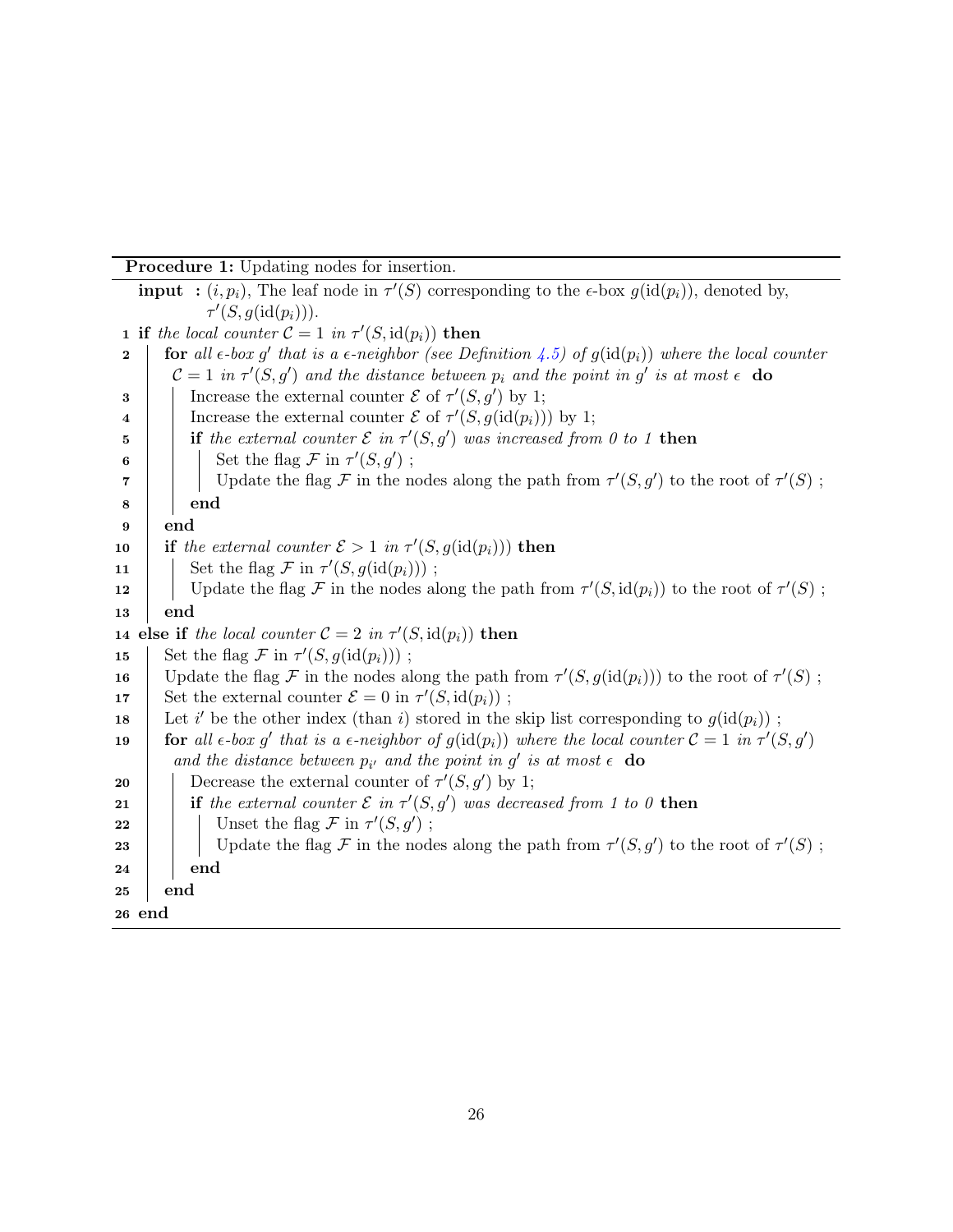bitmap register, which is effectively a SWAP operation on the second register and the corresponding bit in  $|\mathcal{B}\rangle$ . The auxiliary register remains  $|0\rangle$  if and only if the address in the first register is free. Since the size of memory space is chosen so that the probability of seeing a free cell is at least 1/3 (and we know exactly this probability based on how many cells have already been used), we can add an extra register and apply a one-qubit rotation to make the amplitude of the second register being  $|0\rangle$  exactly 1/2. Hence, using one iteration of the oblivious amplitude amplification (which is a generalized version of Grover's search algorithm. See  $[BCC^+17]$  $[BCC^+17]$  and  $[MW05]$ ) with the second register being the indicator, we obtain the uniform superposition of the addresses of all free cells. This cost if  $O(\log n)$ .

In [\[Amb07\]](#page-42-3), it was shown that with high probability, insertion into the skip list can be done in In  $\left[{\rm Ambo}/\right]$ , it was shown that with high probability, the insertion into the skip list can be done in  $O(d + \log^4(n+L))$  time. Hence, with high probability, the insertion costs  $O(d + \log^4(n+L) + d(2\sqrt{d} +$  $O(d + \log^2(n+L))$  time. Hence, with high probability, the insertion costs  $O(d + \log^2(n+L) + d(2\sqrt{d} + 1)^d)$  is the time for checking neighbors. To further reduce the running time, we can just stop the skip list's insertion and deletion procedures after  $O(d + \log^4(n+L))$  time, which only causes little error (see Lemma [4.8\)](#page-29-0).

**Deletion.** Given  $(i, p_i)$ , we perform the following steps to delete this tuple from our data structure.

- 1. Compute the id,  $id(p_i)$ , of the  $\epsilon$ -box which  $p_i$  belongs to, and denote this  $\epsilon$ -box by  $g(id(p_i))$ .
- 2. Using  $\text{id}(p_i)$  as the key, we find the leaf node in  $\tau'(S)$  that is corresponding to  $g(\text{id}(p_i))$ .
- 3. Remove *i* from the skip list, and decrease the local counter  $\mathcal{C}$  in  $\tau'(S, g(\text{id}(p_i)))$  by 1.
- 4. Use Procedure [2](#page-28-0) to update the external counters  $\mathcal E$  and flags  $\mathcal F$  in  $\tau'(S,g(\text{id}(p_i)))$  as well as in leaf nodes corresponding to the neighbor  $\epsilon$ -boxes of  $g(\text{id}(p_i))$ .
- 5. If the local counter  $C = 0$  in this leaf node, remove  $\tau'(S, g(\text{id}(p_i)))$  from  $\tau'(S)$ , and update the bitmap  $\mathcal B$  in  $\tau'(S)$  that keeps track of all free memory cells.
- 6. Remove  $(i, p_i)$  from the hash table.

Note that the first step can be done in  $O(d)$  time. The second step can be done in  $O(\log n)$ time. Procedure [2](#page-28-0) has the same time complexity with Procedure [1.](#page-26-0) Hence, the cost for the deletion procedure is the same as that for insertion.

**Finding a**  $\epsilon$ **-close pair.** We just read the flag in the root of the radix tree and then go to a leaf whose flag is 1. Check the local counter  $C$  of the node. if it is at least 2, output the first two elements in skip list. Otherwise, we find the  $\epsilon$ -neighbor of the current node whose  $C = 1$  and then output the points in that  $\epsilon$ -neighbor and the current node.

Uniqueness. The uniqueness of our data structure follows from the analysis of [\[Amb07,](#page-42-3) [BJLM13,](#page-42-9) [Jef14\]](#page-44-13). More specifically, the hash table is always stored in the same way, as each  $i \in S$  is stored in the same bucket for the fixed hash function and in each bucket, elements are stored in ascending order of i. The skip list is uniquely stored once the hash functions  $h_1, \ldots, h_{\ell_{\text{max}}}$  is determined. The shape of the radix tree is unique for S, but each node can be stored in different locations in memory. We use a uniform superposition of all possible memory organizations (by keeping track of the bitmap for free cells) to keep the quantum state uniquely determined by S.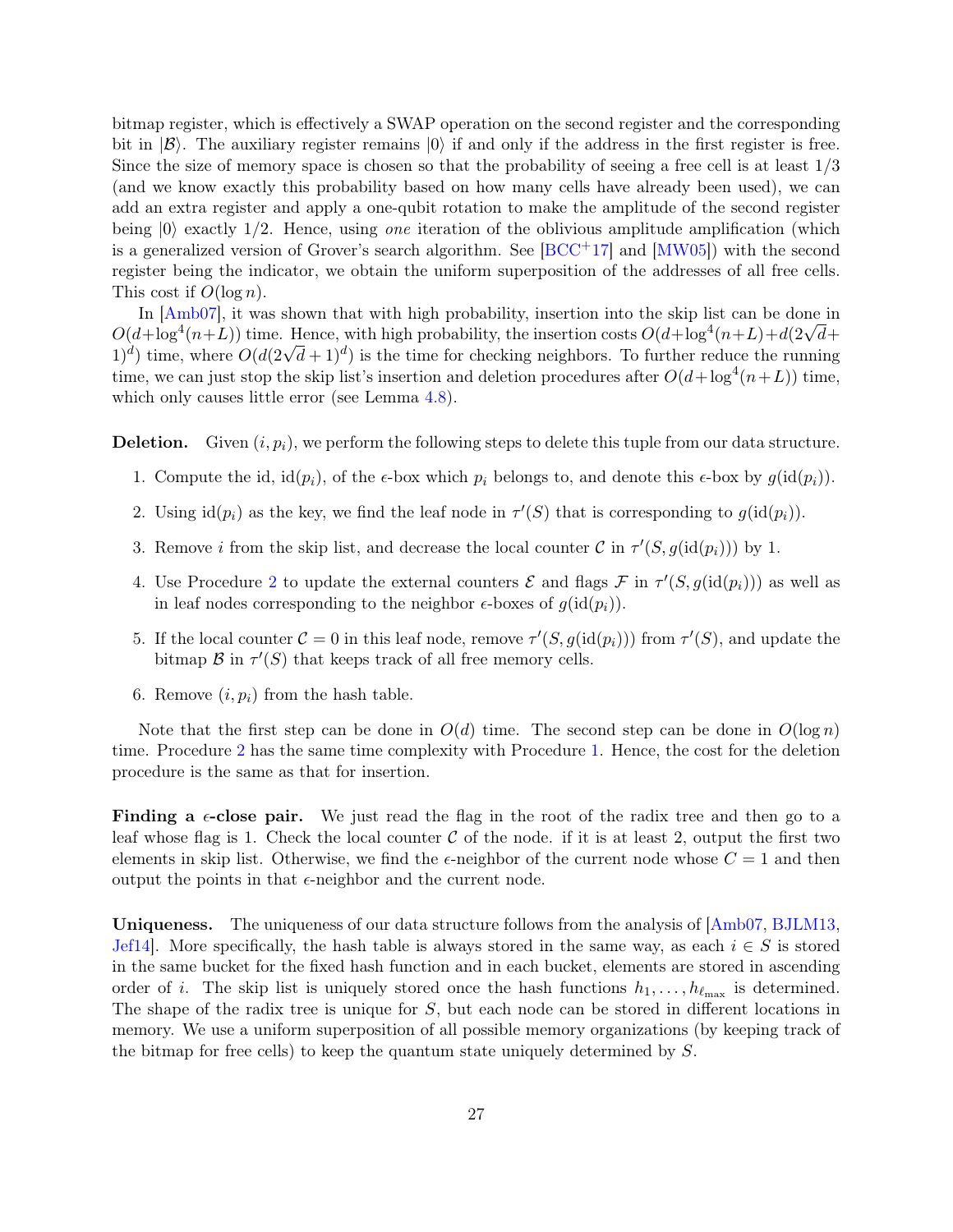Procedure 2: Updating nodes for deletion.

<span id="page-28-0"></span>**input** :  $(i, p_i)$ , The leaf node in  $\tau'(S)$  corresponding to the  $\epsilon$ -box  $g(\text{id}(p_i))$ , denoted by,  $\tau'(S,g(\text{id}(p_i))).$ **1** if the local counter  $C = 0$  in  $\tau'(S, \text{id}(p_i))$  then 2 | Unset the flag  $\mathcal F$  in  $\tau'(S, g(\text{id}(p_i)))$ ; 3 Update the flag F in the nodes along the path from  $\tau'(S, \text{id}(p_i))$  to the root of  $\tau'(S)$ ; 4 Set the external counter  $\mathcal{E} = 0$  in  $\tau'(S, \text{id}(p_i))$ ; 5 **for** all  $\epsilon$ -box g' that is a  $\epsilon$ -neighbor (see Definition [4.5\)](#page-21-1) of  $g(\text{id}(p_i))$  where the local counter  $\mathcal{C} = 1$  in  $\tau'(S,g')$  and the distance between  $p_i$  and the point in g' is at most  $\epsilon$  do 6 Decrease the external counter  $\mathcal E$  of  $\tau'(S,g')$  by 1; **7** if the external counter  $\mathcal{E}$  in  $\tau'(S,g')$  was decreased from 1 to 0 then  $\mathbf{s}$  | | Unset the flag F in  $\tau'(S,g')$ ; 9 | | Update the flag F in the nodes along the path from  $\tau'(S,g')$  to the root of  $\tau'(S)$ ; 10 end  $11$  end 12 else if the local counter  $C = 1$  in  $\tau'(S, \text{id}(p_i))$  then 13 Let i' be the only index stored in the skip list corresponding to  $g(\text{id}(p_i))$ ; 14 **for** all  $\epsilon$ -box g' that is a  $\epsilon$ -neighbor of  $g(\text{id}(p_i))$  where the local counter  $\mathcal{C} = 1$  in  $\tau'(S,g')$ and the distance between  $p_{i'}$  and the point in  $g'$  is at most  $\epsilon$  do 15 | Increase the external counter  $\mathcal E$  of  $\tau'(S,g')$  by 1; 16 | Increase the external counter  $\mathcal E$  of  $\tau'(S, g(\text{id}(p_i)))$  by 1; 17 if the external counter  $\mathcal E$  in  $\tau'(S,g')$  was increased from 0 to 1 then 18 | | Set the flag  $\mathcal F$  in  $\tau'(S,g')$ ; 19 | Update the flag F in the nodes along the path from  $\tau'(S,g')$  to the root of  $\tau'(S)$ ;  $20$  end  $21$  end 22 if the external counter  $\mathcal{E} = 0$  in  $\tau'(S, g(\text{id}(p_i)))$  then **23** Unset the flag  $\mathcal{F}$  in  $\tau'(S, g(\text{id}(p_i)))$ ; 24 Update the flag F in the nodes along the path from  $\tau'(S, id(p_i))$  to the root of  $\tau'(S)$ ; 25 end 26 end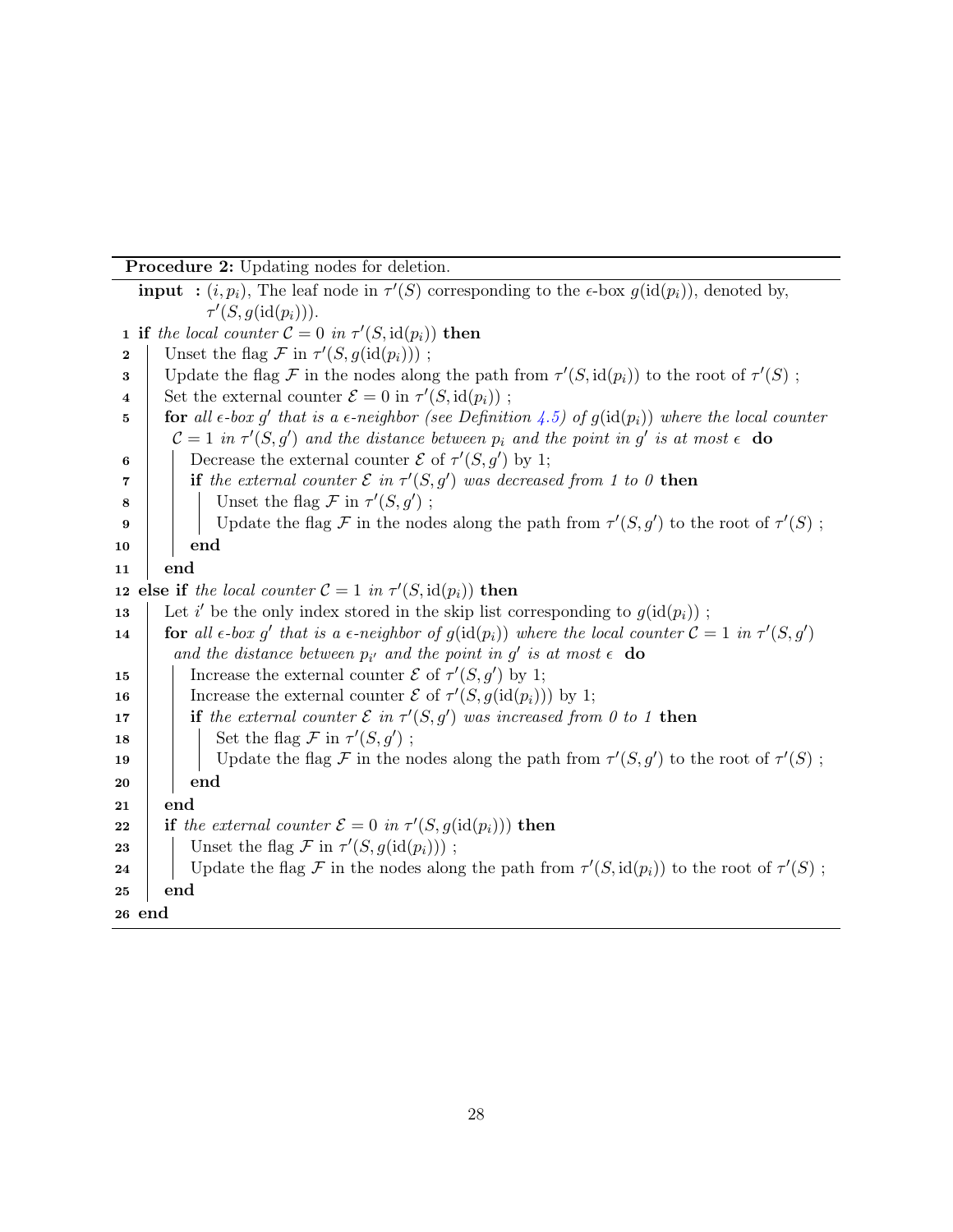Correctness. In the following, we argue that our data structure has the desired properties. First, we prove the correctness.

**Lemma 4.7.** The flag bit in the root of  $\tau'(S)$  is set if and only if there exist distinct  $i, j \in S$  such that  $|p_i - p_j| \leq \epsilon$ .

Proof. We show that after each insertion and deletion, the data structure maintains the following conditions, and then lemma follows.

- 1. The flag bit of each leaf node of  $\tau'(S)$  is set if and only if either its local counter is at least 2, or its external counter is at least 1.
- 2. The external counter of a leaf node  $\tau'(S, g')$  is nonzero if and only if g' contains only one point p, and there exists another p' in another  $\epsilon$ -box g'' such that  $|p - p'| \leq \epsilon$ .

It is easy to check that the first condition is maintained for each insertion and deletion. We show the second condition holds during insertions and deletion. For insertions, we consider the first case where a point p is just inserted into the  $\epsilon$ -grid  $g'$ , and p is its only point. The first for-loop in Procedure [1](#page-26-0) updates other  $\epsilon$ -boxes that have only one point to maintain the second condition. We consider the second case where  $g'$  already contains  $p'$  and  $p$  is just inserted, then the external counter in  $g'$  should be 0, and the second for-loop in Procedure [1](#page-26-0) updates other  $\epsilon$ -boxes that have only one point using the information of  $p'$ . This maintains the second condition. For deletions, there are also two cases. First, consider  $p$  is the only one point in  $g'$  and it is just deleted. We use the first for-loop in Procedure [2](#page-28-0) to update the  $\epsilon$ -boxes that has only one point using the information of p to maintain the second condition. Second, there is another point  $p'$  left in  $g'$  after deleting p. In this case, we start to check the external counter in  $g'$ . We use the second for-loop in Procedure [2](#page-28-0) to check other  $\epsilon$ -boxes that have only one point using the information of  $p'$  and update the corresponding external counter to maintain the second condition.  $\Box$ 

Imperfection of the data structures and error analysis. Our data structure is not perfect. As indicated by Ambainis [\[Amb07\]](#page-42-3), there are two possibilities that it will fail. First, the hash table might overflow. Second, it might take more that  $\lceil \log n \rceil$  time to search in a skip list. To resolve the first problem, we fix the number of entries in each bucket to be  $\lceil \log n \rceil$  and treat any overflow as a failure. For the second problem, we stop the subroutine for accessing the skip list after  $O(\log n)$ steps, and it causes an error in some cases. The original error analysis can be directly used in our case, as our hash table doesn't change the structure or the hash function, and our skip lists can be viewed as breaking the skip list in  $\vert$ Amb07 into several pieces (one for each nonempty  $\epsilon$ -box), and each insertion/deletion only involves one of them. Hence, the discussion in [\[Amb07,](#page-42-3) Section 6] can be directly adapted to our case:

<span id="page-29-0"></span>**Lemma 4.8** (Adapted from  $[Amb07]$ ). Let  $|\psi\rangle$  be the final state of our algorithm (with imperfect data structures) and  $|\psi'\rangle$  be the final state with the perfect data structure. Then  $||\psi\rangle - |\psi'\rangle || \leq O(1/\sqrt{n})$ .

Sketch of proof. There are two places where the data structure may give error: first, the hash table may have overflow, and second, the algorithm cannot find the required element in the skip lists in the desired time. The original proof showed that the probability that any of these errors happens is negligible, and thus the two-norm distance between  $|\psi\rangle$  and  $|\psi'\rangle$  can be bounded. Here, our data structure combining hash table, skip list, and radix tree, only has errors from hash tables and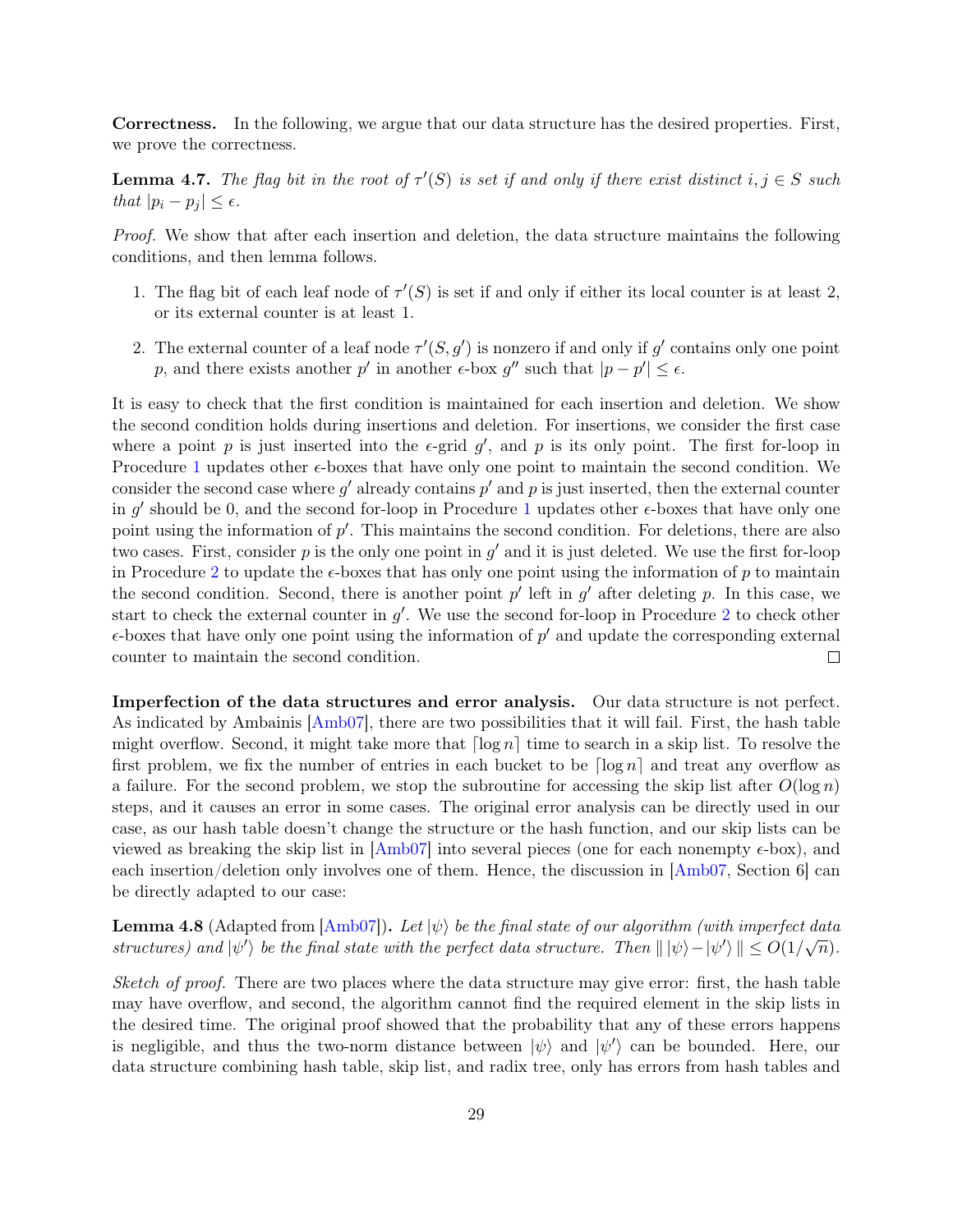skip lists. The radix tree which has no error can be viewed as applying additional unitaries on  $|\psi\rangle$  and  $|\psi'\rangle$ , and this does not change the distance between the two states. Since the probability that the errors from hash tables and skip lists happen are negligible by following the same analysis in [\[Amb07\]](#page-42-3), we can conclude that the two-norm distance between  $|\psi\rangle$  and  $|\psi'\rangle$  is small.  $\Box$ 

**Time complexity for CP<sub>** $\epsilon$ **</sub>.** We use the quantum walk framework reviewed in Section [2.5](#page-9-0) to solve  $CP_{\epsilon}$ . We first build the Johnson graph for  $CP_{\epsilon}$ , which is similar to that for ED in Section [2.5.](#page-9-0) The vertices of the Johnson graph are  $S \subseteq [n]$  with  $|S| = n^{2/3}$  and S is marked if there exist distinct  $i, j \in S$  such that  $\Delta(p_i, p_j) \leq \epsilon$ . We use  $|S, d(S)\rangle$  to represent the quantum state corresponding to S, where  $d(S)$  is the data structure of S defined in Section [4.1.](#page-22-1) Consider the three operations:

• Steup: with cost S, preparing the initial state

$$
|\pi\rangle = \frac{1}{\sqrt{\binom{n}{n^{2/3}}}} \sum_{S \subseteq [n]: |S| = n^{2/3}} \sqrt{\pi_S} |S, d(S)\rangle.
$$
 (61)

• **Update:** with cost U, applying the transformation

$$
|S,d(S)\rangle|0\rangle \mapsto |S,d(S)\rangle \sum_{S' \subseteq [n]:|S \cap S'| = n^{2/3}-1} \sqrt{p_{SS'}} |S',d(S')\rangle, \qquad (62)
$$

where  $p_{SS'} = \frac{1}{n^{2/3}(n-1)}$  $\frac{1}{n^{2/3}(n-n^{2/3})}$ .

• Checking: with cost C, applying the transformation:

$$
|S, d(S)\rangle \mapsto \begin{cases} -|S, d(S)\rangle & \text{if } S \in M \\ |S, d(S)\rangle & \text{otherwise,} \end{cases}
$$
(63)

where  $M$  is the set of marked states.

We have the following result.

<span id="page-30-0"></span>**Theorem 4.9.** There exists a quantum algorithm that with high probability solves  $\mathsf{CP}_{\epsilon}$  with time **Theorem 4.9.** There exists a quantum algorithm is complexity  $O(n^{2/3}(d + \log^4(n + L) + d(2\sqrt{d} + 1)^d))$ .

*Proof.* The Johnson graph has  $\lambda \geq 1/n^{2/3}$  and the Markov chain has spectral gap  $\delta \geq 1/n^{2/3}$ . *Froof.* The Johnson graph has  $\lambda \geq 1/n^{-1/3}$  and the Markov chain has spectral gap  $\delta \geq 1/n^{-1/3}$ .<br>For the setup operation,  $S = O(n^{2/3}(d + \log^4(n + L) + d(2\sqrt{d} + 1)^d))$ , since preparing the uniform superposition for all  $|S\rangle$  costs  $O(\log n)$  Hadamard gates and we need to do  $n^{2/3}$  insertions to prepare superposition for all  $|S\rangle$  costs  $O(\log n)$  Hadamard gates and we need to do  $n^{-\gamma}$  insertions to prepare<br>the data structure. Each insertion costs  $O(d + \log^4(n+L) + d(2\sqrt{d}+1)^d)$ . For the update operation, we can implement the quantum walk operator as described in [\[Jef14\]](#page-44-13): we use  $|S, d(S)\rangle |i, j\rangle$  to represent  $|S, d(S) \rangle |S', d(S')\rangle$  where S' is obtained from S by adding index i and removing index j. Then the diffusion can be implemented by preparing a uniform superposition of all  $i \in S$ and a uniform superposition of all  $j \notin S$ , which takes time  $O(\log n)$ , and the "SWAP" operation can be implemented by a unitary that maps  $|S, d(S)\rangle |i, j\rangle$  to  $|S', d(S')\rangle |j, i\rangle$ . In this way, the update operation uses  $O(1)$  insertion and deletion to construct  $d(S')$  from  $d(S)$ , and hence  $U =$ update operation uses  $O(1)$  insertion and deletion to construct  $a(S)$  from  $a(S)$ , and nence  $O = O(d + \log^4(n + L) + d(2\sqrt{d} + 1)^d)$ . The checking operation can be done in  $O(1)$  time with the data structure. Therefore, by Lemma [2.17,](#page-9-1) the time complexity is  $O(5 + \frac{1}{\sqrt{2}})$  $\frac{1}{\overline{\lambda}}(\frac{1}{\sqrt{\lambda}})$  $\frac{1}{\delta}$ U + C)) =  $O(n^{2/3}(d +$  $\log^4(n+L) + d(2\sqrt{d}+1)^d).$  $\Box$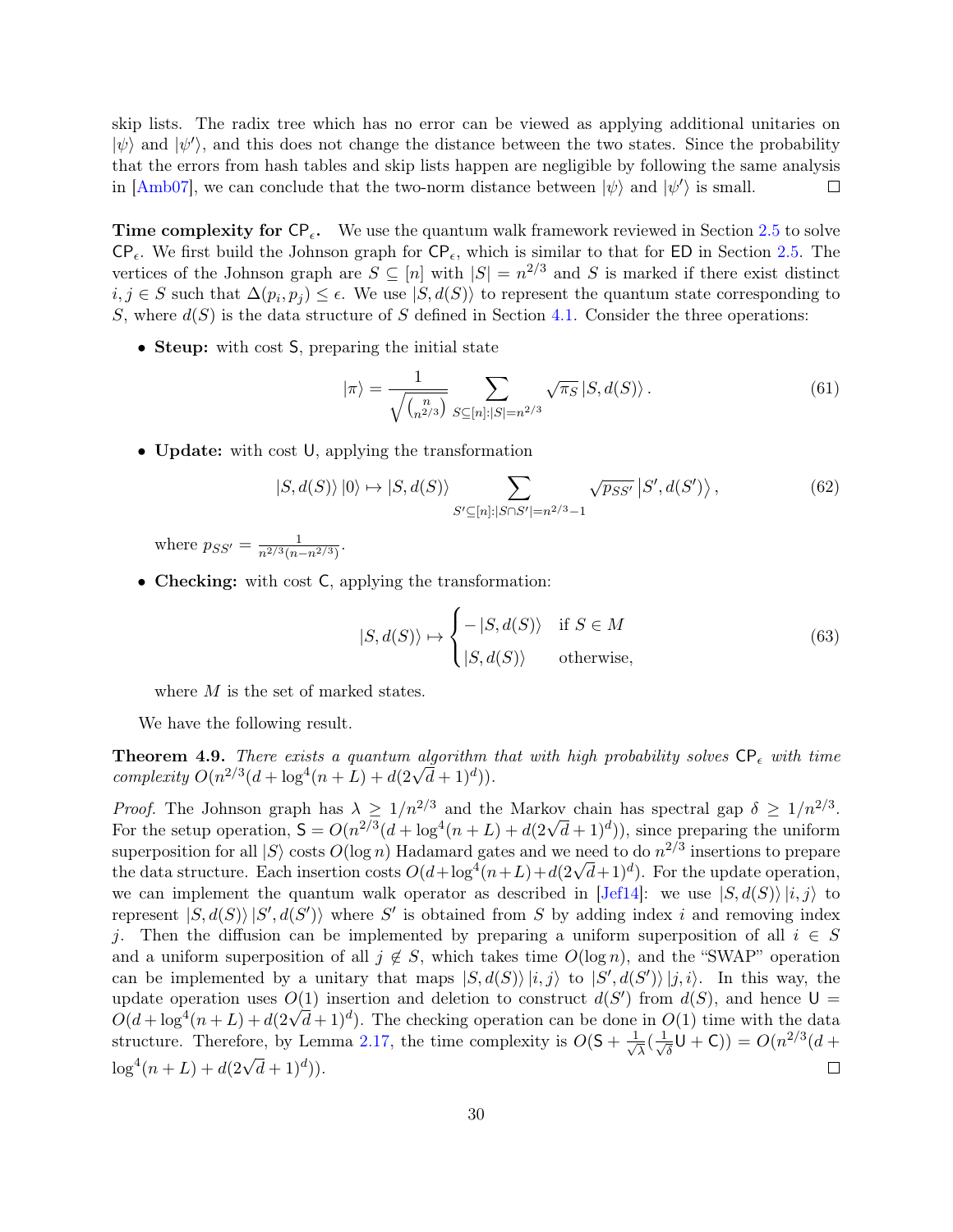By Lemma [4.3,](#page-20-0) we have the following corollary.

Corollary 4.10. There exists a quantum algorithm that with high probability solves CP with time **Coronary 4.10.** There exists a quantum algorithm that with high complexity  $O(n^{2/3} \cdot (d + \log^4(n+L) + d(2\sqrt{d}+1)^d) \cdot (m + \log d))$ .

**Remark 4.11.** For  $d = O(1)$  dimension and  $m = O(\log n)$  digits of each coordinate of the points, the running time of the single-shot quantum algorithm is  $O(n^{2/3} \cdot \log^5 n)$ .

### <span id="page-31-0"></span>4.3 Multiple-trial quantum walks with simple data structure

In the previous subsection, we provide a quantum algorithm which solves  $\mathsf{CP}_{\epsilon}$  in time  $O(n^{2/3}(d +$ In the previous subsection, we provide a quantum algorithm which solves  $\mathcal{C}P_{\epsilon}$  in time  $O(n^{-\epsilon}) (a + \log^4 n + d(2\sqrt{d} + 1)^d)$ , where the logarithmic cost is mainly from the cost of the skip list. In this section we present a quantum algorithm which only requires the radix tree, and thus improve the running time. The caveat is that, with only the radix tree data structure, the insertion would fail if there are more than one  $\epsilon$ -close pairs. As a result, we need to keep shrinking the size of the problem using [\[Amb07,](#page-42-3) Algorithm 3] until there is a unique solution with high probability, and then run the  $\widetilde{O}(n^{2/3})$  quantum algorithm for this unique-solution case.

In the following, we first show how to solve the unique-solution  $\mathsf{CP}_{\epsilon}$ , and then show the reduction from the multiple-solution case to the unique-solution case.

<span id="page-31-1"></span>Lemma 4.12. There exists a quantum algorithm that with high probability solves the unique-solution **Lemma 4.12.** There exists a quantum algorithm that will<br>CP<sub>e</sub> with time complexity  $O(n^{2/3}(\log n + d(2\sqrt{d}+1)^d)).$ 

Data structure for unique-solution. We use the radix tree  $\tau(S)$  for S defined in Section [4.1.](#page-22-1) In the following, we describe the necessary operations on  $\tau(S)$ .

**Checking for**  $\epsilon$ **-close pair.** To check the existence of an  $\epsilon$ -close pair, we just read the flag bit in the root of  $\tau(S)$ , which takes  $O(1)$  time.

**Insertion.** Given  $(i, p_i)$ , we perform the following steps for insertion. First compute the id,  $id(p_i)$ , of the  $\epsilon$ -box which  $p_i$  belongs to. Denote this  $\epsilon$ -box by  $g(id(p_i))$ . Using  $id(p_i)$  as the key, check if this key is already in  $\tau(S)$ . There are two cases:

- id $(p_i)$  is already in  $\tau(S)$ : insert  $p_i$  into  $\tau(S, g(\text{id}(p_i)))$ , increase the local counter in  $\tau(S, g(\text{id}(p_i)))$ by 1 and also set the flag. Then update the flag and local counter of the nodes along the path from  $\tau(S, g(\text{id}(p_i)))$  to the root.
- id $(p_i)$  is not in  $\tau(S)$ : create a new leaf node for id $(p_i)$  and insert it into  $\tau(S)$ . Insert  $p_i$  into this new leaf node, and increase the local counter in  $\tau(S, g(\text{id}(p_i)))$  by 1. Then, check the  $\epsilon$ -neighbors g' of  $\tau(S, g(\text{id}(p_i)))$  that contains only one point  $p'$  and set both flags if  $p_i$  is  $\epsilon$ -close to  $p'$ , and in this case, update the flag bit and local counter on the nodes along the paths from  $\tau(S,g(\text{id}(p_i)))$  and g'.

**Deletion.** Given  $(i, p_i)$ , we first compute the id,  $id(p_i)$  of the  $\epsilon$ -box that  $p_i$  belongs to, and locate the corresponding leaf node  $\tau(S, g(\text{id}(p_i)))$ . Decrease the local counter in  $\tau(S, g(\text{id}(p_i)))$  by 1 and update the local counter in the nodes along the path from  $\tau(S, q(\text{id}(p_i)))$  to the root. Check the number of points stored in  $\tau(S, q(\text{id}(p_i)))$ . There are two possibilities: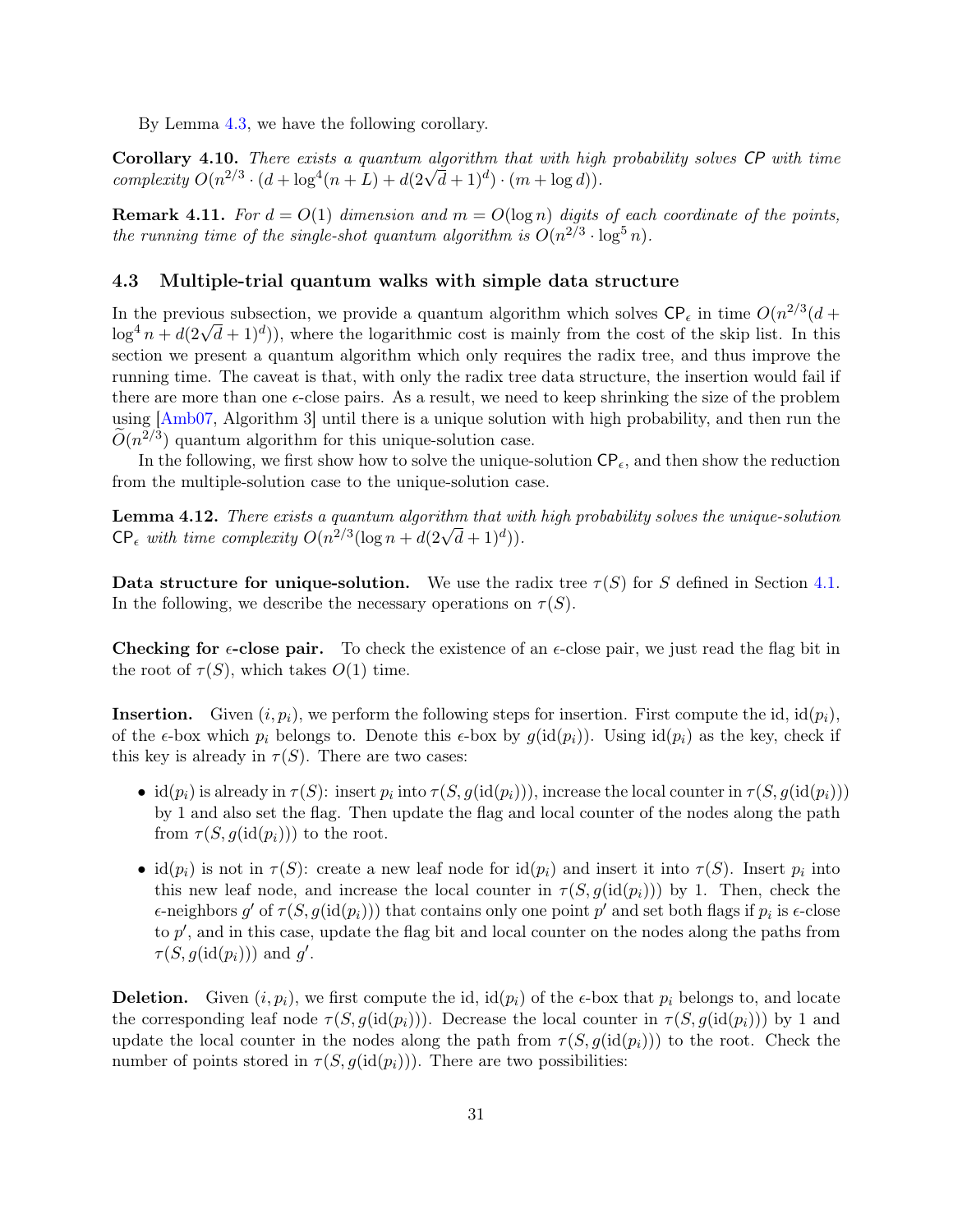- There are two points in  $\tau(S, g(\text{id}(p_i)))$ : unset the flag in  $\tau(S, g(\text{id}(p_i)))$  and update the flag bit in the nodes along the path to the root and delete  $p_i$  from  $\tau(S, g(\text{id}(p_i)))$ .
- $p_i$  is the only point in  $\tau(S, g(\text{id}(p_i)))$ : check the  $\epsilon$ -neighbors g' of  $\tau(S, g(\text{id}(p_i)))$  that contains only one point  $p'$  and unset both flags if  $p_i$  is  $\epsilon$ -close to  $p'$ , and in this case, update the flag bit on the nodes along the path from  $\tau(S, g(\text{id}(p_i)))$  and g' to the root. Delete  $p_i$  from  $\tau(S, g(\text{id}(p_i)))$  and delete  $\tau(S, g(\text{id}(p_i)))$  from  $\tau(S)$ .

As in Section [4.2,](#page-23-0) we use a bitmap register  $|\mathcal{B}\rangle$  to keep track of the free cells in  $\tau(S)$ . For insertion, we maintain a uniform superposition of all possible free cells to insert a new radix tree node. For deletion, we update the bitmap  $|\mathcal{B}\rangle$  accordingly. This ensures the uniqueness of the quantum data structure.

The correctness of the data structure is straightforward, and the time complexity is  $O(\log n +$ The correctness of the data structure is straightforward, and the time complexity is  $O(\log n + d(2\sqrt{d}+1)^d)$  for both insertion and deletion. Also, preparing a uniform superposition for all  $i \in S$ costs  $O(\log n)$  using the local counter in each node. By a similar analysis of Theorem [4.9,](#page-30-0) we prove Lemma [4.12](#page-31-1) as follows.

*Proof of Lemma [4.12.](#page-31-1)* The algorithm uses the framework in Lemma [2.17](#page-9-1) with the data structure *Proof of Lemma 4.12.* The algorithm uses the framework in Lemma 2.17 with the data structure we just described in this subsection, where  $U = O(\log n + d(2\sqrt{d} + 1)^d)$ ,  $C = O(1)$  and  $S =$ We just described in this subsection, where  $0 = O(\log n + a(2\sqrt{d} + 1)^{2})$ ,  $C = O(1)$  and  $O(n^{2/3}(\log n + d(2\sqrt{d} + 1)^{d}))$ . Therefore, the running time of the algorithm is as claimed.  $\Box$ 

Next, we show how to reduce multiple-solution  $\mathsf{CP}_{\epsilon}$  to unique-solution  $\mathsf{CP}_{\epsilon}$ . A high-level overview of Ambainis's reduction in  $\text{Amb07}$  is the following. We run the algorithm for unique-solution  $\text{CP}_{\epsilon}$ several times on some random subsets of the given input. If the given subset contains solutions, then with constant probability there exists a subset which contains exactly one solution.

**Definition 4.13** ([\[Amb07,](#page-42-3) [INT05\]](#page-44-15)). Let F be a family of permutations on  $f : [n] \rightarrow [n]$ . F is  $\epsilon$ -approximate d-wise independent if for any  $x_1, \ldots, x_d \in [n]$  and for all  $y_1, \ldots, y_d \in [n]$ ,

$$
\frac{1-\epsilon}{n\cdot(n-1)\cdot(n-d+1)} \le \Pr\left[\bigwedge_{i=1}^n f_i(x_i) = y_i\right] \le \frac{1+\epsilon}{n\cdot(n-1)\cdot(n-d+1)}.\tag{64}
$$

<span id="page-32-0"></span>**Lemma 4.14** ( $\text{Amb07, INT05}$ ). Let n be an even power of a prime number. For any  $t \leq n$ ,  $\epsilon > 0$ , there exists an  $\epsilon$ -approximate t-wise independent family  $\mathcal{F} = {\pi_i | j \in [R]}$  of permutations  $\pi_i : [n] \to [n]$  such that:

• 
$$
R = O\left(\left(n^{t^2} \cdot \epsilon^{-t}\right)^{3+o(1)}\right);
$$

• given i, j,  $\pi_i(i)$  can be computed in time  $O(t \log^2 n)$ .

The multiple-solution algorithm from  $[Amb07]$  is as follows: We have the main result of this subsection:

<span id="page-32-1"></span>**Theorem 4.15.** There exists a quantum algorithm that with high probability solves  $\mathsf{CP}_{\epsilon}$  with time **Theorem 4.15.** There exists a quantum algorithm that with high probability solve<br>complexity  $O(n^{2/3} \cdot (\log n + d(2\sqrt{d}+1)^d) \cdot \log^3 n) = O(n^{2/3} \cdot \log^4 n)$  for  $d = O(1)$ .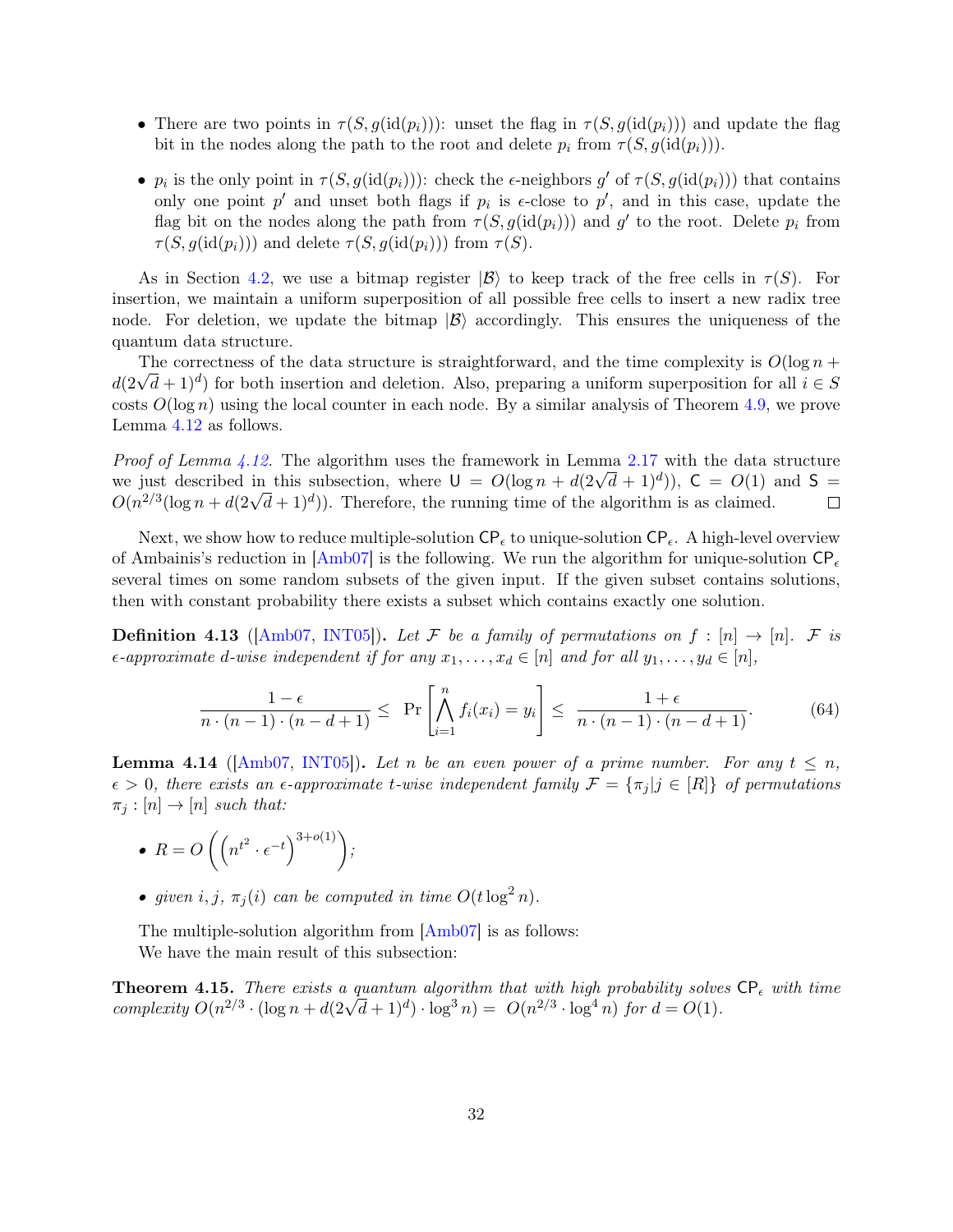### **Algorithm 3:** The algorithm for multiple  $\epsilon$ -close pair

**input** : Let  $(S, \epsilon)$  be the input, and  $|S| = n$ .

- 1 Let  $T_1 = S$  and  $j = 1$ ;
- 2 while  $|T_i| > n^{2/3}$  do
- <span id="page-33-1"></span>3 Run the algorithm described in Lemma [4.12](#page-31-1) on  $T_j$ , and Measure the final state. If there is a pair with distance less than  $\epsilon$ , output the pair and stop;

<span id="page-33-2"></span>4 Let  $q_j$  be an even power of a prime with  $|T_j| \le q_j \le (1 + \frac{1}{8})|T_j|$ . Select a random permutation  $\pi_j$  on  $[q_j]$  from the  $\frac{1}{n}$ -approximately 4 log *n*-wise independent family of permutations as in Lemma [4.14](#page-32-0) ;

 $5 \mid$  Let

<span id="page-33-0"></span>
$$
T_{j+1} := \left\{ \pi_1^{-1} \cdot \pi_2^{-1} \cdots \pi_j^{-1}(i), \quad i \in \left[ \left\lceil \frac{4q_j}{5} \right\rceil \right] \right\}.
$$
 (65)

 $j \leftarrow j + 1$ ;

6 end

<span id="page-33-3"></span>7 If  $|T_j| \leq n^{\frac{2}{3}}$ , then run Grover's search algorithm on  $T_j$  for a pair with distance at most  $\epsilon$ ;

Proof. We prove the running time of the algorithm here. For the correctness, one can check [\[Amb07\]](#page-42-3) for the detail.

By Eq. [\(65\)](#page-33-0), the size of  $T_{j+1}$  will be at most

$$
\frac{4}{5} \cdot (1 + \frac{1}{8})|T_j| = \frac{9}{10}|T_j|.
$$
\n(66)

Therefore, the while-loop takes at most  $O(\log n)$  iterations in the worst case. Let  $n_i = |T_i|$  be the size of the instance in the j-th iteration. Then, the unique-solution algorithm in Line [3](#page-33-1) runs in  $O(n_i^{2/3})$ <sup>2/3</sup> · (log  $n_j + d(2\sqrt{d} + 1)^d$ ))-time (Lemma [4.12\)](#page-31-1), given an  $O(1)$ -time access to the set  $T_j$ . However, in Line [4](#page-33-2) each element of the random permutation can be computed in time  $O(\log^3 n)$ according to Lemma [4.14](#page-32-0) with  $t = 4 \log n$ , which means the unique-solution algorithm will take  $O(\log^3 n)$  time for each query to  $T_i$ . Note that we will not actually compute the whole set  $T_{i+1}$ , as shown in Line  $5$ , which takes too much time. Hence, the running time for the j-th iteration is  $O(n_i^{2/3})$  $j^{2/3}$  · (log  $n_j + d(2\sqrt{d}+1)^d$ ) · log<sup>3</sup> n). And the total running time for the while-loop is

$$
\sum_{j=1}^{O(\log n)} O(n_j^{2/3} \cdot (\log n_j + d(2\sqrt{d} + 1)^d) \cdot \log^3 n)
$$
\n(67)

$$
\leq O(n^{2/3} \cdot (\log n + d(2\sqrt{d} + 1)^d) \cdot \log^3 n) \cdot \sum_{j=0}^{O(\log n)} \left(\frac{9}{10}\right)^{2j/3} \tag{68}
$$

$$
= O(n^{2/3} \cdot (\log n + d(2\sqrt{d} + 1)^d) \cdot \log^3 n), \tag{69}
$$

where the first inequality follows from  $n_j \leq (\frac{9}{10})^{j-1} \cdot n$ . Finally, Line [7](#page-33-3) runs in time  $O(n^{2/3} \log n)$ . This completes the proof of the running time.  $\Box$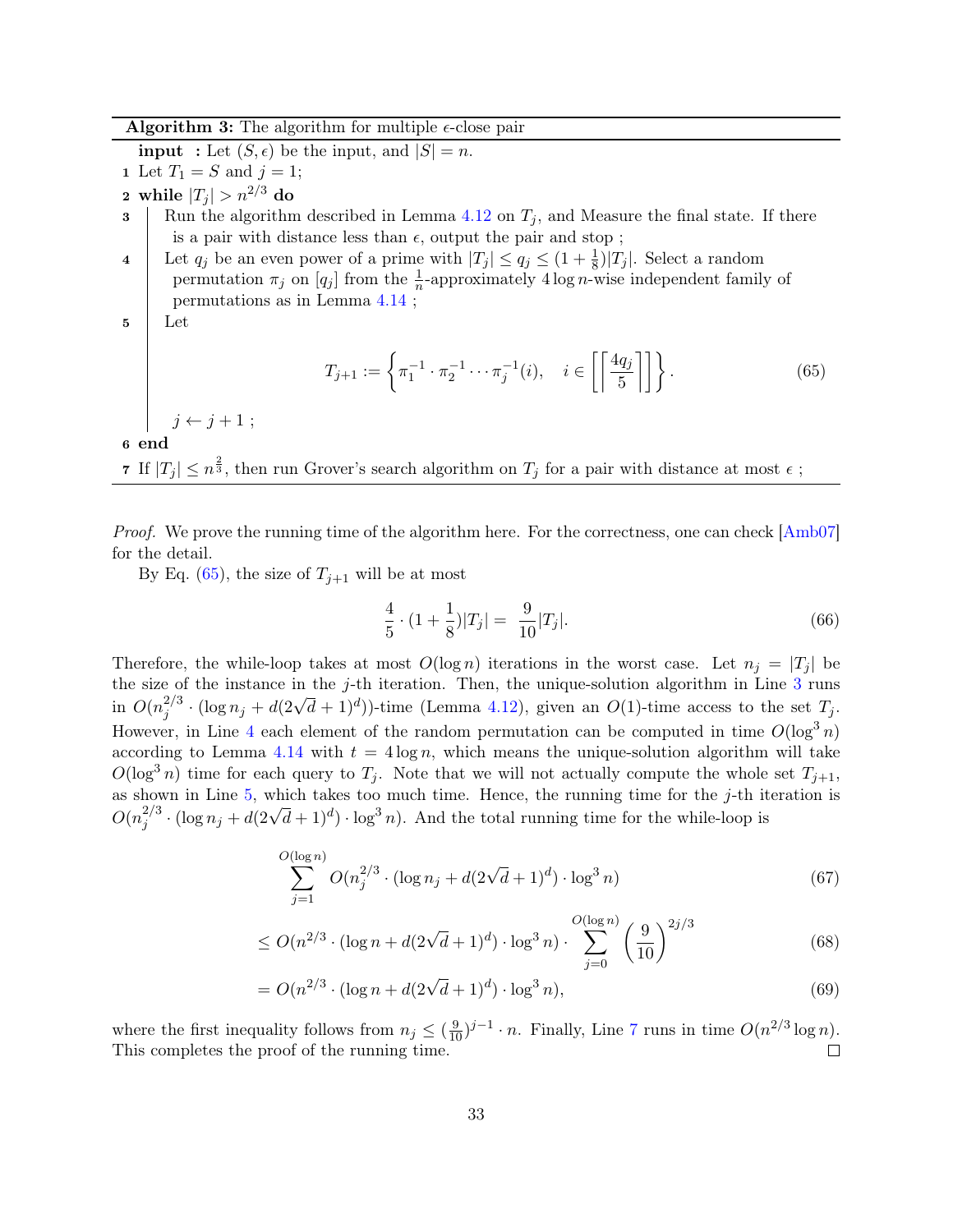To conclude the quantum algorithms for solving CP in constant dimension, we have the following corollary that is a direct consequence of either Theorem [4.9](#page-30-0) or Theorem [4.15.](#page-32-1)

<span id="page-34-1"></span>**Corollary 4.16.** For any  $d = O(1)$ , there exists a quantum algorithm that, with high probability, solves  $\mathsf{CP}_{n,d}$  in time  $\widetilde{O}(n^{2/3})$ .

### <span id="page-34-2"></span>4.4 Quantum lower bound for CP in constant dimensions

We can easily get an  $\Omega(n^{2/3})$  lower bound for the quantum time complexity of CP in constant dimension by reducing the element distinctness problem (ED) to CP.

<span id="page-34-0"></span>**Theorem 4.17** (Folklore). The quantum time complexity of  $\mathsf{CP}$  is  $\Omega(n^{2/3})$ .

*Proof.* We reduce ED to one dimensional CP by mapping the point i with value  $f(i)$  in ED the point  $f(i) \in \mathbb{R}$  in CP. If the closest pair has distance zero, we know there is a collision  $f(i) = f(j)$ . If the closest pair has distance greater or equal to one, we know there is no collision. Therefore, ED's  $\Omega(n^{2/3})$  query lower bound by [\[AS04\]](#page-42-2) translates into  $\Omega(n^{2/3})$  time lower bound for CP.  $\Box$ 

### 5 Bichromatic closest pair in constant dimensions

Classically, bichromatic closest pair problem is harder than the closest pair problem. In constant dimension, the best algorithms for the closest pair problem are "nearly linear", while the algorithm by [\[AESW91\]](#page-42-6) for bichromatic closest pair problem is "barely subquadratic", running in  $O(n^{2-1/\Theta(d)})$ time. In quantum, we found that BCP is still harder than CP in constant dimension. In particular, we cannot adapt the quantum algorithm in previous section for solving BCP because the data structure cannot distinguish the points from two sets efficiently. We can only get a sub-linear time quantum algorithm for BCP using different approach, which is a quadratic speed-up for the classical algorithm.

Nevertheless, we show that we can find an approximate solution for BCP with multiplicative error  $1 + \xi$  with quantum time complexity  $\tilde{\Theta}(n^{2/3})$ . The following theorem is a direct consequence of Theorems [5.8](#page-38-0) and [5.11.](#page-41-1)

**Theorem 5.1.** For any fixed dimension and error  $\xi$ , there is a quantum algorithm which can find an approximate solution for BCP with multiplicative error  $1 + \xi$  in time  $O(n^{2/3})$ . Moreover, all quantum algorithms which can find an approximate solution for BCP with arbitrary multiplicative error requires time  $\Omega(n^{2/3})$ .

Similar to solving CP, we reduce BCP to its decision version of the problem, and then apply quantum algorithms to solve the decision problem. We define the decision problem as  $BCP_{\epsilon}$ .

**Definition 5.2** (BCP<sub> $\epsilon$ </sub>). In BCP<sub> $\epsilon$ </sub>, we are given two sets A, B of n points  $\in \mathbb{R}^d$  and a distance measure  $\Delta$ . The goal is to find a pair of points  $a \in A$ ,  $b \in B$  such that  $\Delta(a, b) \leq \epsilon$  if it exists and returns no if no such pair exists.

To address the approximate version of BCP, we also define the approximation version of  $BCP_{\epsilon}$ as follows:

**Definition 5.3**  $((1 + \xi)-BCP_{\epsilon})$ . In  $(1 + \xi)-BCP_{\epsilon}$ , we are given two sets A, B of n points  $\in \mathbb{R}^d$ , a distance measure  $\Delta$ , and  $\xi$ . The goal is to do the following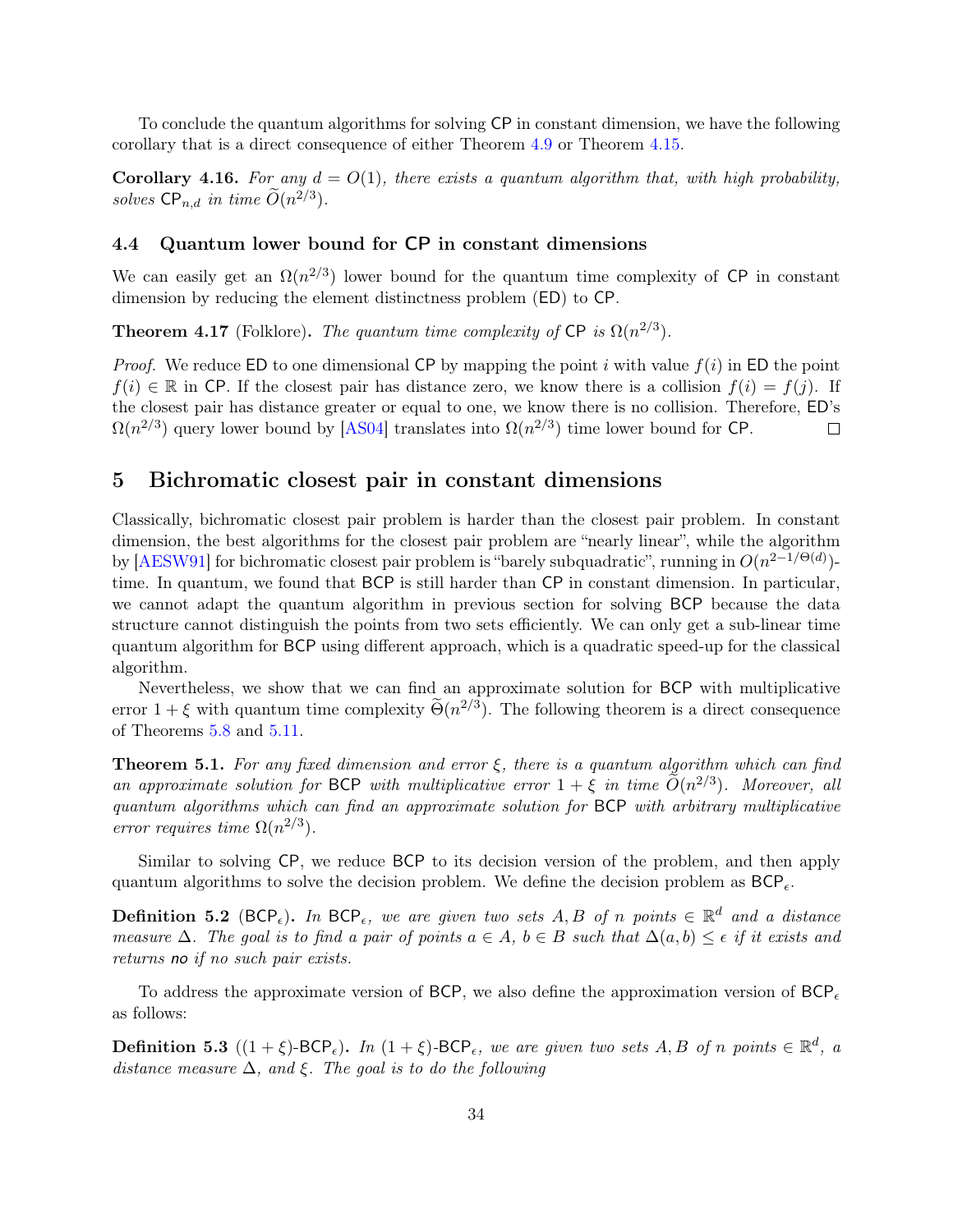- 1. If there exists a pair of points  $a \in A$ ,  $b \in B$  such that  $\Delta(a, b) \leq \epsilon$ , output the pair  $(a, b)$ .
- 2. If for all pairs of points  $a \in A$ ,  $b \in B$ ,  $\Delta(a, b) > (1 + \xi)\epsilon$ , returns no.

Again, we consider  $\Delta(a, b) = ||a - b||$  as the distance measure in this work. We show that BCP reduce to  $BCP_{\epsilon}$  in time  $O(m + \log d)$ , where m is the number of digits of each coordinate and d is the dimension.

<span id="page-35-2"></span>**Lemma 5.4.** Given an oracle  $\mathcal{O}$  for  $(1 + \xi)$ -BCP<sub> $\epsilon$ </sub>, there exists an algorithm  $A^{\mathcal{O}}$  that runs in time and query complexity  $O(m + \log d)$  solves the  $(1 + \xi)$ -BCP.

*Proof.* Let  $(A, B, \delta)$  be an instance of the  $(1+\xi)$ -BCP. We first pick an arbitrary pair  $a_0 \in A, b_0 \in B$ and computes  $\Delta(a_0, b_0)$ . Then, we set  $\epsilon$  to be  $\Delta(a_0, b_0)/2$  and run the oracle  $\mathcal O$  to check whether there exists a distinct pair which distance is less than  $\Delta(a_0, b_0)/2$  or not. If there exists such a pair, which we denote as  $(a_1, b_1)$ , then we set  $\epsilon = \Delta(a_1, b_1)$  and call  $\mathcal O$  to check again. If there is no such a pair, then we set  $\epsilon = 3\Delta(a_0, b_0)/4$  and call  $\mathcal O$ . We continuously run this binary search for  $m + \log d$  iterations. Finally, the algorithm outputs the bichromatic closest pair.  $\Box$ 

In the subsections, we present a quantum algorithm for solving  $(1 + \xi)$ -BCP and a quantum algorithm for exact BCP. To complement the algorithmic results, we also give quantum lower bound for BCP.

### <span id="page-35-0"></span>5.1 Quantum algorithm for  $(1 + \xi)$ -BCP

The quantum algorithm is based on the quantum walk framework on a tensor product of Johnson graphs. To begin with, we define the Johnson graphs  $J_A$  and  $J_B$  for A and B, respectively. The vertices of  $J_A$ , denoted by  $X_A$ , is defined as the set  $\{S \subseteq A : |S| = n^{2/3}\}\$ . There is an edge connecting S and S' if and only if  $|S \cap S'| = n^{2/3} - 1$ . The Markov chain  $M_A$  is defined on  $X_A$  with  $p_{SS'} = \frac{1}{n^{2/3(n-1)}}$  $\frac{1}{n^{2/3}(n-n^{2/3})}$  when S and S' are connected by an edge. The Johnson graph for  $J_B$  for B and its corresponding Markov chain can be defined similarly. The tensor product  $M_A \otimes M_B$  is defined as the Markov chain based on  $X_A \times X_B$  defined as

$$
X_A \times X_B := \{ (S_A, S_B) : S_A \in X_A, S_B \in X_B \},\tag{70}
$$

with transition probability

$$
p_{(S_A, S_B)(S'_A, S'_B)} = p_{S_A S'_A} \cdot p_{S_B S'_B}.\tag{71}
$$

A state  $(S_A, S_B)$  is marked if there exists a pair  $a \in S_A$  and  $b \in S_B$  such that  $\Delta(a, b) \leq \epsilon$ .

<span id="page-35-1"></span>Now, we examine the properties of  $M_A \otimes M_B$ . It is easy to see that  $\lambda = \frac{\binom{n-1}{n^2/3}-1}{\binom{n}{2}}$  $\frac{n^{2/3}-1^{\prime }}{\left( \frac{n}{n^{2/3}}\right) ^{2}}=\frac{1}{n^{2/3}}$  $\frac{1}{n^{2/3}}$ . Let  $\delta_A$  and  $\delta_B$  be the spectral gap of  $M_A$  and  $M_B$  respectively. As a result of [\[AB09,](#page-42-11) Lemma 21.17],  $\delta \geq \min\{\delta_A, \delta_B\} = \frac{1}{n^2}$  $\frac{1}{n^{2/3}}$ . By Lemma [2.17,](#page-9-1) the cost for solving  $(1+\xi)$ -BCP<sub> $\epsilon$ </sub> is  $O(5+n^{1/3}(n^{1/3}U+C)),$ where S, U and C are the cost of quantum operations defined in Section [4.2.](#page-23-0) Before describing the data structure to achieve meaningful S,U, and C, we first introduce a finer discretization scheme. In Section [4,](#page-20-1) we used a hypergrid consisting of  $\epsilon$ -boxes. Here, we discretize the space  $[0, L]^d$  as a hypergrid consisting of  $\frac{\xi \epsilon}{2\sqrt{d}}$ -boxes. The following lemma guarantees that distance between a ξ  $\frac{\xi \epsilon}{2\sqrt{d}}$ -box and its  $\epsilon$ -neighbor is at most  $(1 + \xi)\epsilon$ .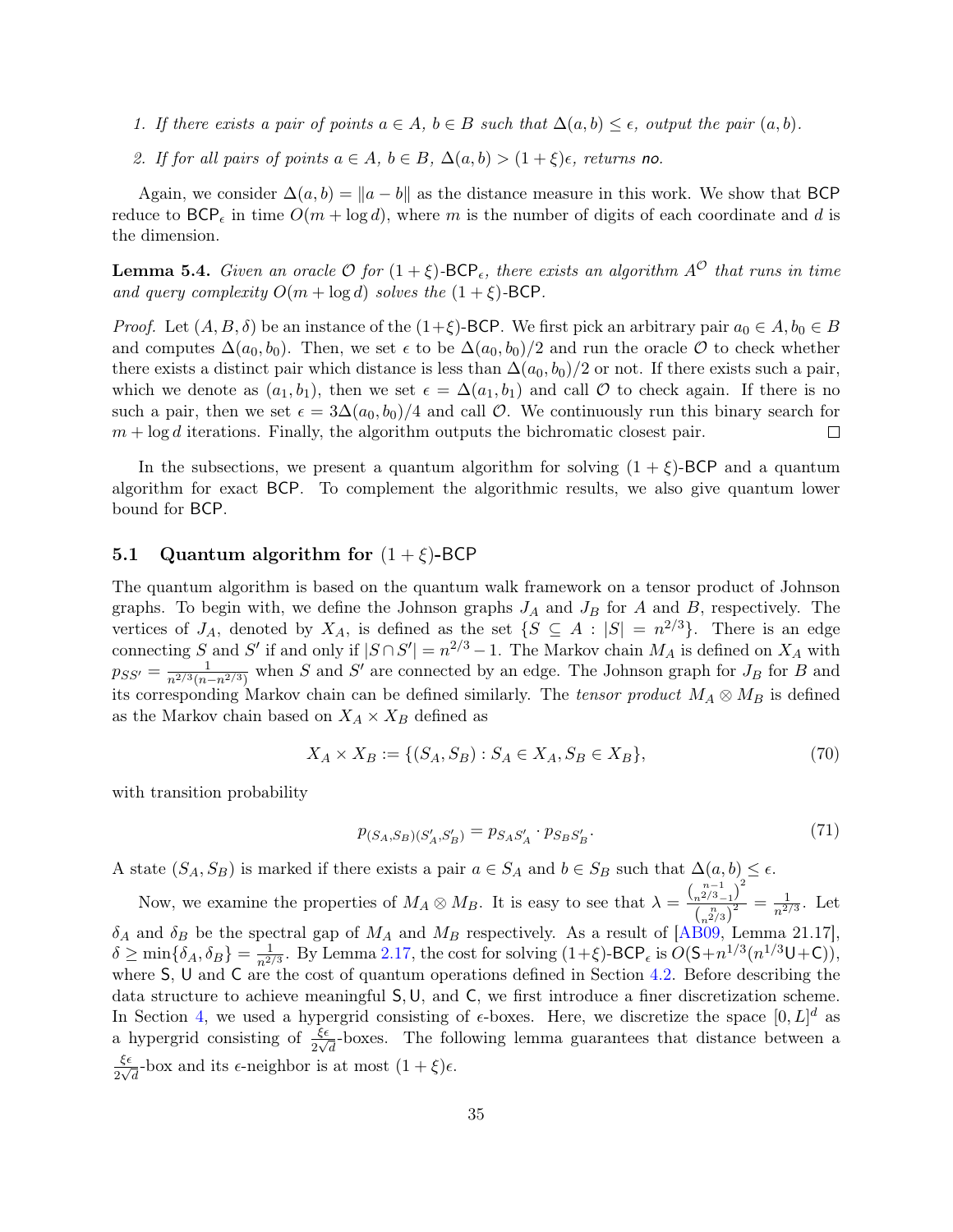**Lemma 5.5.** Let g and g' be  $\frac{\xi \epsilon}{2\sqrt{d}}$ -boxes. If g and g' are  $\epsilon$ -neighbors, then for all  $p \in g$  and  $p' \in g'$ ,  $\Delta(p, p') \leq (1 + \xi)\epsilon.$ 

*Proof.* Recall the definition of the id function in Eq. [\(56\)](#page-21-2).  $id(g)$  can be treated as a point, and we can measure the distance between  $id(g)$  and other points. The lemma can be proven via the triangle inequality:

$$
\Delta(p, p') \le \Delta(p, \text{id}(g)) + \Delta(\text{id}(g), \text{id}(g')) + \Delta(p', \text{id}(g') \le \frac{\xi \epsilon}{2} + \epsilon + \frac{\xi \epsilon}{2} \le (1 + \xi)\epsilon. \tag{72}
$$

In our algorithm, we need to search for all  $\epsilon$ -neighbors that contain the other color to report an  $\epsilon$ -close pair (with an multiplicative error  $\xi$ ). It's easy to see that the number of neighbors of a box is bounded in terms of d and  $\xi$ :

<span id="page-36-0"></span>**Claim 5.6.** For each  $\frac{\xi \epsilon}{2\sqrt{d}}$ -box, the number of  $\epsilon$ -neighbors is at most (4)  $\sqrt{d}/\xi + 1)^d$ .

Based on this finer discretization scheme, we use the data structure defined in Section [4.2](#page-23-0) but with simple modifications on the radix tree. Instead of using  $\mathcal{L}_1, \ldots, \mathcal{L}_{\lceil \log n \rceil}$  as the start entry of the skip list, we use  $\lceil \log n \rceil$  pointers for both sets A and B. We also need local counters  $\mathcal{C}^A$  and  $\mathcal{C}^B$ for both colors. Now, each node in the radix tree has the following registers:

$$
\mathcal{D} \times \mathcal{M}_1 \times \mathcal{M}_2 \times \mathcal{M}_3 \times \mathcal{E}^A \times \mathcal{E}^B \times \mathcal{C}^A \times \mathcal{C}^B \times \n\mathcal{F} \times \mathcal{L}_1^A \times \cdots \times \mathcal{L}_{\lceil \log n \rceil}^A \times \mathcal{L}_1^B \times \cdots \times \mathcal{L}_{\lceil \log n \rceil}^B.
$$
\n(73)

The points in  $A$  (or  $B$ , respectively) is organized by the skip list for  $A$  (or  $B$ , respectively). The insertion and deletion operations are similar to the data structure in Section [4.2,](#page-23-0) but in the procedure for updating the local and external counters and checking  $\epsilon$ -neighbors, we need to consider points of the other color. We formally describe the two procedures as follows.

**Insertion.** Given a point  $(i, p_i, x)$ , where  $x \in \{A, B\}$  denotes the color. We perform the insertion with the following steps:

- 1. Insert this tuple into the hash table corresponding to  $x$ .
- 2. Compute the id, id $(p_i)$ , of the  $\frac{\xi \epsilon}{\sqrt{d}}$ -box which  $p_i$  belongs to and denote it by  $g(\text{id}(p_i))$ .
- 3. Using  $\mathrm{id}(p_i)$  as the key, check if this key is already in  $\tau'(S)$ , if so, insert i into the skip list for color x corresponding to  $q(id(p_i))$ ; otherwise, first create a uniform superposition of the addresses of all free cells into another register, then create a new tree node in the cell determined by this address register and insert it into the tree. The pointer for the start entry of the skip list is initially set to 0. Insert *i* into this skip list. Let  $\tau'(S, g(\text{id}(p_i))$  denote the leaf node in  $\tau'(S)$  corresponding to  $g(\text{id}(p_i))$ .
- 4. Increase the local counter  $\mathcal{C}^x$  in  $\tau'(S, g(\text{id}(p_i)))$  by 1.
- 5. Use Procedure [4](#page-37-0) to update the external counters  $\mathcal{E}^x, \mathcal{E}^{\bar{x}}$  (here  $\bar{x}$  denotes the other color than x) and flags  $\mathcal F$  in  $\tau'(S, g(\text{id}(p_i)))$ , the leaf nodes which are corresponding to the  $\epsilon$ -neighbors of  $g(id(p_i))$ , and their parent nodes.

Note that the first step takes at most  $O(\log n)$  time. The second step can be done in  $O(d)$  time. In Lines [3](#page-37-1) and [19,](#page-37-2) the number of  $\epsilon$ -neighbors to check is at most  $(\frac{4\sqrt{d}}{\xi} + 1)^d$  by Claim [5.6.](#page-36-0)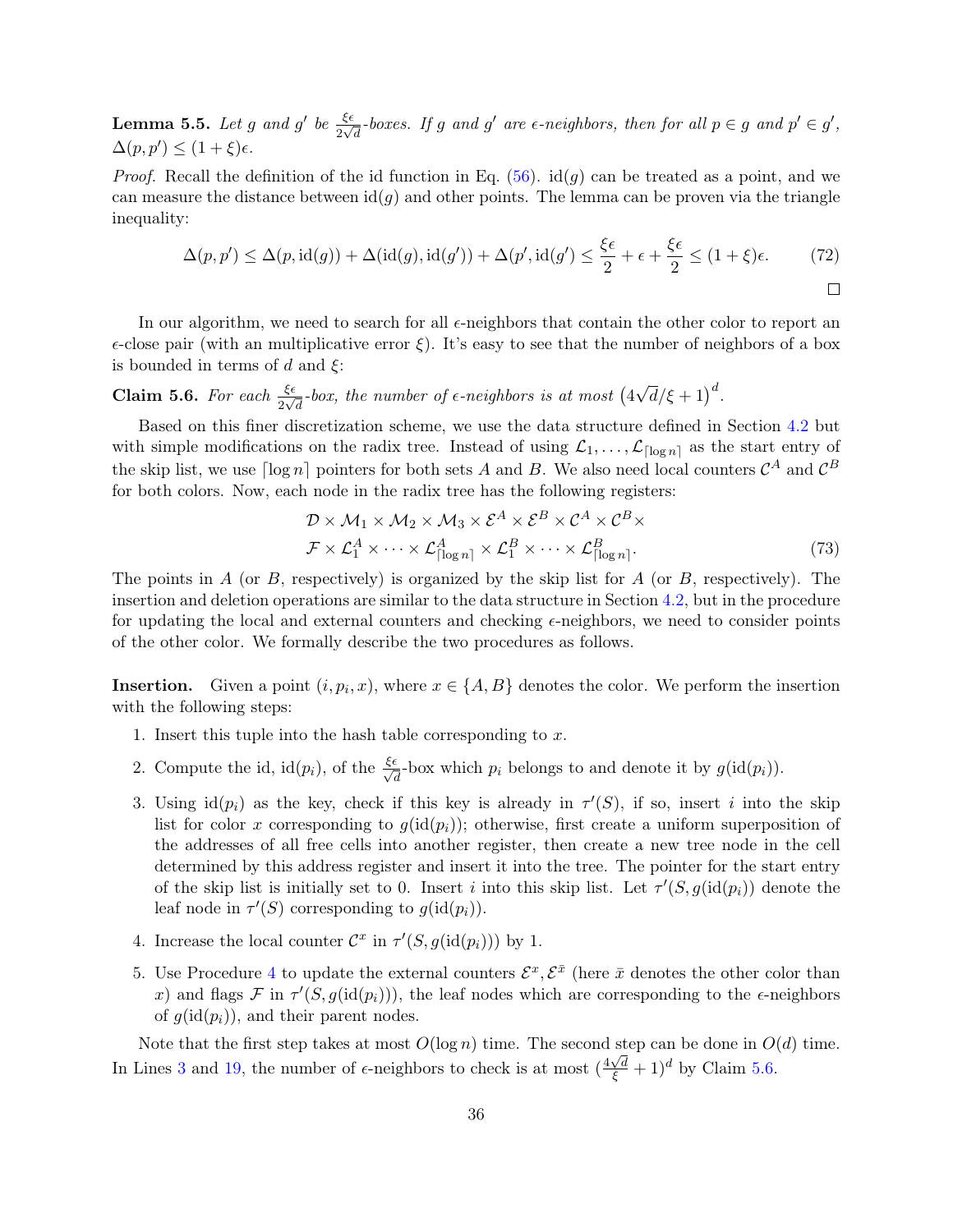Procedure 4: Updating nodes for insertion for the bichromatic case.

<span id="page-37-2"></span><span id="page-37-1"></span><span id="page-37-0"></span>**input** :  $(i, p_i, x)$ , the leaf node in  $\tau'(S)$  corresponding to  $g(\text{id}(p_i))$ , denoted by  $\tau'(S,g(\text{id}(p_i))).$ 1 Let  $\bar{x} \in \{A, B\}$  and  $\bar{x} \neq x$ ; **2** if  $\mathcal{C}^x = 1$  in  $\tau'(S, \text{id}(p_i))$  and  $\mathcal{C}^{\bar{x}} = 0$  then 3 for all  $\epsilon$ -neighbor g' (see Definition [4.5\)](#page-21-1) of  $g(\text{id}(p_i))$  where  $\mathcal{C}^{\bar{x}} \geq 1$  in  $\tau'(S,g')$  do 4 | Increase  $\mathcal{E}^x$  of  $\tau'(S,g')$  by 1; 5 | Increase  $\mathcal{E}^{\bar{x}}$  of  $\tau'(S,g(\text{id}(p_i)))$  by 1; 6 if  $\mathcal{E}^x$  in  $\tau'(S,g')$  was increased from 0 to 1 then  $\tau$  | | Set the flag F in  $\tau'(S,g')$ ; 8 Update the flags F in the nodes along the path from  $\tau'(S,g')$  to the root of  $\tau'(S)$ ;  $9 \mid \cdot \mid$  end 10 end  $\begin{array}{ll} \texttt{11} & \quad \text{if } \mathcal{E}^{\bar{x}} \geq 1 \,\, \textit{in } \tau'(S, g(\text{id}(p_i))) \text{ then} \end{array}$ 12 | Set the flag  $\mathcal F$  in  $\tau'(S, g(\text{id}(p_i)))$ ; 13 Update the flags F in the nodes along the path from  $\tau'(S, id(p_i))$  to the root of  $\tau'(S)$ ; 14 end 15 else if  $\mathcal{C}^x = 1$  and  $\mathcal{C}^{\bar{x}} \geq 1$  in  $\tau'(S, g(\text{id}(p_i)))$  then 16 Set the flag  $\mathcal F$  in  $\tau'(S, g(\text{id}(p_i)))$ ; 17 Update the flags F in the nodes along the path from  $\tau'(S, g(\text{id}(p_i)))$  to the root of  $\tau'(S)$ ; 18 Set  $\mathcal{E}^{\bar{x}} = 0$  in  $\tau'(S, \mathrm{id}(p_i))$ ; 19 **for** all g' that is an  $\epsilon$ -neighbor of  $g(\text{id}(p_i))$  where the the local counter  $\mathcal{C}^{\bar{x}} \geq 1$  in  $\tau'(S,g')$ do 20 Decrease  $\mathcal{E}^x$  of  $\tau'(S,g')$  by 1; 21 if  $\mathcal{E}^x$  in  $\tau'(S,g')$  was decreased from 1 to 0 then 22 | | Unset the flag  $\mathcal F$  in  $\tau'(S,g')$ ; 23 | | Update the flags F in the nodes along the path from  $\tau'(S,g')$  to the root of  $\tau'(S)$ ;  $24$  end 25 end 26 end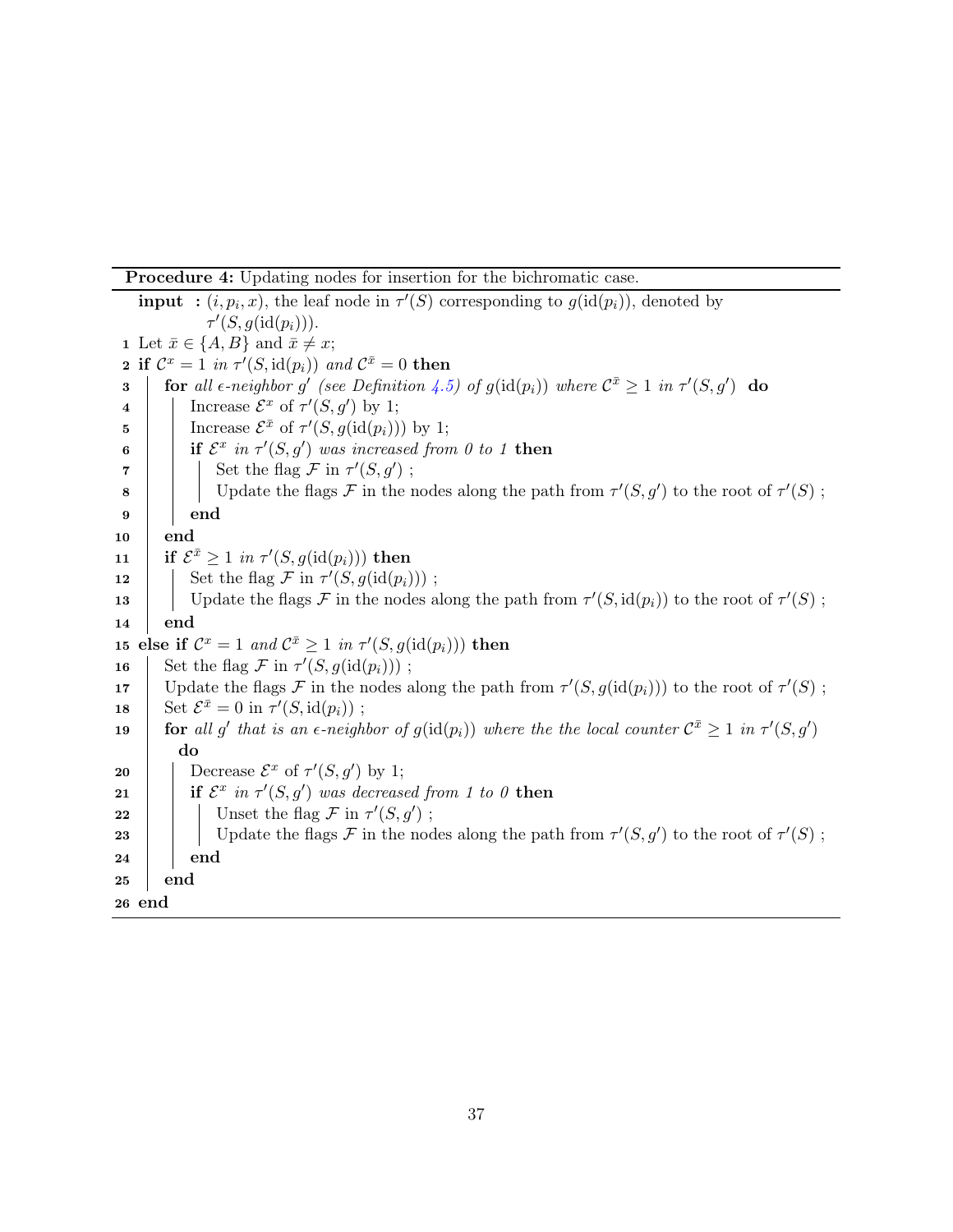**Deletion.** Given  $(i, p_i, x)$ , we perform the following steps to delete this tuple from our data structure.

- 1. Compute the id, id $(p_i)$ , of the  $\frac{\epsilon \xi}{\sqrt{d}}$ -box which  $p_i$  belongs to and denote it by  $g(\text{id}(p_i))$ .
- 2. Using  $\text{id}(p_i)$  as the key, we find the leaf node in  $\tau'(S)$  that is corresponding to  $g(\text{id}(p_i))$ .
- 3. Remove *i* from the skip list for color x, and decrease the local counter  $\mathcal{C}^x$  in  $\tau'(S, g(\text{id}(p_i)))$ by 1.
- 4. Use Procedure [2](#page-28-0) to update the external counters  $\mathcal{E}^x$  and  $\mathcal{E}^{\bar{x}}$  (here  $\bar{x}$  denote the other color than x) and flags  $\mathcal F$  in  $\tau'(S, g(\text{id}(p_i)))$  as well as in leaf nodes corresponding to the  $\epsilon$ -neighbors of  $q(\text{id}(p_i))$ .
- 5. If both local counters  $\mathcal{C}^x$ ,  $\mathcal{C}^{\bar{x}}$  in this leaf node are 0, remove  $\tau'(S, g(\text{id}(p_i)))$  from  $\tau'(S)$ , and update the bitmap  $\mathcal B$  in  $\tau'(S)$  that keeps track of all free memory cells.
- 6. Remove  $(i, p_i, x)$  from the hash table.

Note that the first step can be done in  $O(d)$  time. The second step can be done in  $O(\log n)$ time. Procedure [5](#page-39-0) has the same time complexity with Procedure [4.](#page-37-0) Hence, the cost for the deletion procedure is the same with that for insertion.

Checking for  $(1+\xi)\epsilon$ -close pairs. To check the existence of an  $(1+\xi)\epsilon$ -close pair, we just read the flag in the root of the radix tree. If the flag is set, there is at most one  $\epsilon$ -close pair in S, and no such pairs otherwise. This operation takes  $O(1)$  time.

**Finding a**  $(1+\xi)\epsilon$ -close pair. We just read the flag in the root of the radix tree and then go to a leaf which flag is 1. Check the local counters of the node. If both local counters are at least 1, output the first elements in skip lists for  $A$  and the first element in the skip list for  $B$ . Otherwise, check the external counters. Suppose  $\mathcal{E}^A$  is non-zero. Then we find the  $\epsilon$ -neighbor of the current node whose  $\mathcal{C}^B > 0$  and output the first point in the skip list of A of the current node and the first element in the skip list of  $B$  of the  $\epsilon$ -neighbor.

We have the following result.

<span id="page-38-1"></span>**Theorem 5.7.** For any fixed dimension and fixed  $\xi$ , there exists a quantum algorithm that, with **high probability, can solve**  $(1 + \xi)$ **-BCP**<sub> $\epsilon$ </sub> in time  $O(n^{2/3}(d + \log^4(n + L) + d(\frac{4\sqrt{d}}{\xi} + 1)^d))$ .

Proof. The proof closely follows the analysis for Theorem [4.9,](#page-30-0) and the correctness of the data structure and the time complexity of its operations follow from the discussion in Section [4.2.](#page-23-0) Note that our algorithm will output a pair which belong to the same  $\frac{\xi \epsilon}{2\sqrt{d}}$ -box or two of them that are  $\epsilon$ -neighbors. Based on Lemma [5.5,](#page-35-1) two points which corresponding hyercubes are  $\epsilon$ -neighbors have distance at most  $(1 + \xi)\epsilon$ . Therefore, our algorithm could output a pair of points which distance is at most  $(1 + \xi)$ . Another difference is that here we need to search at most  $(4\sqrt{d}/\xi + 1)^d$  neighbors at most  $(1 + \xi)$ . at most  $(1 + \xi)\epsilon$ . Another difference is that here we need to search at most  $(4\sqrt{a}/\xi + 1)^2$  heighbors during insertions and deletions. As a result,  $U = O(d + \log^4(n + L) + d(4\sqrt{d}/\xi + 1)^d)$ , and  $S =$ during insertions and defections. As a result,  $0 = O(a + \log^2(n + L) + a(4\sqrt{a}/\xi + 1)^2)$ , and  $S = O(n^{2/3}(d + \log^4(n + L) + d(4\sqrt{d}/\xi + 1)^d)$ . Again,  $C = O(1)$ ,  $\delta \ge 1/n^{2/3}$ , and  $\lambda \ge 1/n^{2/3}$ . Therefore, by Lemma [2.17,](#page-9-1) the total cost is  $O(5+\frac{1}{\sqrt{2}})$  $\frac{1}{\overline{\lambda}}(\frac{1}{\sqrt{\overline{\lambda}}}$ gain, **c** = *O*(1),  $\delta \ge 1/n^{2/3}$ , and  $\lambda \ge 1/n^{2/3}$ . There:<br>  $\overline{\delta}(U+C)$ ) =  $O(n^{2/3}(d+\log^4(n+L)+(4\sqrt{d}/\xi+1)^d)).$ 

<span id="page-38-0"></span>By Lemma [5.4](#page-35-2) and the above Theorem [5.7,](#page-38-1) we have the following theorem: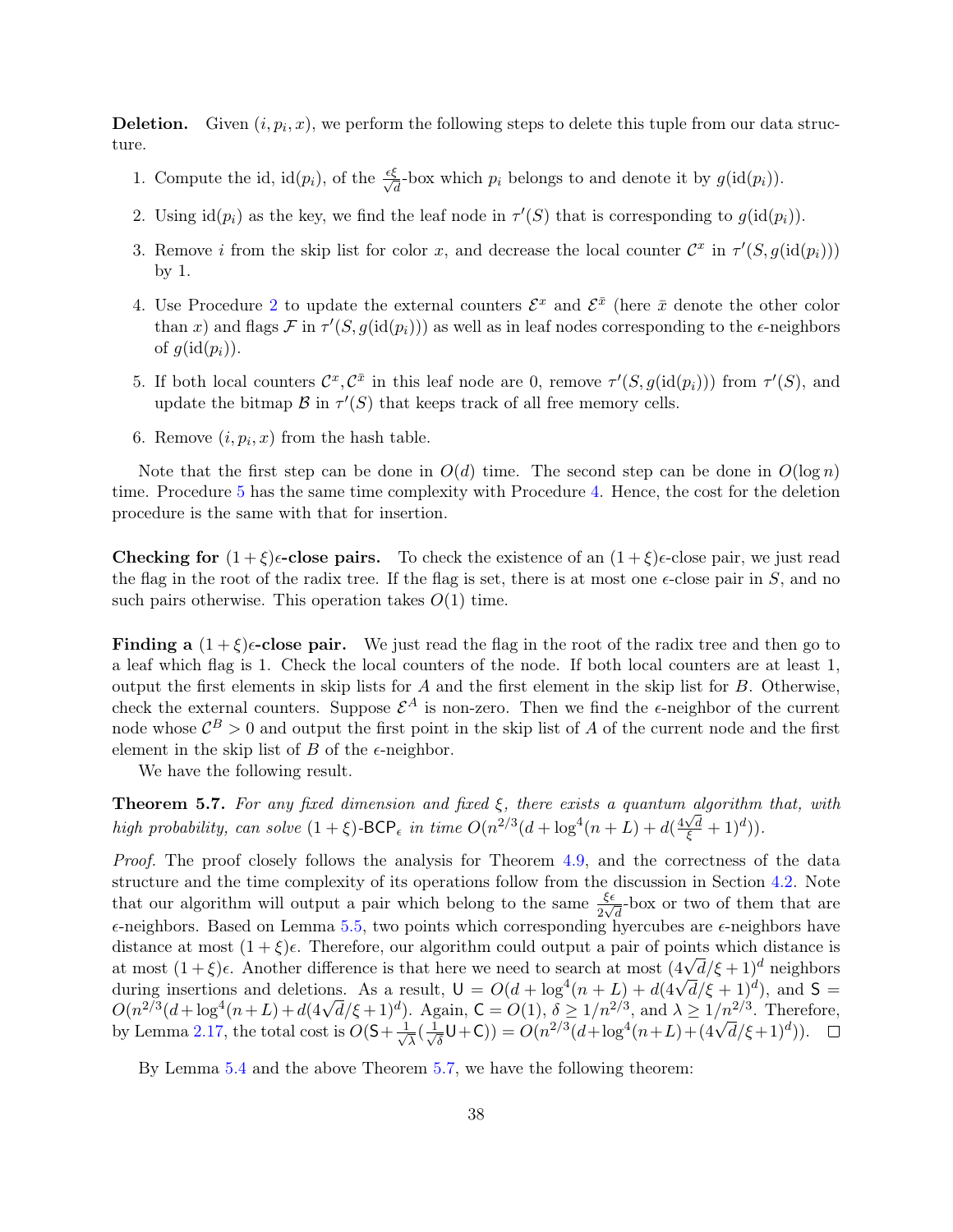Procedure 5: Updating nodes for deletion for the bichromatic case.

<span id="page-39-0"></span>**input** :  $(i, p_i, x)$  from A, the leaf node in  $\tau'(S)$  corresponding to  $g(\text{id}(p_i))$ , which we denote as  $\tau'(S, g(\text{id}(p_i)))$ . 1 Let  $\bar{x} \in \{A, B\}$  and  $\bar{x} \neq x$ ; **2** if  $\mathcal{C}^x$  and  $\mathcal{C}^{\bar{x}}$  in  $\tau'(S, \text{id}(p_i)) = 0$  then **3** Unset the flag  $\mathcal{F}$  in  $\tau'(S, g(\text{id}(p_i)))$ ; 4 Update the flags F in the nodes along the path from  $\tau'(S, id(p_i))$  to the root of  $\tau'(S)$ ; 5 Set  $\mathcal{E}^x = 0$  and  $\mathcal{E}^{\bar{x}} = 0$  in  $\tau'(S, \text{id}(p_i))$ ; 6 for all g' that is an  $\epsilon$ -neighbor (see Definition [4.5\)](#page-21-1) of  $g(\text{id}(p_i))$  where the local counter  $\mathcal{C}^{\bar{x}} \geq 1$  in  $\tau'(S,g')$  do 7 | Decrease  $\mathcal{E}^x$  of  $\tau'(S,g')$  by 1; 8 if  $\mathcal{E}^x$  in  $\tau'(S,g')$  was decreased from 1 to 0 then 9 | | Unset the flag  $\mathcal F$  in  $\tau'(S,g')$ ; 10 | Update the flags F in the nodes along the path from  $\tau'(S,g')$  to the root of  $\tau'(S)$ ;  $11$  end  $12$  end 13 else if  $\mathcal{C}^x = 0$  and  $\mathcal{C}^{\bar{x}} \ge 1$  then 14 **for** all g' that is an  $\epsilon$ -neighbor of  $g(\text{id}(p_i))$  where the local counter  $\mathcal{C}^x \geq 1$  in  $\tau'(S,g')$  do 15 | Increase  $\mathcal{E}^{\bar{x}}$  of  $\tau'(S,g')$  by 1; 16 | Increase  $\mathcal{E}^x$  of  $\tau'(S,g(\text{id}(p_i)))$  by 1; 17 **if**  $\mathcal{E}^{\bar{x}}$  in  $\tau'(S,g')$  was increased from 0 to 1 then 18 | | Set the flag  $\mathcal F$  in  $\tau'(S,g')$ ; 19 | Update the flags F in the nodes along the path from  $\tau'(S,g')$  to the root of  $\tau'(S)$ ;  $20$  end  $21$  end  $\begin{array}{ll} \textbf{22} & \quad \textbf{if} \,\,\mathcal{E}^x = 0 \,\, \textit{in} \,\, \tau'(S,g(\text{id}(p_i))) \,\, \textbf{then} \end{array}$ **23** Unset the flag  $\mathcal{F}$  in  $\tau'(S, g(\text{id}(p_i)))$ ; 24 Update the flags F in the nodes along the path from  $\tau'(S, id(p_i))$  to the root of  $\tau'(S)$ ; 25 end 26 end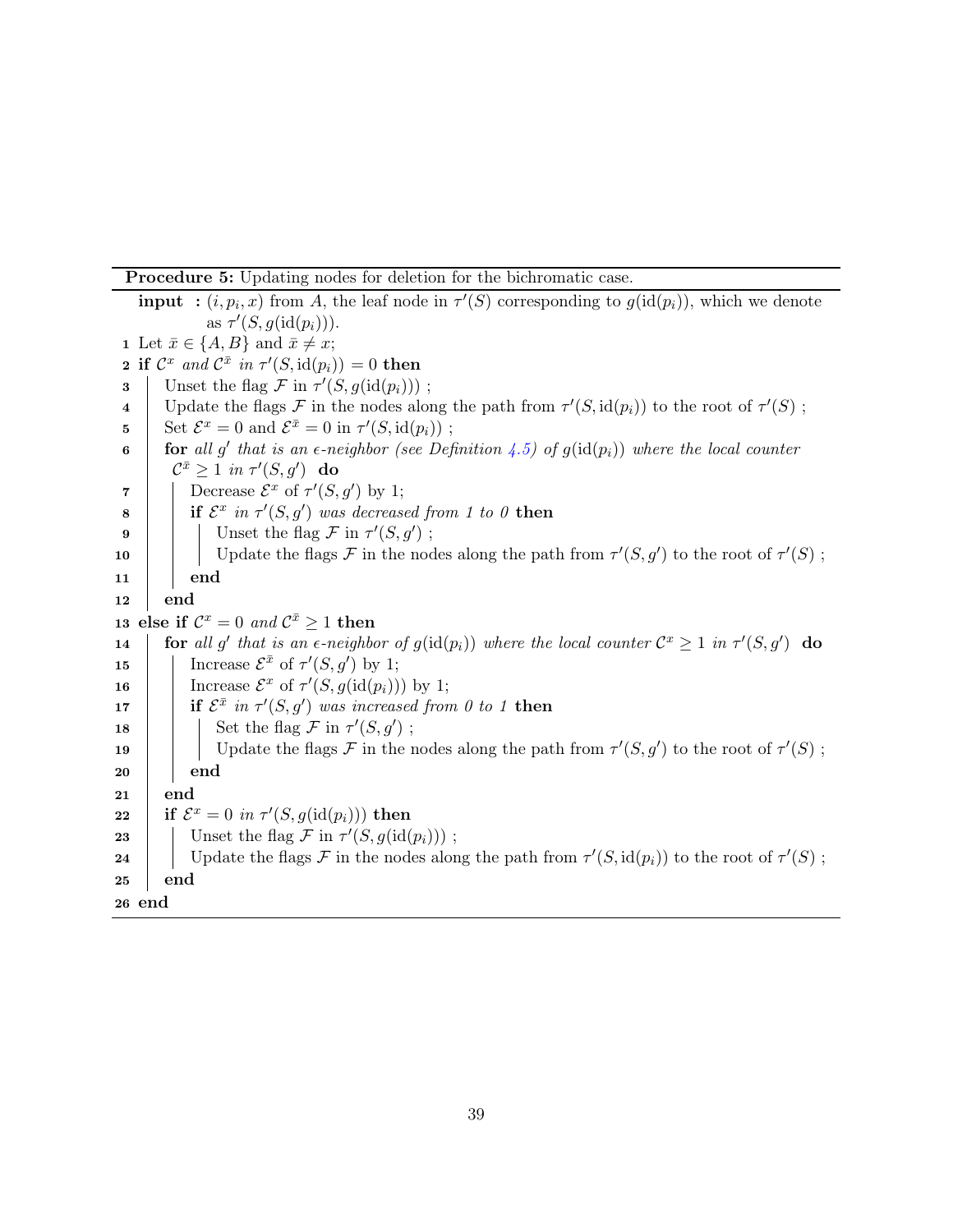**Theorem 5.8.** For an fixed dimension and fixed  $\xi$ , there exists a quantum algorithm that, with high probability, can solve  $(1+\xi)$ -BCP in time  $\widetilde{O}(n^{2/3})$ .

### <span id="page-40-1"></span>5.2 Quantum algorithm for solving BCP exactly

In this subsection, we present a quantum algorithm for solving BCP exactly. The main idea of this algorithm is to partition A into smaller subsets. Then we build data structures which support nearest-neighbor search on all subsets in superposition. We use the quantum minimum finding algorithm to find the smallest distances from  $B$  to each subset, among which we use the quantum minimum finding algorithm again to find the smallest distance.

Unlike the data structure for solving CP, the data structure for BCP does not have to be uniquely represented, as no insertion and deletion are performed in this algorithm. The data structure can have expected running time instead of the worst-case running time. The total worst-case running time can be bounded by standard techniques. The nearest-neighbor search data structure we use is from [\[Cla88\]](#page-43-10), and is reformulated in the following lemma.

<span id="page-40-2"></span>**Lemma 5.9** ([\[Cla88\]](#page-43-10)). For any fixed dimension, there exists a data structure for n points in  $\mathbb{R}^d$  that can be built in expected time complexity  $O(n^{\lceil d/2 \rceil + \delta})$  for arbitrarily small  $\delta$  and the nearest-neighbor search can be performed in worst-case time complexity  $O(\log n)$ .

This data structure is based on the Voronoi diagram and its triangulation in higher dimensions. Using this data structure, we have a quantum algorithm for solving BCP exactly, which yields the following theorem.

<span id="page-40-0"></span>Theorem 5.10. There exists a quantum algorithm that, with high probability, solves BCP for dimension d with time complexity  $\widetilde{O}\left(n^{1-\frac{1}{2d}+\delta}\right)$  for arbitrarily small  $\delta$ .

*Proof.* We first partition A into  $\lceil n/r \rceil$  subsets  $S_1, \ldots, S_{\lceil n/r \rceil}$ , where  $|S_i| = r$  for  $i \in [\lceil n/r \rceil]$ . (The value of r will be determined later). For all  $i \in \lceil \lceil n/r \rceil$ , we can find a closest pair between  $S_i$  and B as follows. First, a data structure as in Lemma [5.9](#page-40-2) for  $S_i$  is built in expected time  $O(r^{\lceil d/2 \rceil + \delta})$ , which supports nearest-neighbor search in time  $O(\log n)$ . Then, we use the quantum minimum finding subroutine (Theorem [2.4\)](#page-6-2) which uses the distance reported by the nearest-neighbor search as the oracle. The closest pair between  $S_i$  and B can be found in time complexity  $O(\sqrt{n})$ . Note that the time complexity for building the data structure is not bounded for the worst case. However, using Markov's inequality, we know that with high probability, say, at least 9/10, the time complexity is bounded by  $O(r^{\lceil d/2 \rceil + \delta})$ . Hence, fixing a constant  $c \ge 10$ , and stop the data structure construction after  $c \cdot r^{\lceil d/2 \rceil + \delta}$  steps. With at most 1/10 probability, the construction will fail and this event can be detected by checking the solution returned by the quantum minimum finding subroutine. We run  $O(\log n)$  instances of above procedure in parallel and use take the quantum minimum of all the  $O(\log n)$  results. The probability that all these instances fail is at most  $(1/10)^{O(\log n)} = O(1/n)$ . We refer to the above procedure as the "inner search", and its time complexity is  $O(r^{\lceil d/2 \rceil + \delta} + \sqrt{n}).$ 

Next, we use the distance of the output of the inner search as the oracle and perform another quantum minimum finding subroutine for  $i \in [n/r]$ . We refer to this procedure as the "outer search". The probability that the closest pair between A and B lies in  $S_i$  and B is  $r/n$ . As a result, the number of the oracle queries for the quantum minimum finding subroutine is  $\widetilde{O}(\sqrt{n/r})$ . The time complexity for each query is  $O(r^{\lceil d/2 \rceil + \delta} + \sqrt{n})$ . Therefore, the total time complexity is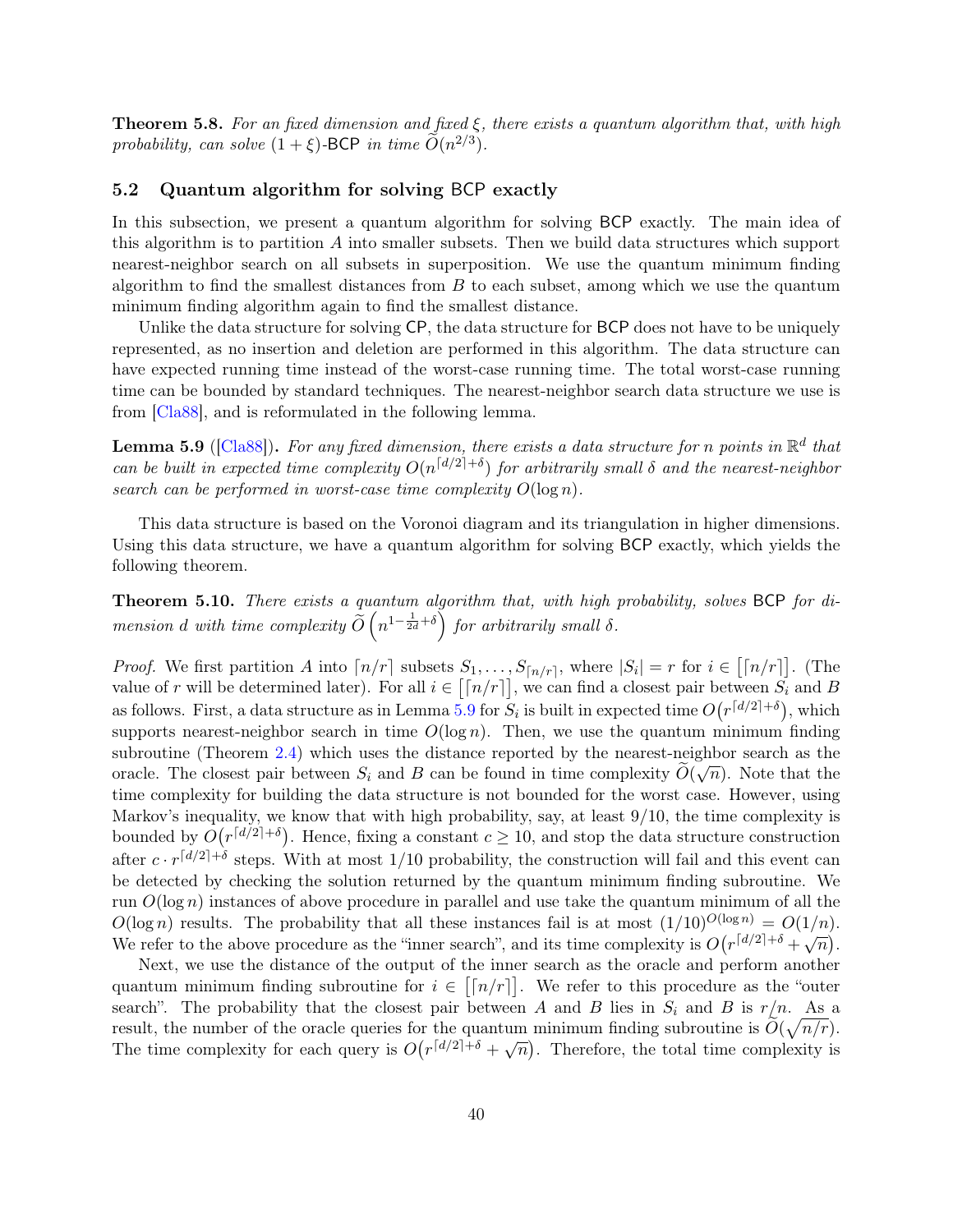$\widetilde{O}((r^{[d/2]+\delta} + \sqrt{n}) \cdot \sqrt{n/r})$ . A simple calculation shows that this achieves the minimum (ignoring the  $\delta$  term in the exponent) when  $r = n^{1/d}/(d-1)^{2/d}$ , which yields the total time complexity

$$
\widetilde{O}\left(n^{1-\frac{1}{2d}+\delta}\right). \tag{74}
$$

The failure probability for each query is at most  $O(1/n)$ . Therefore, the total failure probability is at most  $O(\sqrt{n/r}/n) = O(n^{-(1/2-1/2d)})$  for  $d > 1$ , which can be smaller than any constant.  $\Box$ 

### 5.3 Quantum lower bound for BCP in constant dimensions

Now, we give a lower bound for  $(1 + \xi)$ -BCP, which trivially holds for BCP.

<span id="page-41-1"></span>**Theorem 5.11.** The quantum query complexity for solving BCP is  $\Omega(n^{2/3})$ . Furthermore, the quantum query complexity for solving  $(1 + \xi)$ -BCP with an arbitrary  $\xi$  is also  $\Omega(n^{2/3})$ .

Proof. Recall that we have shown in Section [4.4](#page-34-2) that ED reduces to CP by viewing ED as onedimensional CP with the minimum distance 0. It is not hard to see that ED also reduces to approximate CP with multiplicative error  $1 + \xi$  since 0 times  $1 + \xi$  is still 0. For simplicity, we denote approximate CP with multiplicative error  $1 + \xi$  as  $(1 + \xi)$ -CP. Given a set S as a  $(1 + \xi)$ -CP instance, we choose  $A, B \subset S$  uniformly at random such that  $A = S \setminus B$  and  $|A| = |B|$ . Then, with  $1/2$  probability, a closest pair in S has one point in A and another in B. Therefore, if  $(a, b)$  be a valid solution for  $(1 + \xi)$ -BCP on  $(A, B)$ ,  $(a, b)$  is also a a valid solution for  $(1 + \xi)$ -CP on S with probability 1/2.

It is obvious that following the same proof, CP reduces to BCP. Hence, the quantum query complexity for BCP and  $(1 + \xi)$ -BCP are both  $\Omega(n^{2/3})$ . This completes the proof.  $\Box$ 

### 6 Orthogonal vectors in constant dimensions

<span id="page-41-0"></span>**Theorem 6.1.** The time complexity of  $\mathsf{OV}_{n,d}$  (Definition [2.5\)](#page-7-2) in quantum query model is  $\Theta(\sqrt{n})$ when the dimension d is constant .

*Proof.* We show lower and upper bounds for  $\mathsf{OV}_{n,d}$ :

Lower bound We reduce the search problem to an instance of 2-dimensional OV. Let all vectors in A be  $(0, 1)$ . We map an element of the search instance with value 0 as a vector in B with value  $(0, 1)$  in  $\mathsf{OV}_{n,2}$ , and 1 as  $(1, 0)$ . An orthogonal pair must contain the vector in B with value  $(1, 0)$  in this construction. Therefore, if we find an orthogonal pair, we find the corresponding marked (value 1) element in the search instance. The  $\Omega(\sqrt{n})$  lower bound of Grover's search algorithm gives an  $\Omega(\sqrt{n})$  lower bound to  $\mathsf{OV}_{n,d}$ .

**Upper bound** The vectors only have  $2^d$  possible values,  $\{0, 1\}^d$ , in the *d*-dimensional OV. For a particular value  $v \in \{0,1\}^d$ , we can use Grover search to check whether there exist vector  $a \in A$ such that  $a = v$  in time  $O(\sqrt{n})$ , and similarly for vectors in B. Therefore we can, for all  $v \in \{0,1\}^d$ , check whether there exist  $a \in A$  such that  $a = v$  and  $b \in B$  such that  $b = v$  in  $O(2^{d+1}\sqrt{n})$  time, recording the results as two  $2^d$  bit strings  $S_A$  and  $S_B$ . Then we check all  $2^{2d}$  pairs of values  $(v, w)$ whether  $\langle v, w \rangle = 0$ ,  $S_A(v) = 1$ , and  $S_B(w) = 1$ . When we found such a pair  $(v, w)$ , we use Grover's search algorithm again to output a corresponding pair of vectors. The total running time is  $O(2^{d+1}\sqrt{n}+2^{2d}+2\sqrt{n}) = \widetilde{O}(\sqrt{n}).$  $\Box$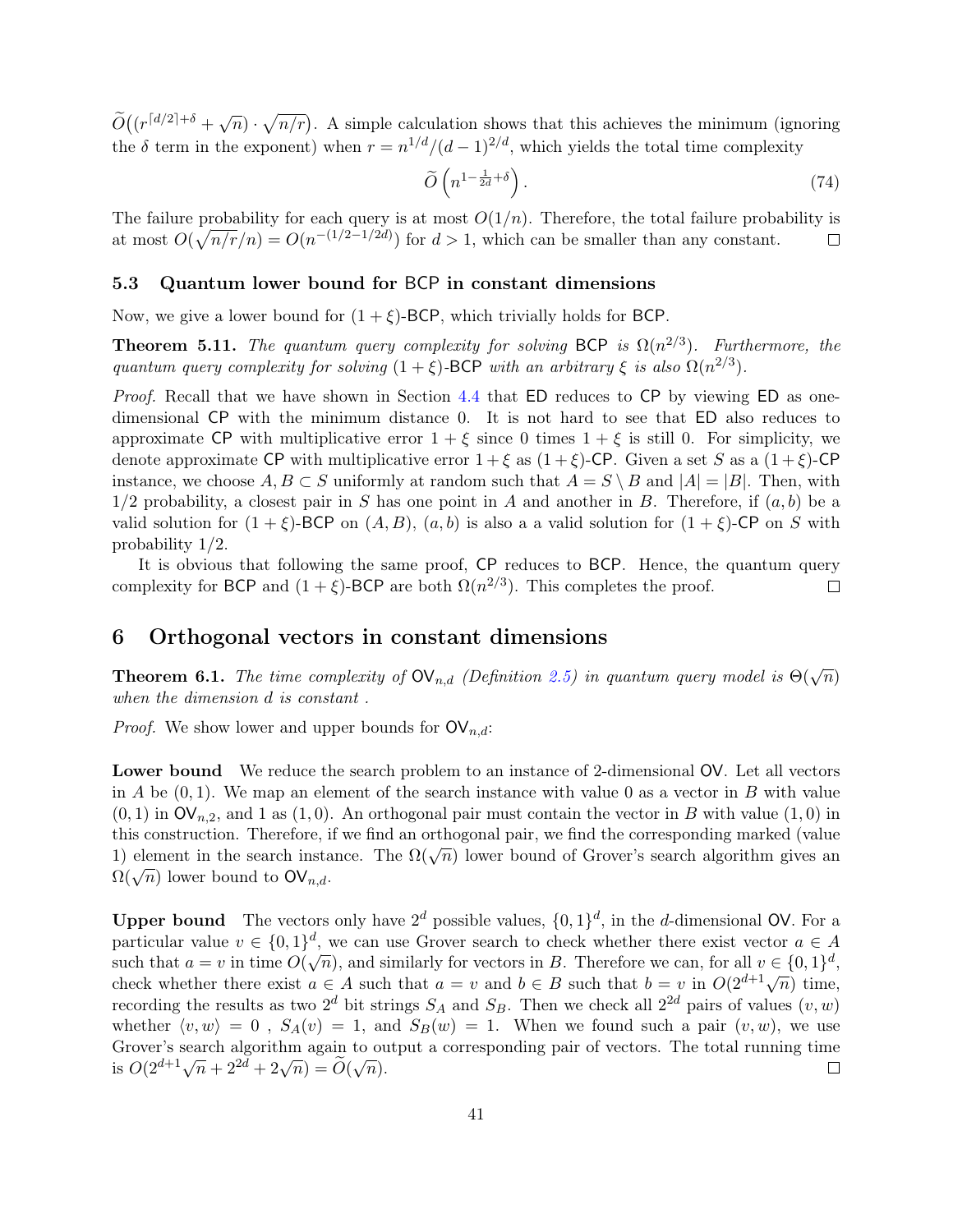# 7 Acknowledgements

We would like to thank Lijie Chen and Pasin Manurangsi for helpful discussion. We would like to thank anonymous reviewers for their valuable suggestions on this paper.

# References

- <span id="page-42-11"></span><span id="page-42-6"></span><span id="page-42-5"></span><span id="page-42-4"></span><span id="page-42-3"></span><span id="page-42-2"></span>[AB09] Sanjeev Arora and Boaz Barak. Computational Complexity: A Modern Approach. Cambridge University Press, 2009. [AESW91] Pankaj K. Agarwal, Herbert Edelsbrunner, Otfried Schwarzkopf, and Emo Welzl. Euclidean minimum spanning trees and bichromatic closest pairs. Discrete  $\mathcal C$  Computational Geometry, 6(3):407–422, 1991. [Amb04] Andris Ambainis. Quantum search algorithms. SIGACT News, 35(2):22–35, 2004. [Amb07] Andris Ambainis. Quantum walk algorithm for element distinctness. SIAM Journal on Computing, 37(1):210–239, 2007. [AS04] Scott Aaronson and Yaoyun Shi. Quantum lower bounds for the collision and the element distinctness problems. Journal of the ACM (JACM),  $51(4):595-605$ ,  $2004$ . [AWY15] Amir Abboud, Ryan Williams, and Huacheng Yu. More applications of the polynomial method to algorithm design. In Proceedings of the 26th Annual ACM-SIAM Symposium on Discrete Algorithms (SODA 2015), pages 218–230, 2015. [BBBV97] Charles H Bennett, Ethan Bernstein, Gilles Brassard, and Umesh Vazirani. Strengths and weaknesses of quantum computing. SIAM Journal on Computing, 26(5):1510– 1523, 1997. [BCC+17] Dominic W. Berry, Andrew M. Childs, Richard Cleve, Robin Kothari, and Rolando D. Somma. Exponential improvement in precision for simulating sparse Hamiltonians. Forum of Mathematics, Sigma, 5, 2017. [BdWD+01] Harry Buhrman, Ronald de Wolf, Christoph Dürr, Mark Heiligman, Peter H"yer, Frédéric Magniez, and Miklos Santha. Quantum algorithms for element distinctness. In Proceedings of the 16th Annual Conference on Computational Complexity (CCC 2001), pages 131–137, Washington, DC, USA, 2001. IEEE. [Bes98] Sergei N Bespamyatnikh. An optimal algorithm for closest-pair maintenance. Discrete
- <span id="page-42-10"></span><span id="page-42-8"></span><span id="page-42-7"></span><span id="page-42-1"></span><span id="page-42-0"></span>& Computational Geometry, 19(2):175–195, 1998. [BIS17] Arturs Backurs, Piotr Indyk, and Ludwig Schmidt. On the fine-grained complexity of empirical risk minimization: Kernel methods and neural networks. In Advances in
- <span id="page-42-9"></span>[BJLM13] Daniel J Bernstein, Stacey Jeffery, Tanja Lange, and Alexander Meurer. Quantum algorithms for the subset-sum problem. In International Workshop on Post-Quantum Cryptography, pages 16–33. Springer, 2013.

Neural Information Processing Systems, pages 4308–4318, 2017.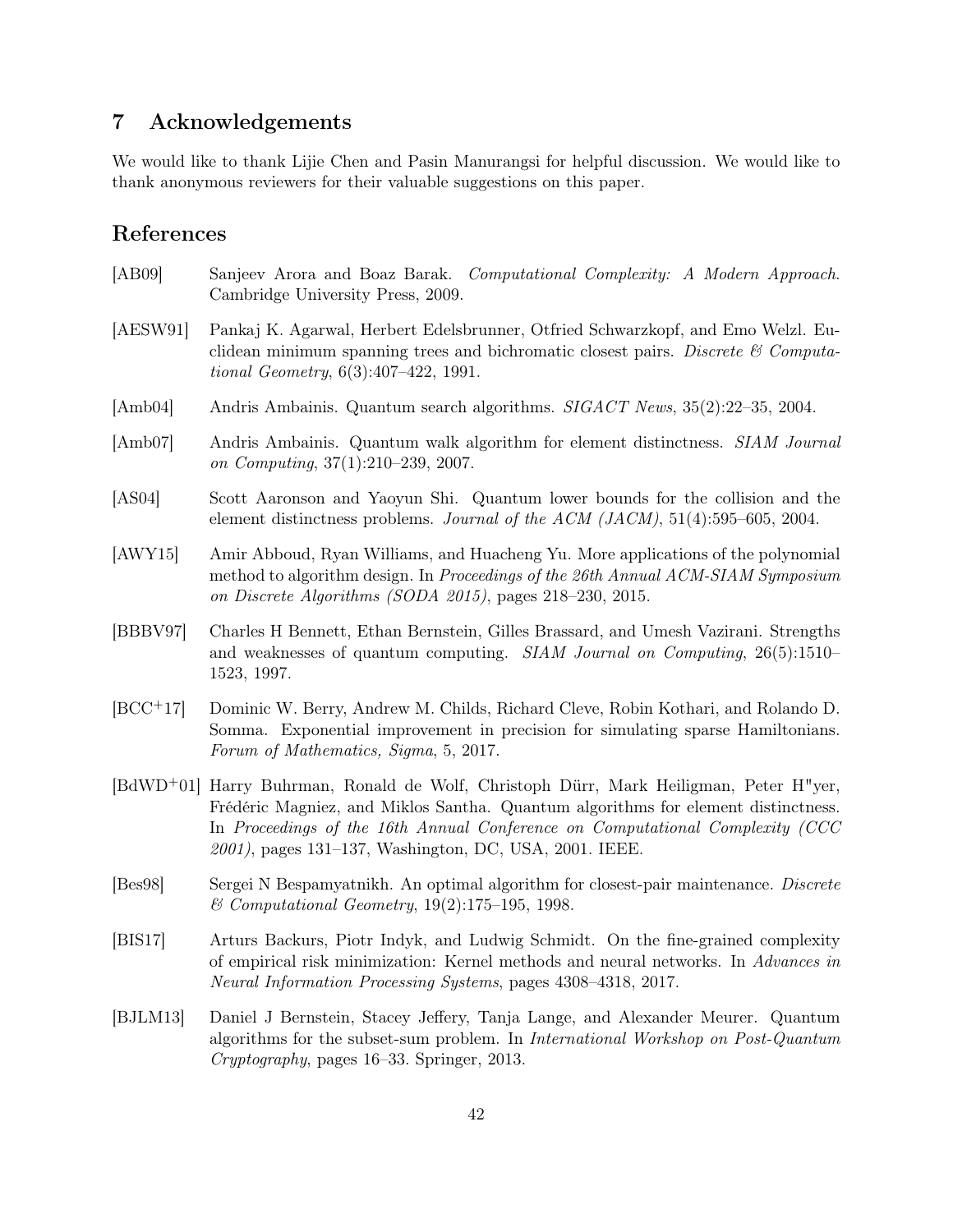- <span id="page-43-6"></span>[BPS19] Harry Buhrman, Subhasree Patro, and Florian Speelman. The quantum strong exponential-time hypothesis. arXiv preprint arXiv:1911.05686, 2019.
- <span id="page-43-7"></span>[BRSV17] Marshall Ball, Alon Rosen, Manuel Sabin, and Prashant Nalini Vasudevan. Proofs of useful work. IACR Cryptology ePrint Archive, 2017:203, 2017.
- <span id="page-43-1"></span>[BS76] Jon Louis Bentley and Michael Ian Shamos. Divide-and-conquer in multidimensional space. In Proceedings of the 8th annual ACM Symposium on Theory of Computing (STOC 1976), pages 220–230. ACM, 1976.
- <span id="page-43-2"></span>[CC89] Andrew Chi-Chih. Lower bounds for algebraic computation trees with integer inputs. In Proceedings of the 30th Annual Symposium on Foundations of Computer Science (FOCS 1989), pages 308–313, 1989.
- <span id="page-43-9"></span>[Che18] Lijie Chen. On the hardness of approximate and exact (bichromatic) maximum inner product. In Proceedings of the 33rd Computational Complexity Conference (CCC 2018), pages 1–45, 2018.
- <span id="page-43-10"></span>[Cla88] Kenneth L Clarkson. A randomized algorithm for closest-point queries. SIAM Journal on Computing, 17(4):830–847, 1988.
- <span id="page-43-0"></span>[CLRS09] Thomas H Cormen, Charles E Leiserson, Ronald L Rivest, and Clifford Stein. Introduction to Algorithms. MIT press, 2009.
- <span id="page-43-8"></span>[CW16] Timothy M Chan and Ryan Williams. Deterministic APSP, orthogonal vectors, and more: Quickly derandomizing razborov-smolensky. In Proceedings of the 27th annual ACM-SIAM Symposium on Discrete Algorithms (SODA 2016), pages 1246–1255. Society for Industrial and Applied Mathematics, 2016.
- <span id="page-43-13"></span>[CW19] Lijie Chen and Ryan Williams. An equivalence class for orthogonal vectors. In Proceedings of the 30th Annual ACM-SIAM Symposium on Discrete Algorithms (SODA 2019), pages 21–40. SIAM, 2019.
- <span id="page-43-12"></span>[DH96] Christoph Durr and Peter Hoyer. A quantum algorithm for finding the minimum, 1996. arXiv preprint quant-ph/9607014.
- <span id="page-43-5"></span>[DKW05] Evgeny Dantsin, Vladik Kreinovich, and Alexander Wolpert. On quantum versions of record-breaking algorithms for SAT. SIGACT News, 36(4):103–108, December 2005.
- <span id="page-43-3"></span>[DSL19] Roee David, Karthik C S., and Bundit Laekhanukit. On the complexity of closest pair via polar-pair of point-sets. SIAM Journal on Discrete Mathematics, 33(1):509–527, 2019.
- <span id="page-43-11"></span>[Gro96] Lov K. Grover. A fast quantum mechanical algorithm for database search. In Proceedings of the 28th ACM Symposium on Theory of Computing (STOC 1996). ACM Press, 1996.
- <span id="page-43-4"></span>[Her15] Timon Hertli. Improved Exponential Algorithms for SAT and ClSP. PhD thesis, ETH Zurich, 2015.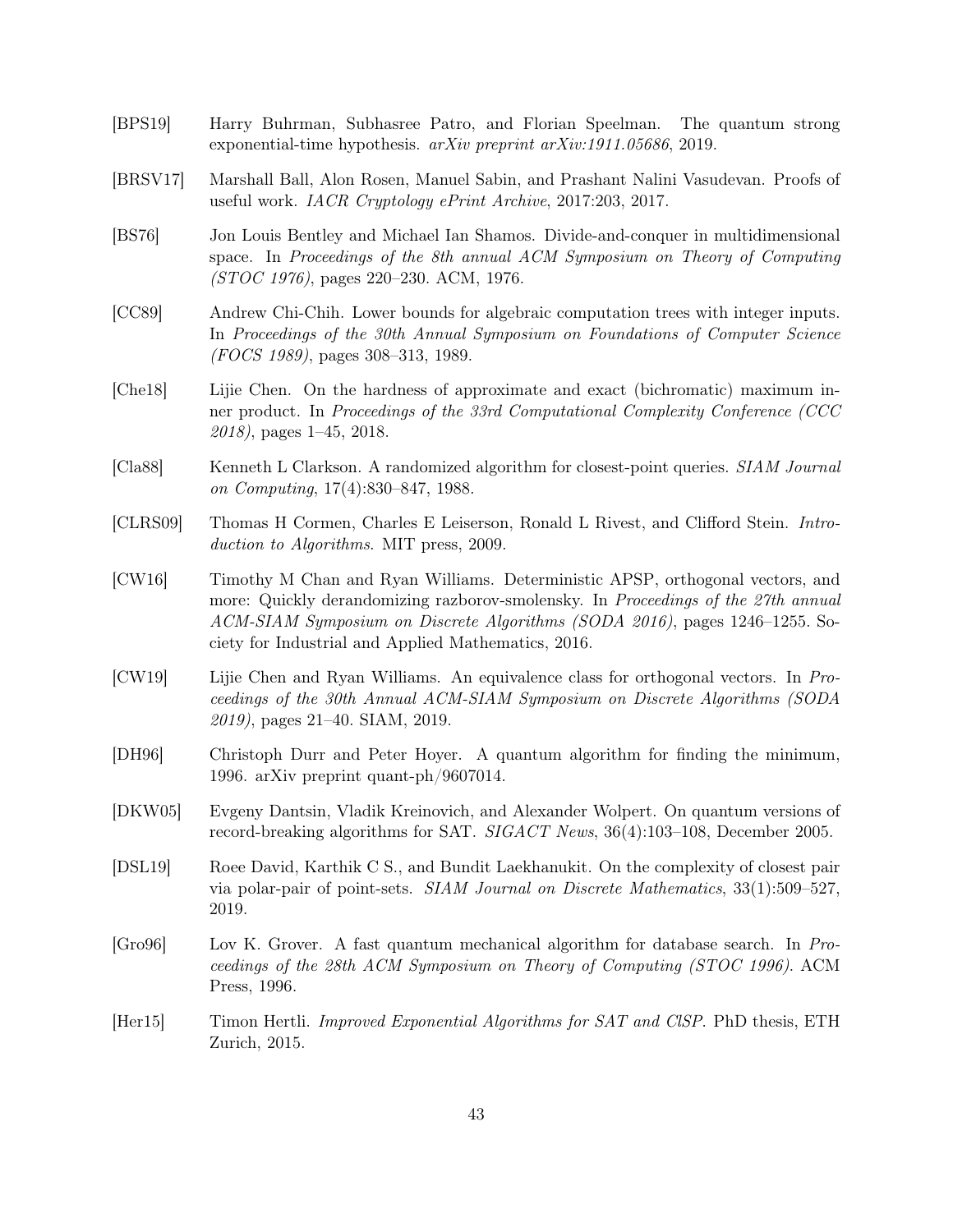- <span id="page-44-15"></span>[INT05] Toshiya Itoh, Tatsuya Nagatani, and Jun Tarui. Explicit construction of k-wise nearly random permutations by iterated Feistel transform. In Workshop on Randomness and Computation, 2005.
- <span id="page-44-6"></span>[IP01] Russell Impagliazzo and Ramamohan Paturi. On the complexity of k-SAT. Journal of Computer and System Sciences, 62(2):367–375, 2001.
- <span id="page-44-13"></span>[Jef14] Stacey Jeffery. Frameworks for Quantum Algorithms. PhD thesis, University of Waterloo, 2014.
- <span id="page-44-11"></span>[Kle80] Victor Klee. On the complexity of d-dimensional Voronoi diagrams. Archiv der Math $ematik, 34(1):75–80, 1980.$
- <span id="page-44-3"></span>[KM95] S Khuller and Y Matias. A simple randomized sieve algorithm for the closest-pair problem. Information and Computation, 118(1):34–37, 1995.
- <span id="page-44-5"></span>[KM20] CS Karthik and Pasin Manurangsi. On closest pair in euclidean metric: Monochromatic is as hard as bichromatic. Combinatorica, pages 1–35, 2020.
- <span id="page-44-0"></span>[KT06] Jon Kleinberg and Eva Tardos. Algorithm Design. Pearson Education India, 2006.
- <span id="page-44-1"></span>[MKZ+09] Abdullah Mueen, Eamonn Keogh, Qiang Zhu, Sydney Cash, and Brandon Westover. Exact discovery of time series motifs. In Proceedings of the 2009 SIAM international conference on data mining, pages 473–484. SIAM, 2009.
- <span id="page-44-7"></span>[MNRS11] Frédéric Magniez, Ashwin Nayak, Jérémie Roland, and Miklos Santha. Search via quantum walk. *SIAM Journal on Computing*,  $40(1):142-164$ ,  $2011$ .
- <span id="page-44-14"></span>[MW05] Chris Marriott and John Watrous. Quantum Arthur–Merlin games. Computational Complexity, 14(2):122–152, 2005.
- <span id="page-44-12"></span>[NC10] Michael A Nielsen and Isaac Chuang. Quantum Computation and Quantum Information. Cambridge University Press, 2010.
- <span id="page-44-2"></span>[NTM01] Alexandros Nanopoulos, Yannis Theodoridis, and Yannis Manolopoulos. C2P: Clustering based on closest pairs. In Proceedings of the 27th International Conference on Very Large Data Bases (VLDB 2001), pages 331–340, 2001.
- <span id="page-44-10"></span>[PP10] Ramamohan Paturi and Pavel Pudlák. On the complexity of circuit satisfiability. In Proceedings of the 42nd ACM Symposium on Theory of Computing (STOC 2010), pages 241–250. ACM, 2010.
- <span id="page-44-9"></span>[PPSZ05] Ramamohan Paturi, Pavel Pudlák, Michael E Saks, and Francis Zane. An improved exponential-time algorithm for k-SAT. Journal of the ACM (JACM),  $52(3):337-364$ , 2005.
- <span id="page-44-4"></span>[Rab76] Michael O Rabin. Probabilistic algorithms algorithms and complexity: New directions and recent results, 1976.
- <span id="page-44-8"></span>[Sch99] T Schoning. A probabilistic algorithm for k-SAT and constraint satisfaction problems. In Proceedings of the 40th Annual IEEE Symposium on Foundations of Computer Science (FOCS 1999), pages 410–414. IEEE, 1999.